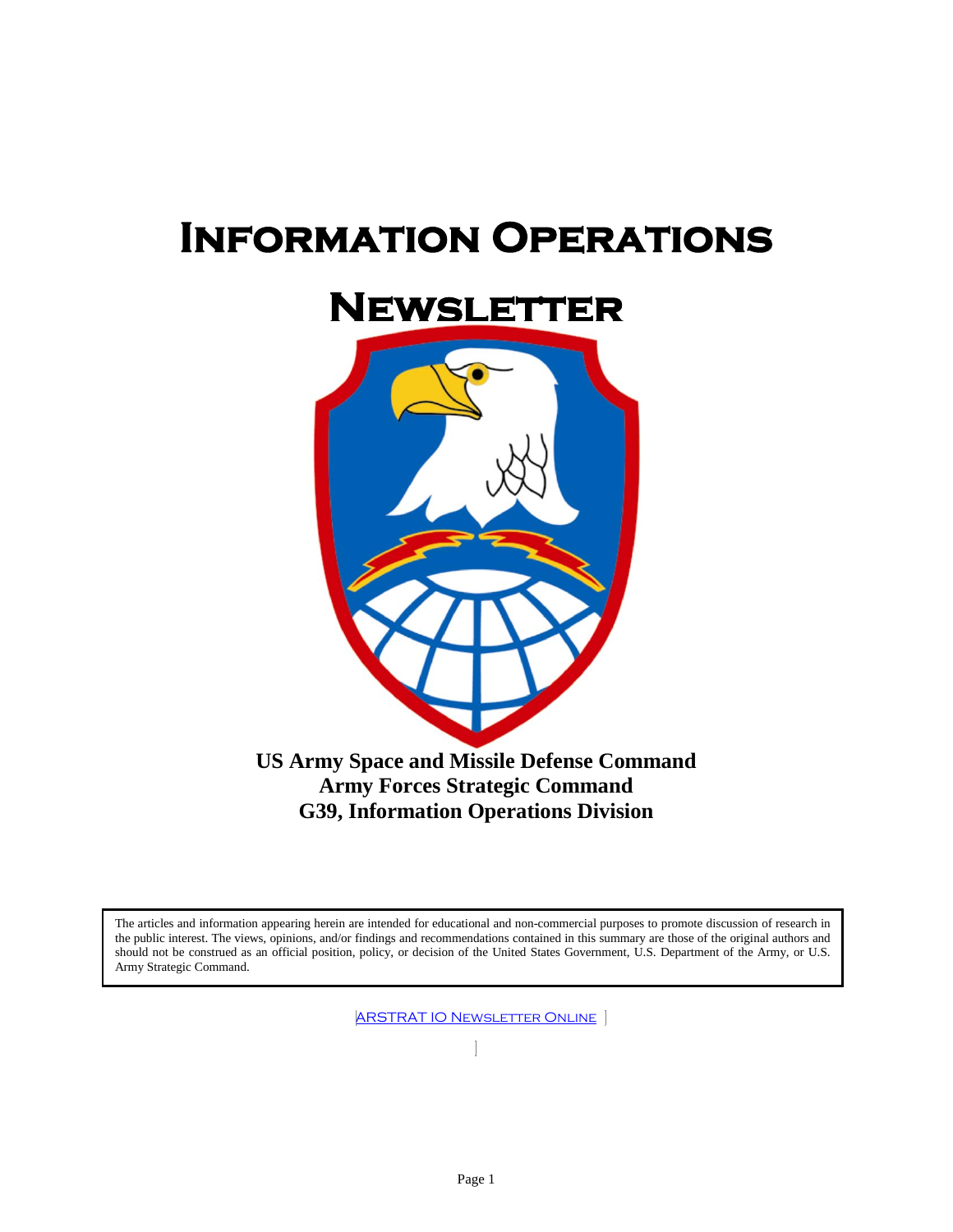## **Table of Contents**

Vol. 14, no. 03 (March - April 2014)

- <span id="page-1-0"></span>1. [The Chinese People's Liberation Army and Information Warfare](#page-2-0)
- 2. [There's No Real Difference between Online Espionage and Online Attack](#page-3-0)
- 3. [Information Warfare: The Iridium Hotspot](#page-4-0)
- 4. [Playing by Putin's Tactics](#page-4-1)
- 5. [New Attack On HTTPS Crypto Might Reveal If You're Pregnant](#page-6-0) Or Have Cancer
- 6. [Google is Encrypting Search Globally. That's bad for the NSA and China's Censors.](#page-7-0)
- 7. [I was Putin's Pawn](#page-9-0)
- 8. [Human Resources Command Stands Up Cyber Branch](#page-13-0)
- 9. [As U.S. War Ends, Russia Returns To Afghanistan with Series of Investment Projects](#page-14-0)
- 10. [Cyber Supports Red Flag for First Time](#page-16-0)
- 11. [This is Information Warfare](#page-17-0)
- 12. [The United States Secretly Built 'Cuban Twitter' to Stir Unrest](#page-18-0)
- 13. [Information Warfare: Twitter Becomes a Battlefield](#page-24-0)
- 14. [U.S. Tries Candor to Assure China on Cyberattacks](#page-25-0)
- 15. The Ukrainian Crisis A Cyber Warfare Battlefield
- 16. [Researcher: Finnbay Activities May Be Part of Psychological Warfare](#page-29-0)
- 17. [Information Warfare: Very Dangerous Videos](#page-30-0)
- 18. [Cyber Warfare Research Institute to Open at West Point](#page-31-0)
- 19. [China's President Xi Urges Greater Military Use of Space](#page-31-1)
- 20. ['Dangerous' Era of Dissent May Have Begun](#page-32-0)
- 21. [Information Operations Is Just another Media Format Vying for the Eyes of the Audience](#page-34-0)
- 22. [Russian Professor Explains Media Manipulation](#page-38-0)
- 23. [Moscow Accuses Ukraine of Electronic Attack on Satellite](#page-39-0)
- 24. [Can Military's Satellite Links Be Hacked?](#page-41-0)
- 25. [Secret Shin Bet Unit at the Front Lines of Israel's Cyber-War](#page-43-0)
- 26. [New Bill Requires Voice of America to Toe U.S. Line](#page-45-0)
- 27. [Everything Old Is New Again](#page-46-0)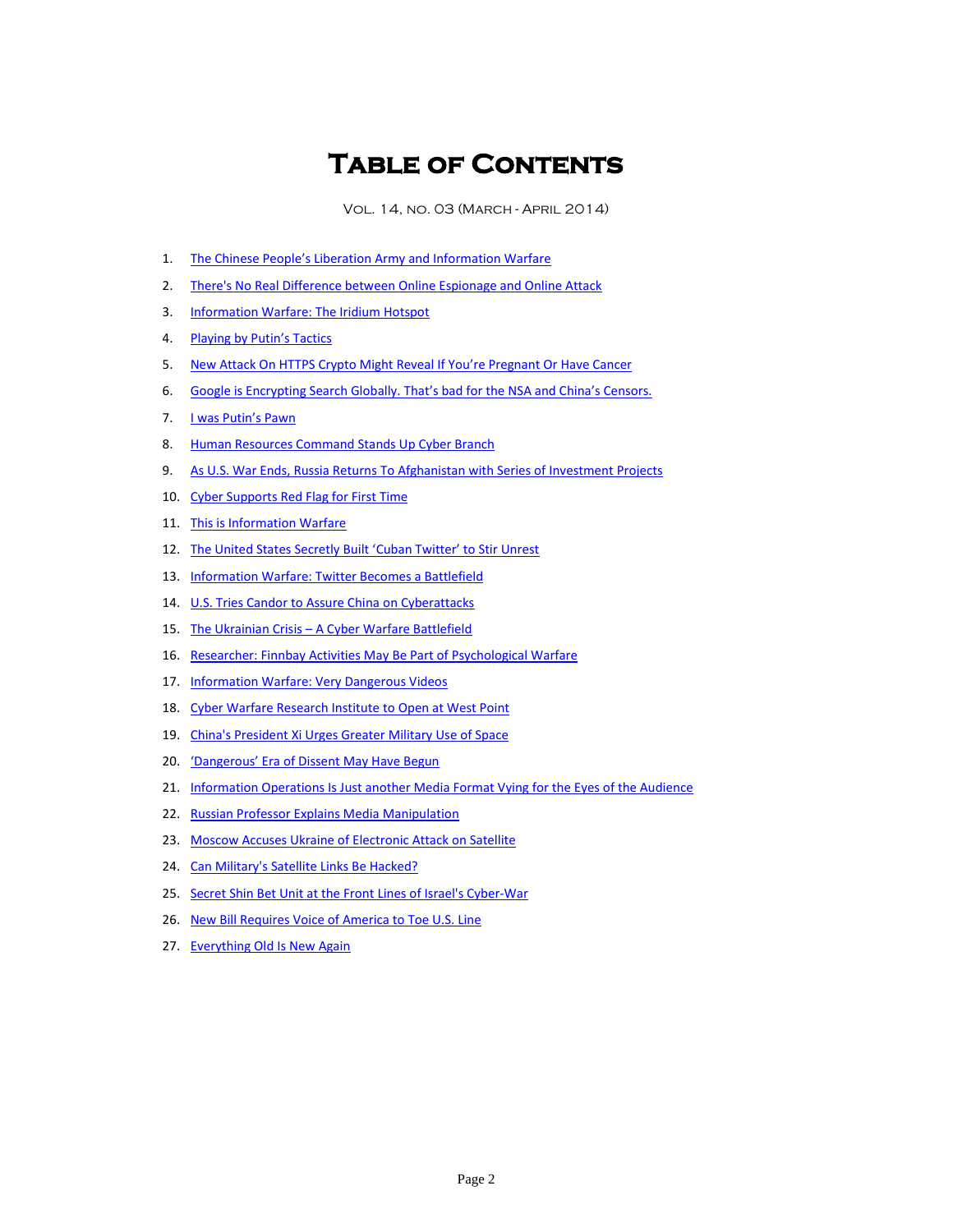### <span id="page-2-0"></span>**The Chinese People's Liberation Army and Information Warfare**

By Larry Wortzel, [U.S. Army War College Strategic Studies Institute,](http://www.strategicstudiesinstitute.army.mil/pubs/display.cfm?pubID=1191) 5 March 2014

On November 23, 2013, China's Ministry of National Defense spokesman announced that a new air defense intercept zone (ADIZ) will be established by the government to include the Diaoyu, or Senkaku Islands. Sovereignty over these islands is disputed by Japan, China, and Taiwan. Pundits and policy analysts quickly engaged in a broad debate about whether China's expanded ADIZ is designed to create tension in Asia, or is part of a broader plan to impose a new definition of China's territorial space in the Asia-Pacific region. Meanwhile, to deal with cyber penetrations attributed to the Chinese People's Liberation Army (PLA), the U.S. Departments of Justice, Homeland Security, and State are devising new means to protect intellectual property and secrets from the PLA's computer network operations.

The ADIZ announcement by China is an example of the PLA General Political Department engagement in what it calls "legal warfare," part of the PLA's "three warfares." In expanding its ADIZ, China is stretching International Civil Aviation Organization regulations to reinforce its territorial claims over the Senkaku Islands. On another level, the Chinese government will use the ADIZ as a way to increase the airspace it can monitor and control off its coast; the Chinese government is already suing the navy and maritime law enforcement ships to enforce these claims at sea. Additionally, the PLA and the Chinese government have sent a major signal to Taiwan, demonstrating another aspect of the "three warfares." When the Chinese Ministry of National Defense put its expanded ADIZ into effect, the new zone carefully avoided any infringement into Taiwan's ADIZ, signaling that in addition to the improved economic ties with Taiwan, there is room for political improvement across the Taiwan Strait.

The PLA spent more than a decade examining U.S. military publications on network-centric warfare and the evolution of American doctrine on information warfare. After observing American information operations in the Balkans and the first Gulf War, the PLA saw the effect of modern information operations on the battlefield and in the international arena. The PLA then began to implement its own form of information warfare. The Chinese military has adopted information warfare concepts suited to its own organization and doctrine—blending its own traditional tactics, concepts from the Soviet military, and U.S. doctrine to bring the PLA into the information age. At the same time, the PLA has modernized and improved upon its own psychological warfare operations and expanded the role of its legal scholars in justifying military action and territorial claims.

The PLA's command, control, communications, computers, intelligence, surveillance, and reconnaissance programs support the ground forces, navy, air force, missile forces, nuclear doctrine, and space warfare. China's military doctrine depends on incorporating information technology and networked information operations. The PLA's operational concepts for employing traditional signals intelligence and electronic warfare have expanded to include cyber warfare; kinetic and cyber attacks on satellites; and information confrontation operations across the electromagnetic spectrum. As this monograph explains, the PLA used innovative means to expand on Cold War Soviet doctrine on "radio-electronic combat," which called for a combination of jamming and precision air, missile, and artillery strikes on North Atlantic Treaty Organization forces. The Chinese military, however, apparently intends to conduct these activities at the tactical, operational, and strategic levels of war, envisioning attacks on an enemy's homeland critical infrastructure and points of embarkation.

Along with these more technical aspects of information operations, the PLA's combination of psychological warfare; the manipulation of public opinion, or media warfare; and the manipulation of legal arguments to strengthen China's diplomatic and security position, or what China calls "legal warfare," join together in a comprehensive information operations doctrine. This monograph explains how the PLA is revising its operational doctrine to meet what it sees as the new mode of "integrated, joint operations" for the 21st century. An understanding of the PLA's new concepts is important for U.S. and allied military leaders and planners.

NOTE: Download complete publication at<http://www.strategicstudiesinstitute.army.mil/pubs/download.cfm?q=1191> (3.4Mb)

[Table of Contents](#page-1-0)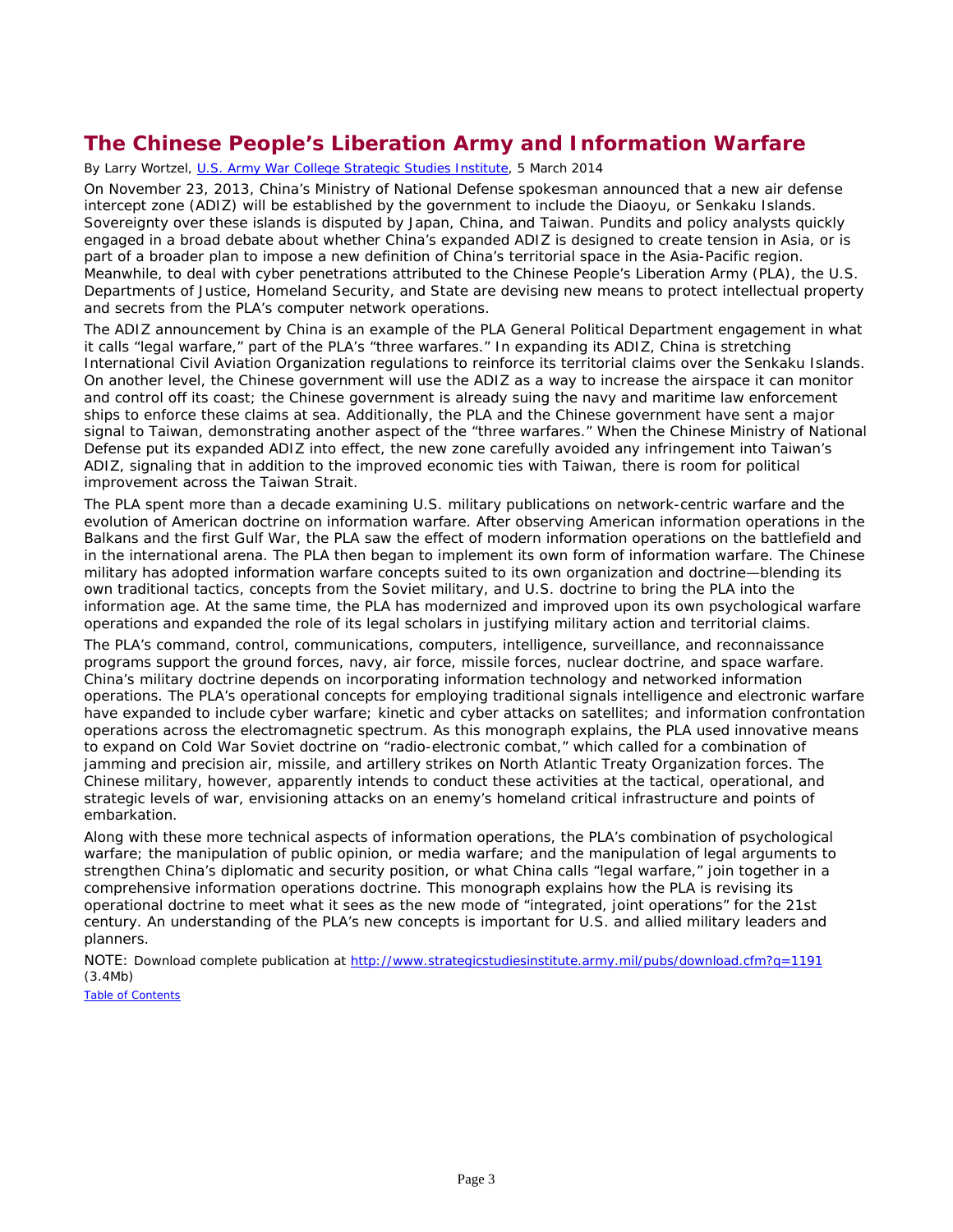### <span id="page-3-0"></span>**There's No Real Difference between Online Espionage and Online Attack**

#### By Bruce Schneier, the [Atlantic,](http://www.theatlantic.com/technology/archive/2014/03/theres-no-real-difference-between-online-espionage-and-online-attack/284233/) Mar 6 2014

Back when we first started getting reports of the Chinese breaking into U.S. computer networks for espionage purposes, we described it in some very strong language. We called the Chinese actions cyber-attacks. We sometimes even invoked the word cyberwar, and declared that a cyber-attack was an act of war.

When Edward Snowden revealed that the NSA has been doing exactly the same thing as the Chinese to computer networks around the world, we used much more moderate language to describe U.S. actions: words like espionage, or intelligence gathering, or spying. We stressed that it's a peacetime activity, and that everyone does it.

The reality is somewhere in the middle, and the problem is that our intuitions are based on history.

Electronic espionage is different today than it was in the pre-Internet days of the Cold War. Eavesdropping isn't passive anymore. It's not the electronic equivalent of sitting close to someone and overhearing a conversation. It's not passively monitoring a communications circuit. It's more likely to involve actively breaking into an adversary's computer network—be it Chinese, Brazilian, or Belgian—and installing malicious software designed to take over that network.

In other words, it's hacking. Cyber-espionage is a form of cyber-attack. It's an offensive action. It violates the sovereignty of another country, and we're doing it with far too little consideration of its diplomatic and geopolitical costs.

The abbreviation-happy U.S. military has two related terms for what it does in cyberspace. CNE stands for "computer network exfiltration." That's spying. CNA stands for "computer network attack." That includes actions designed to destroy or otherwise incapacitate enemy networks. That's—among other things sabotage.

CNE and CNA are not solely in the purview of the U.S.; everyone does it. We know that other countries are building their offensive cyberwar capabilities. We have discovered sophisticated surveillance networks from other countries with names like GhostNet, Red October, The Mask. We don't know who was behind them these networks are very difficult to trace back to their source—but we suspect China, Russia, and Spain, respectively. We recently learned of a hacking tool called RCS that's used by 21 governments: Azerbaijan, Colombia, Egypt, Ethiopia, Hungary, Italy, Kazakhstan, Korea, Malaysia, Mexico, Morocco, Nigeria, Oman, Panama, Poland, Saudi Arabia, Sudan, Thailand, Turkey, UAE, and Uzbekistan.

When the Chinese company Huawei tried to sell networking equipment to the U.S., the government considered that equipment a "national security threat," rightly fearing that those switches were backdoored to allow the Chinese government both to eavesdrop and attack US networks. Now we know that the NSA is doing the exact same thing to American-made equipment sold in China, as well as to those very same Huawei switches.

The problem is that, from the point of view of the object of an attack, CNE and CNA look the same as each other, except for the end result. Today's surveillance systems involve breaking into the computers and installing malware, just as cybercriminals do when they want your money. And just like Stuxnet: the U.S./Israeli cyberweapon that disabled the Natanz nuclear facility in Iran in 2010.

This is what Microsoft's General Counsel Brad Smith meant when he said: "Indeed, government snooping potentially now constitutes an 'advanced persistent threat,' alongside sophisticated malware and cyber attacks."

When the Chinese penetrate U.S. computer networks, which they do with alarming regularity, we don't really know what they're doing. Are they modifying our hardware and software to just eavesdrop, or are they leaving "logic bombs" that could be triggered to do real damage at some future time? It can be impossible to tell. As a 2011 EU cybersecurity policy document stated (page 7):

*...technically speaking, CNA requires CNE to be effective. In other words, what may be preparations for cyberwarfare can well be cyberespionage initially or simply be disguised as such.*

We can't tell the intentions of the Chinese, and they can't tell ours, either.

Much of the current debate in the U.S. is over what the NSA should be allowed to do, and whether limiting the NSA somehow empowers other governments. That's the wrong debate. We don't get to choose between a world where the NSA spies and one where the Chinese spy. Our choice is between a world where our information infrastructure is vulnerable to all attackers or secure for all users.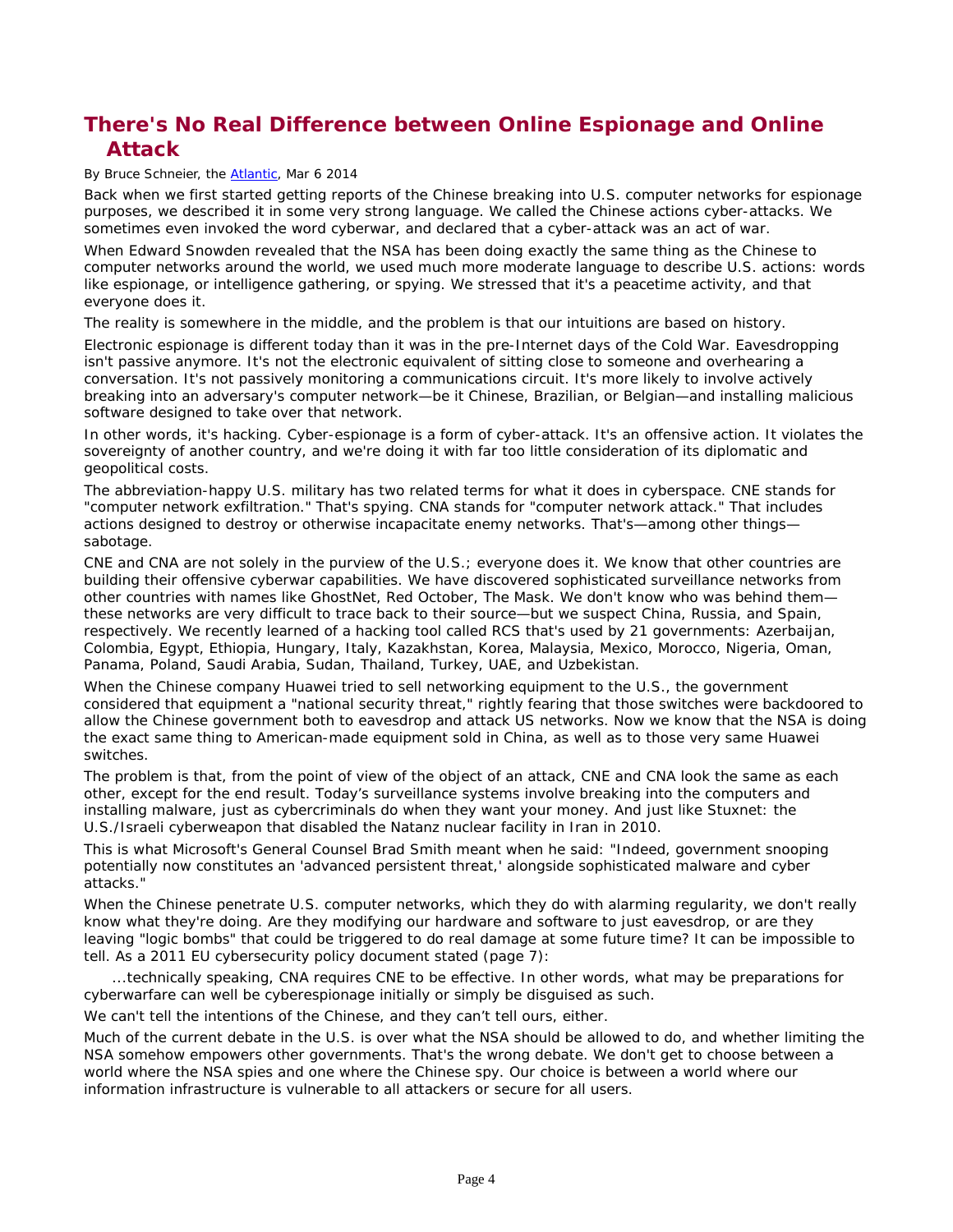As long as cyber-espionage equals cyber-attack, we would be much safer if we focused the NSA's efforts on securing the Internet from these attacks. True, we wouldn't get the same level of access to information flows around the world. But we would be protecting the world's information flows—including our own—from both eavesdropping and more damaging attacks. We would be protecting our information flows from governments, nonstate actors, and criminals. We would be making the world safer.

Offensive military operations in cyberspace, be they CNE or CNA, should be the purview of the military. In the U.S., that's CyberCommand. Such operations should be recognized as offensive military actions, and should be approved at the highest levels of the executive branch, and be subject to the same international law standards that govern acts of war in the offline world.

If we're going to attack another country's electronic infrastructure, we should treat it like any other attack on a foreign country. It's no longer just espionage, it's a cyber-attack.

[Table of Contents](#page-1-0)

### <span id="page-4-0"></span>**Information Warfare: The Iridium Hotspot**

#### From [Strategy Page,](http://www.strategypage.com/htmw/htiw/articles/20140307.aspx) 7 March 2014

March 7, 2014: The U.S. Department of Defense has arranged for satellite telephone service provider Iridium to supply small (300 gr/10.3 ounce and the size of a small paperback) battery powered Iridium GO! devices that can connect to the Iridium satphone network and provide a local wifi hotspot. Up to five users with a wifi devices within about 30 meters (a hundred feet) of the Iridium GO! can have Internet access. That means smartphones or tablets can use texting, Skype to make phone calls or a browser for web search and limited downloading. All of this uses military encryption. The Iridium Go! devices will cost the Department of Defense \$800 each and the Iridium service is taken care of by the contracts the Department of Defense has had with Iridium for over a decade. Currently the Department of Defense (which also provides other government agencies with satphone service) is Iridiums largest customer accounting for about 20 percent of revenues.

This tight relationship between Iridium began back in 2000. The Iridium satellite system was put up in the 1990s at a cost of \$5.5 billion. Alas, not enough customers could be obtained for the expensive satellite telephone service, and in 2000 the company was not only broke but no one wanted to take over its network of 79 satellites. The situation was so dire that the birds were going to be de-orbited (brought lower so they would burn up in the atmosphere.) Then the Department of Defense stepped in with an offer. For \$3 million a month the Department of Defense would get unlimited use of up to 20,000 devices (mostly phones, but also pagers and such.) That was enough for someone to come in and take over the satellite system (which cost more than \$3 million a month to operate) and make a go of it. The new owners didn't have the \$5.5 billion in debt to worry about and were able to lower prices enough that they were able to sign up 80,000 other customers (civilian and military.)

The Department of Defense paid about \$150-\$200 a month per satellite phone account under the 2000 contract. Civilian customers paid more and the company thrived. Now Iridium is about to launch a new generation of satellites that will provide faster and cheaper service.

Iridium survived in large part because of the Pentagon business that grew larger after September 11, 2001. In 2013 the Department of Defense signed a five year, \$400 million contract with Iridium. There are currently over 51,000 Department of Defense and other U.S. government Iridium users.

Back in 2000 the plan was that each combat brigade would have over 500 satellite phone accounts. That was never needed, in part because the air force and navy wanted lots of satphones as well and the army began using portable satellite dishes to obtain high-speed service from military and commercial communication satellites.

The Iridium and other satellite communications capability was the key to making the battlefield Internet work, although the army has found that it's more efficient (and cheaper) to use military radios and other wireless devices to network with each other and get Internet access via satellite dishes connected with the military satellite communications system. But for many small units out in the bush Iridium is still the way to go. [Table of Contents](#page-1-0)

### <span id="page-4-1"></span>**Playing by Putin's Tactics**

By Molly K. McKew and Gregory A. Maniatis, [Washington Post,](http://www.washingtonpost.com/opinions/playing-by-putins-tactics/2014/03/09/b5233b90-a558-11e3-a5fa-55f0c77bf39c_story.html) 9 Mar 2014

References to Vladimir Putin's invasion of Crimea as some sort of "19th-century behavior" misjudge the enormity of recent events. He hasn't miscalculated; Putin is redefining 21st-century warfare.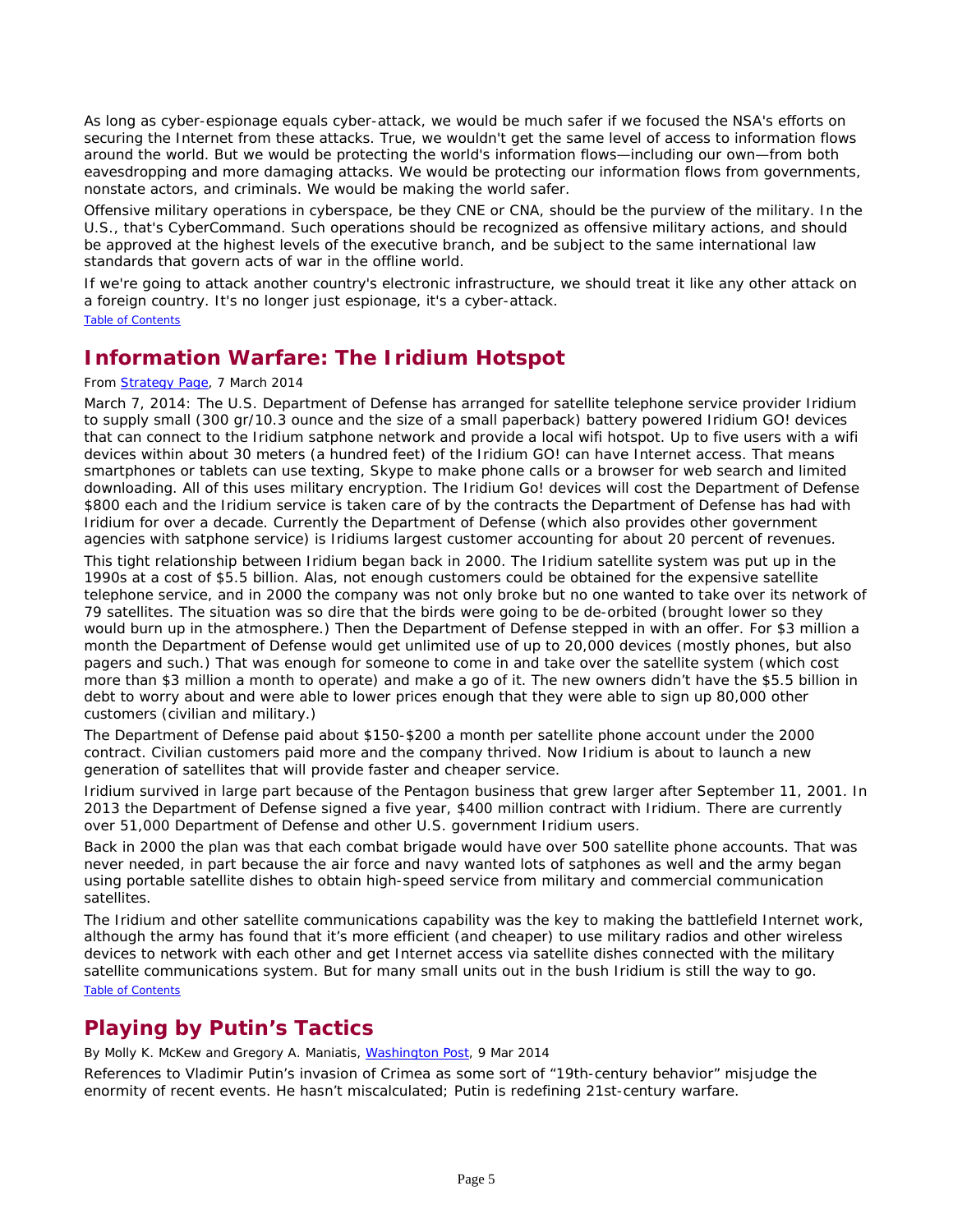Before Putin invaded Georgia in August 2008, he spent months deploying the traditional machinery of war. He rebuilt railroads and highways to move tanks and thousands of troops. He sent warplanes menacingly over Georgian territory. He also used state propaganda to muddle the narrative about who started the war.

But Putin is no longer bound by the constraints of nation-state warfare. Years of confrontations with separatists, militants, terrorists and stateless actors influenced his thinking. In Crimea, Putin debuted a popup war — nimble and covert — that is likely to be the design of the future.

First, the hidden army appeared out of nowhere. Soldiers-of-no-nation were outfitted for troublemaking and street-fighting. These troops, denied by Putin, are also seemingly unconstrained by the laws, rules and conventions governing warfare — Putin's biggest brush-off yet to international order. They are Putin's hybrid of soldiers and terrorists: hidden faces, hidden command-and-control, hidden orders, but undoubtedly activated to achieve state objectives.

The lack of an identified leader gums up the international community's response. There is no general with whom to negotiate a cease-fire or surrender; if violence erupts, there is potentially no way to end it short of stopping each gunman.

These irregular forces are also a psychological menace for the local population and Ukrainians nationwide, who don't know where else the hidden army awaits.

The second component of Putin's 21st-century warfare is cyber. Calling it propaganda diminishes the insidious and poisonous nature of this information battle.

Cybertactics have been streamlined to Putin's latest purpose: interrupting the communications of legislators and governance, even as the stream of Russian-language misinformation heralding the new war on "fascisti" continues to flow.

Putin has manufactured a version of reality to propagate the narrative he needs to destabilize Ukraine. He decided an ethno-lingual division was needed to achieve his objectives — and then cast parts. Now the story is being acted out on hundreds of fronts and posted on social media, a virtual live-stream of content for Putin's argument of oppression, victimization and fear in Russian-speaking Ukraine.

Reality plays no role in all this. Itar-Tass ran a story last weekend, later picked up by Forbes and others, that 675,000 Ukrainians had recently sought political asylum in Russia. Recall that in August 2008, Moscow claimed that 2,000 civilians had been killed in South Ossetia, a region of Georgia into which it sent and still maintains troops. Human Rights Watch investigators later found that only 44 civilians had died. But Western news agencies cover Putin's fake news as if it were worthy of debate. His distortions and the resulting intimidation slow responses to his actions and dilute the resolve of those who would stand against him.

Third, Putin is using financial markets as a polemical tool. With a personal net worth said to be in the tens of billions, he understands financial might. Russia's wealth has allowed it to forge "partnerships" based on mutual financial interest, and Putin is relying on that web of connections.

Putin has familiarity with such tactics; in 2007, a cyberattack crippled Estonian financial markets for days after a dispute with Russia. Last week, after Russian markets plummeted more than 10 percent amid fears of war, Putin held a news conference scripted to calm investors. Consider how much money he might have lost, and regained, between Monday and Wednesday. Once he perfects his manipulation of markets, Putin can increase his personal wealth and further supplement the web of money that he believes makes him untouchable. It's a self-propagating, invisible weapon.

Ultimately, these tactics create a chaos that he controls, a status quo that allows him to influence the politics and policies of Ukraine.

Putin moved into Crimea partly because it was a low-stakes way to test out his new warfare. Home to significant Russian military assets and a somewhat sympathetic population, Crimea is geographically isolated from the rest of Ukraine; Putin could confidently predict that there would be no physical response to his invasion by a globally exhausted West.

For years, Putin relied on the heavy, Soviet-style hammer. His recent actions suggest that traditional military and intelligence are no longer the means by which he feels he has to fight. While the West is focusing on the best response to his recent steps, Putin is most likely on to the next stages: determining which, if any, international protocols apply to his actions and how his tactics can be used elsewhere.

It's time to give up the decadent belief that continental wars are over. Going forward, the terms by which the world is playing are Putin's — a reality we all must recognize and for which we need an effective response. [Table of Contents](#page-1-0)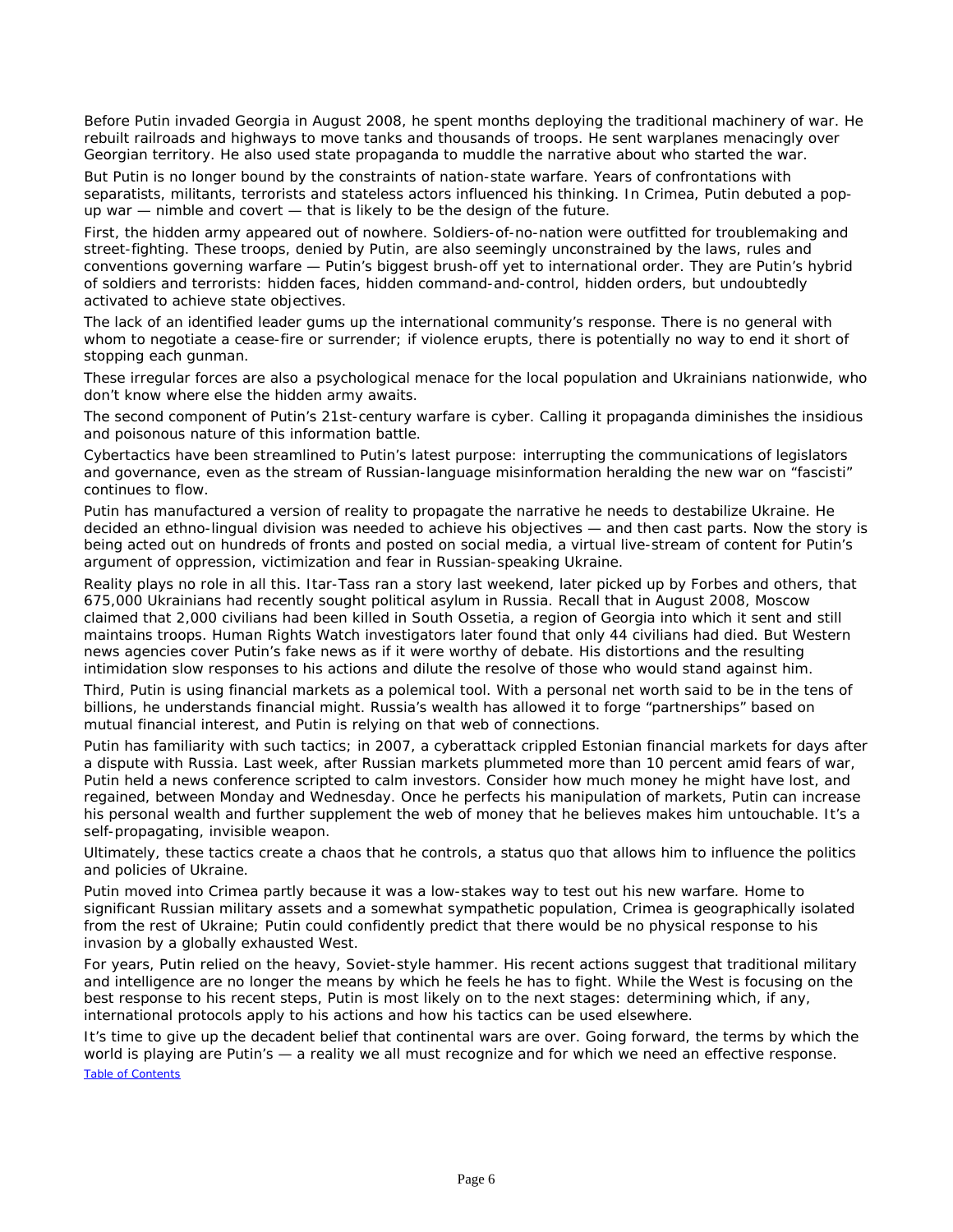### <span id="page-6-0"></span>**New Attack On HTTPS Crypto Might Reveal If You're Pregnant Or Have Cancer**

#### By Dan Goodin, [ars technica,](http://arstechnica.com/security/2014/03/new-attack-on-https-crypto-might-know-if-youre-pregnant-or-have-cancer/) Mar 6 2014

As the most widely used technology to prevent eavesdropping on the Internet, HTTPS encryption has seen its share of attacks, most of which work by exploiting weaknesses that allow snoops to decode cryptographically scrambled traffic. Now there's a novel technique that can pluck out details as personal as someone's sexual orientation or a contemplation of suicide, even when the protection remains intact.

A recently published academic paper titled "I Know Why You Went to the Clinic: Risks and Realization of HTTPS Traffic Analysis" shows how even strongly encrypted Web traffic can reveal highly personal information to employers, Internet service providers, state-sponsored spies, or anyone else with the capability to monitor a connection between a site and the person visiting it. As a result, it's possible for them to know with a high degree of certainty what video someone accessed on Netflix or YouTube, the specific tax form or legal advice someone sought from an online lawyer service, and whether someone visiting the Mayo Clinic website is viewing pages related to pregnancy, headaches, cancer, or suicide.

The attack works by carefully analyzing encrypted traffic and taking note of subtle differences in data size and other characteristics of the encrypted contents. In much the way someone holding a wrapped birthday present can tell if it contains a book, a Blu-ray disk, or a box of candy, an attacker can know with a high degree of certainty the specific URL of the HTTPS-protected website. The transport layer security and secure sockets layer protocols underpinning the Web encryption specifically encrypt the URL, so until now, many people presumed an attacker could only deduce the IP address of a site someone was visiting rather than specific pages belonging to that site.

"The message motivating the technical points and techniques presented in the paper is that, in the case of many HTTPS deployments, maintaining the privacy of which pages a user views within a site matters," Brad Miller, a PhD candidate at the University of California at Berkeley and the lead author of the paper, wrote in an e-mail. "To see why, consider (1) the range of intermediary parties which can access user traffic and (2) what can be inferred from the pages you view within a website."

The researchers targeted 10 websites, including those belonging to the American Civil Liberties Union, Bank of America, Kaiser Permanente, Legal Zoom, the Mayo Clinic, Netflix, Planned Parenthood, Vanguard, Wells Fargo, and YouTube. To create a body of training data, they carefully measured the characteristics of specific URLs of each by visiting them ahead of time. They then monitored other encrypted Web sessions on those sites and used the characteristics to determine when those pages were visited. With an average accuracy rate of 89 percent, they were able to determine the individual pages within those sites. A small sampling on the subject matters, along with the corresponding URLs included:

- Abortion
- Cancer Screenings
- Sexual Orientation
- Sexual Orientation of Child (Google translation here)
- HIV/AIDS
- Unexpected Pregnancy
- Infertility
- Considering Pregnancy
- Morning After Pill
- Suicide
- Pregnancy
- Headaches
- Fingernails

#### **Gauss what?**

The researchers relied on Gaussian distribution to find similarities between the traffic observed during the training period and the HTTPS-protected communications traveling between test machines and the websites they visited. To return to the earlier metaphor, the technique is similar to studying the weight, shape, and size of the contents inside a wrapped present. Something small, square, and light is likely to be a Blu-ray disk. Something long, heavy, and showing the outline of a bicycle is probably a bike.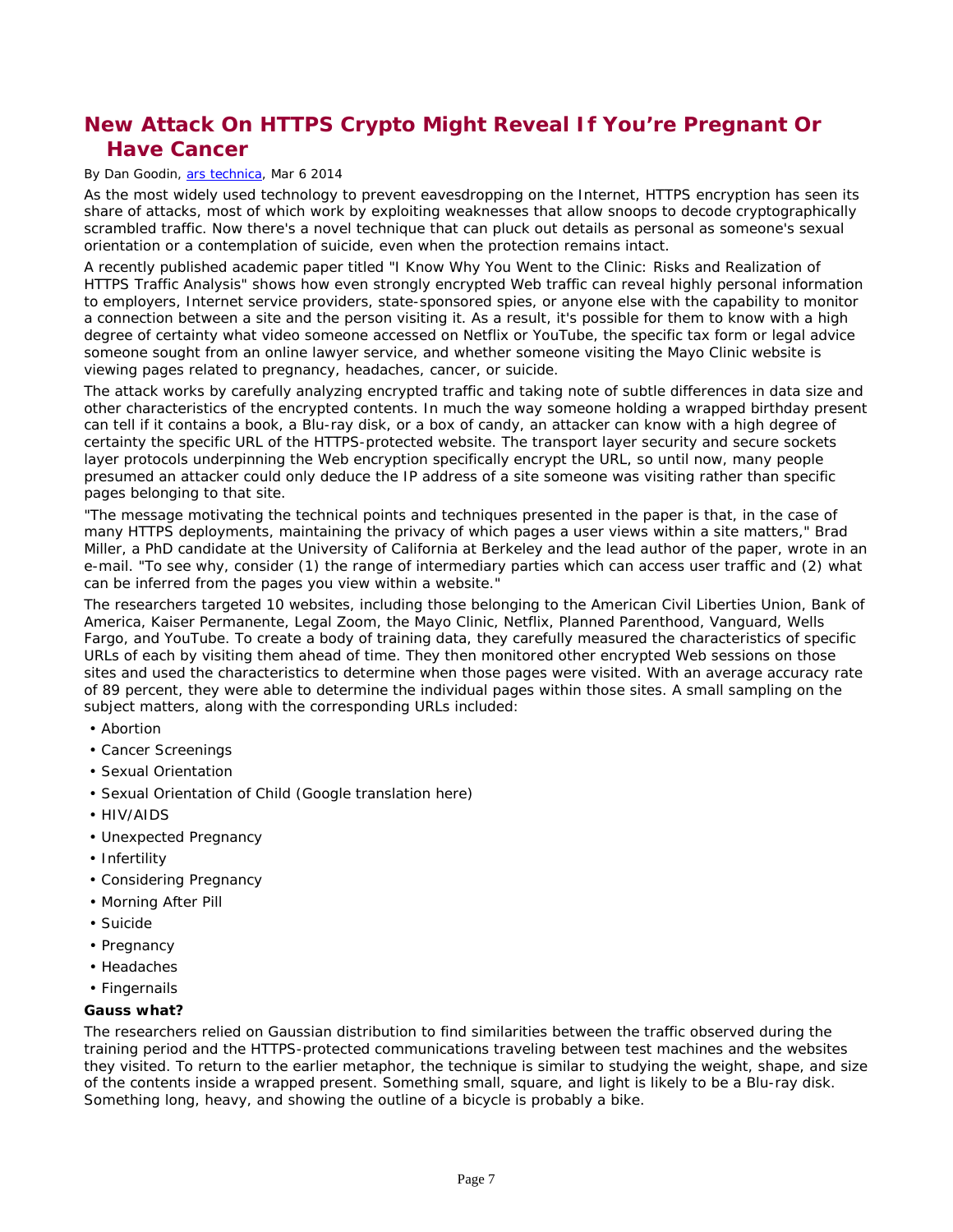The researchers' job was made much harder by the common use of Web caching and browser cookies, which often remove or modify the contents contained in encrypted traffic from what was observed in the training data. Miller explained:

In the context of the bicycle analogy, imagine trying to figure out if somebody is building a unicycle, bicycle or *a tricycle based on individually wrapped parts they receive. Without caching, you can just count the number of wheel shaped objects and you know what is being built. With caching, it could be the case that somebody already has a wheel or two in the garage, so even if you just see one wheel it could be a unicycle, bicycle or tricycle. The upshot is that you have to pay closer attention to the rest of the objects and be able to pick up on smaller details.*

The technique should be of concern to privacy advocates, since it could be used by employers to determine if a worker is planning to get pregnant, or by repressive governments to know when people are viewing videos or other content deemed subversive. The paper is another reminder that the mere fact that data is encrypted doesn't mean it doesn't reveal highly personal information. The researchers also provide several countermeasures website operators can employ to prevent leakage, including a technique they dubbed Burst. The paper and its recommendations should be required for any site that provides privacy assurances to its visitors.

[Table of Contents](#page-1-0)

### <span id="page-7-0"></span>**Google is Encrypting Search Globally. That's bad for the NSA and China's Censors.**

By Craig Timberg and Jia Lynn Yang, [Washington Post,](http://www.washingtonpost.com/blogs/the-switch/wp/2014/03/12/google-is-encrypting-search-worldwide-thats-bad-for-the-nsa-and-china/?tid=ts_carousel) March 12 2014

Google has begun routinely encrypting Web searches conducted in China, posing a bold new challenge to that nation's powerful system for censoring the Internet and tracking what individual users are viewing online.

The company says the move is part of a global expansion of privacy technology designed to thwart surveillance by government intelligence agencies, police and hackers who, with widely available tools, can view e-mails, search queries and video chats when that content is unprotected.

China's Great Firewall, as its censorship system is known, has long intercepted searches for information it deemed politically sensitive. Google's growing use of encryption there means that government monitors are unable to detect when users search for sensitive terms, such as "Dalai Lama" or "Tiananmen Square," because the encryption makes them appear as indecipherable strings of numbers and letters.

China — and other nations, such as Saudi Arabia and Vietnam, that censor the Internet on a national level will still have the option of blocking Google search services altogether. But governments will have more difficulty filtering content for specific search terms. They also will have more trouble identifying which people are searching for information on sensitive subjects, experts say.

The development is the latest — and perhaps most unexpected — consequence of Edward Snowden's release last year of National Security Agency documents detailing the extent of government surveillance of the Internet. Google and other technology companies responded with major new investments in encryption worldwide.

Chinese officials did not respond to questions about Google's decision to routinely encrypt searches there, but the move threatens to ratchet up long-standing tensions between the American tech powerhouse and the world's most populous nation.

"No matter what the cause is, this will help Chinese netizens to access information they've never seen before," said Percy Alpha, the co-founder of GreatFire.org, an activist group that monitors China's Great Firewall. "It will be a huge headache for Chinese censorship authorities. We hope other companies will follow Google to make encryption by default."

Alpha, who like other members of the group uses a pseudonym to evade Chinese authorities, noted that Google began encrypting searches in the country more than two months after GreatFire.org publicly challenged the company to do so in an opinion piece published by Britain's Guardian newspaper in November.

That piece came in response to a speech by Google's executive chairman, Eric Schmidt, in which he said, "We can end government censorship in a decade" through expanding encryption. GreatFire.org said the company didn't need to wait 10 years; it could encrypt all searches in China far more quickly.

Google denied that the group's agitation had anything to do with the rollout of encryption technology in China, saying that it began in February for unrelated reasons. All searches made from most modern browsers will be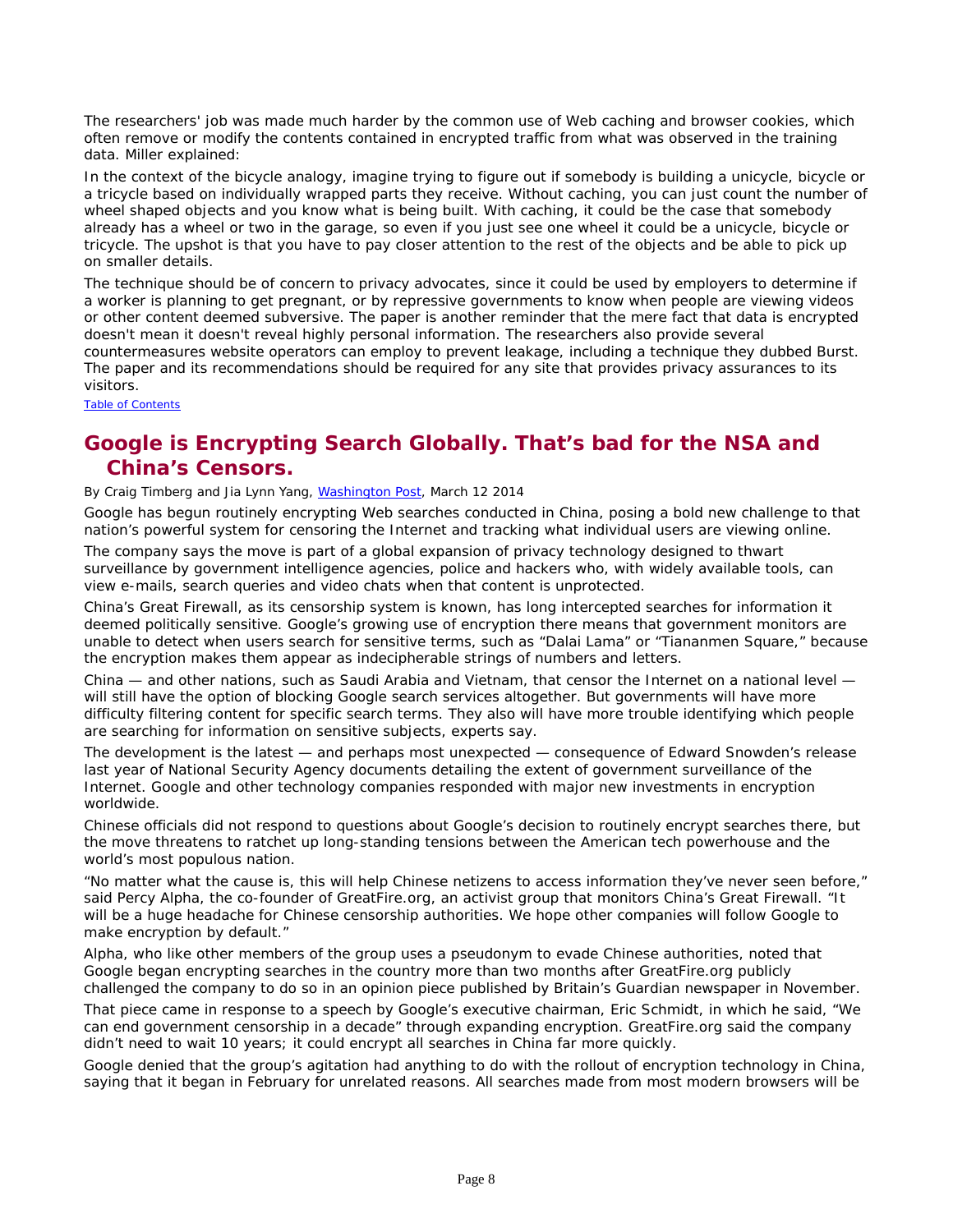encrypted in the coming months. The completion date for the worldwide rollout is not yet clear, the company said.

"The revelations of this past summer underscored our need to strengthen our networks. Among the many improvements we've made in recent months is to encrypt Google Search by default around the world," spokeswoman Niki Christoff said in an e-mailed statement. "This builds on our work over the past few years to increase the number of our services that are encrypted by default and encourage the industry to adopt stronger security standards. "

Google largely pulled out of mainland China in 2010, moving many of its operations to the quasi-autonomous base of Hong Kong after refusing to comply with orders to censor searches or redirect them to preferred sites — something that competitors who remained behind still do.

Since then, the company's share of the search market in China has dwindled to as low as five percent, according to Beijing-based market-research firm Marbridge Consulting. The vast majority of Internet users there use the Chinese search engine Baidu, even on phones running Google's Android operating system.

This means that the effect of Google's increased use of encryption could be limited in its reach since those who use Google in China — typically tech-savvy and young — often already know ways past the Great Firewall.

"Those who are technically sophisticated don't really need another tool to get around censorship," said Jason Q. Ng, author of "Blocked on Weibo: What Gets Suppressed on China's Version of Twitter (and Why).

Google began offering encrypted search as an option for some users in 2010 and made the protection automatic for many users in the United States in 2012. The company began encrypting traffic between its data centers after The Washington Post and the Guardian, relying on documents provided by Snowden, reported last year on the massive extent of Internet spying by the National Security Agency and its allies. Microsoft and Yahoo soon followed with similar initiatives.

Encrypted search has come more slowly in other parts of the world, and especially to those using older browsers. Firefox, Safari and Google's own Chrome browser support automatic encryption, but older generations of Microsoft's Internet Explorer — still popular in China and much of the world — do not. Internet Explorer 6, which was first released in 2001 and does not support encrypted Google searches, is used for 16 percent of Chinese Internet traffic, according to NetMarketShare.com, which tracks usage.

The move to routine encryption could spark backlash from Chinese authorities, who constantly tweak their Great Firewall to block the flow of unwanted content and also to maintain the ability to monitor Internet users in China.

"The Great Firewall is entirely a moving target," said Richard Clayton, a computer security researcher for the University of Cambridge, in England, who has studied Chinese Internet filtering. "They are tweaking it all the time."

The censorship poses an obstacle to Chinese businesses that are trying to expand internationally because they lack reliable access to sites with global audiences, such as Facebook. It can be hard to determine what the government will block on any given day.

"In China, a lot of things are like this," said Jiang Tao, founder of CSDN, a Chinese software developer community. "You don't know what you can do, what you can't do. No one tells you."

Google's growing use of encryption could prompt China to block Google searches altogether or even all services offered by the company. Though Google has a much smaller market share in China than elsewhere in the world, it is still widely used by international firms and some others, meaning there could be economic consequences to an outright block.

Another option would be what experts call a "man-in-the-middle attack" that would allow Chinese censors to intercept encrypted traffic and decode it before it reaches Google servers. For many users, such an attack would be obvious because their browsers would warn that the communication had been accessed before reaching its intended recipient. Users would be free to proceed with the query, even in the face of a man-inthe-middle attack, but the protection offered by Google's encryption would be lost.

Privacy advocates, who long have criticized Google, said its expanded use of encryption will do nothing to curb the company's own tracking of the Web site visits, e-mails and search queries of its users. Such information helps the company target advertising, the key source of revenue for the company.

"It's a good move to encrypt as much as possible, but I really think Google is grandstanding here," said Jeff Chester, executive director of the Center for Digital Democracy, an advocacy group based in Washington. [Table of Contents](#page-1-0)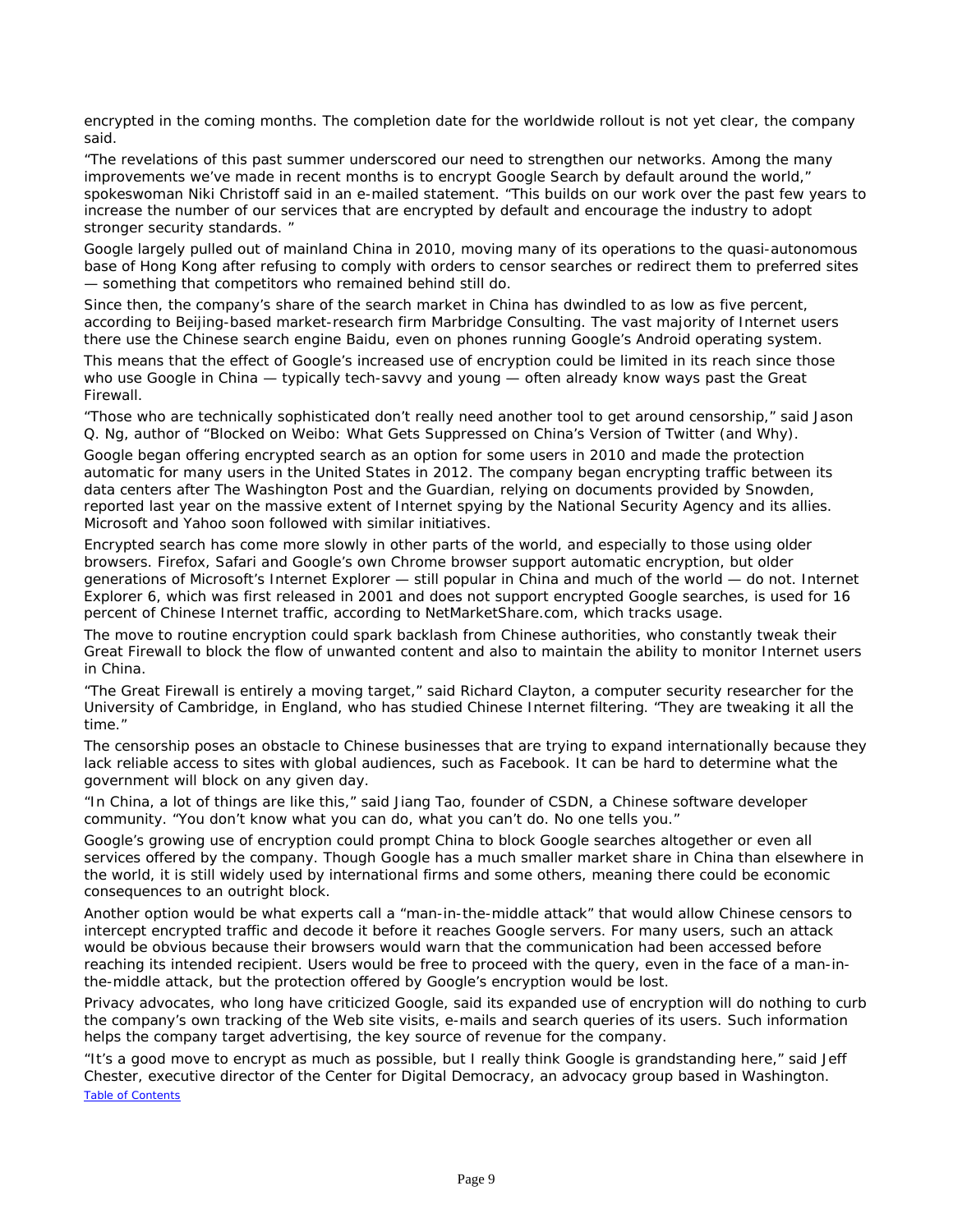### <span id="page-9-0"></span>**I was Putin's Pawn**

By Elizabeth Wald, [Politico Magazine,](http://www.politico.com/magazine/story/2014/03/liz-wahl-quit-russia-today-putins-pawn-104888.html%23ixzz2wuP4XwaI) 21 May 2014

I knew I had to quit. I'd been a correspondent for RT—the English-language international cable network funded by the Russian government—for about two and a half years. I'd looked the other way as the network smeared America for the sake of making the Kremlin look better by comparison, while it sugarcoated atrocities by one brutal dictator after another. I'd been thinking about leaving for a long time, but was trying to hang in there until I figured out my next move.

Then Russia invaded Ukraine, and I came to see just how dangerous a propaganda tool the network was. I couldn't be a part of it any longer. I decided, somewhat arbitrarily, that March 5th would be my last day. And when that day came, after some particularly egregious coverage of the Ukraine crisis, I knew my resignation had to be public; I couldn't just silently disappear. That afternoon, I went to the bathroom to scribble down some thoughts before making my dramatic exit. During the 5 p.m. broadcast, after the coverage of Ukraine wrapped up, I made my closing statements:

"I cannot be part of a network funded by the Russian government that whitewashes the actions of Putin," I said. "I am proud to be an American and believe in disseminating the truth. And that is why, after this newscast, I am resigning."

My heart racing, I took my earpiece out and got up from the anchor chair. As I gathered my belongings, the news director said he wanted to have a word with me in his office. He asked me why I did it, as though I had some reason other than the one I had just announced on live TV. I explained that it really was because of the propaganda RT was pushing about Ukraine. Then I left the building and walked a couple blocks to a restaurant to sit down and let the reality of what I did settle in.

Fifteen minutes later, my phone started ringing.

\*\*\*

I first arrived on the job at the Washington, D.C., bureau in September 2011. I came ready to take on the "stories the mainstream media ignores" and to do hard-hitting news that really matters. That's the job I signed on for, anyway.

When RT first contacted me, I was working as a reporter and anchor 8,000 miles away on the island of Saipan, in the U.S. Commonwealth of the Northern Mariana Islands, a 40-minute plane ride from Guam. I had been there for about two years, reporting for the local news station on topics like immigration and local political corruption. Before making the move across the globe, I had freelanced at a local news station in my home state of Connecticut, and had done several internships in broadcast news, including at NBC and Fox. Island life was a blast, but around the time I decided I was ready to move back to the mainland, RT emailed me out of the blue. Apparently the news director had seen one of my reports—on how Saipan was preparing to handle possible radiation exposure after the Fukushima disaster—on YouTube and thought I'd be a good addition to RT.

The news director, who was Russian, pitched the network as an alternative news source that dared to challenge conventions. "Question More" was the network's slogan. During our Skype interview and on subsequent emails, there was little talk about Russia, or any indication the news would be influenced by Russian politics. I had some misgivings and asked about editorial independence. He scoffed, and asserted that the network was providing alternative news that mainstream outlets didn't want to hear. I wondered why the network was interested in me since I'm not Russian and have no ties to the country, but I checked out RT America's online videos and saw that almost all of the on-air correspondents were from the United States.

I was a little skeptical about the whole thing, but I couldn't find much concrete information on the Internet about the station and its mission and I didn't know anyone who'd ever worked there. I figured there are other networks that do respected journalism while getting some form of government funding. Also, the Cold War was over. Weren't we supposed to be mending ties? It's not like it was North Korea.

Here was an opportunity to move to D.C. and work on stories of national and international significance. I knew my other options would likely require moving to some Podunk town to cover rescued kittens and the Fourth of July parade.

Maybe I ignored some red flags. Maybe I should have asked tougher questions. But from my post in the Pacific, RT looked like a good opportunity.

I took the job.

\*\*\*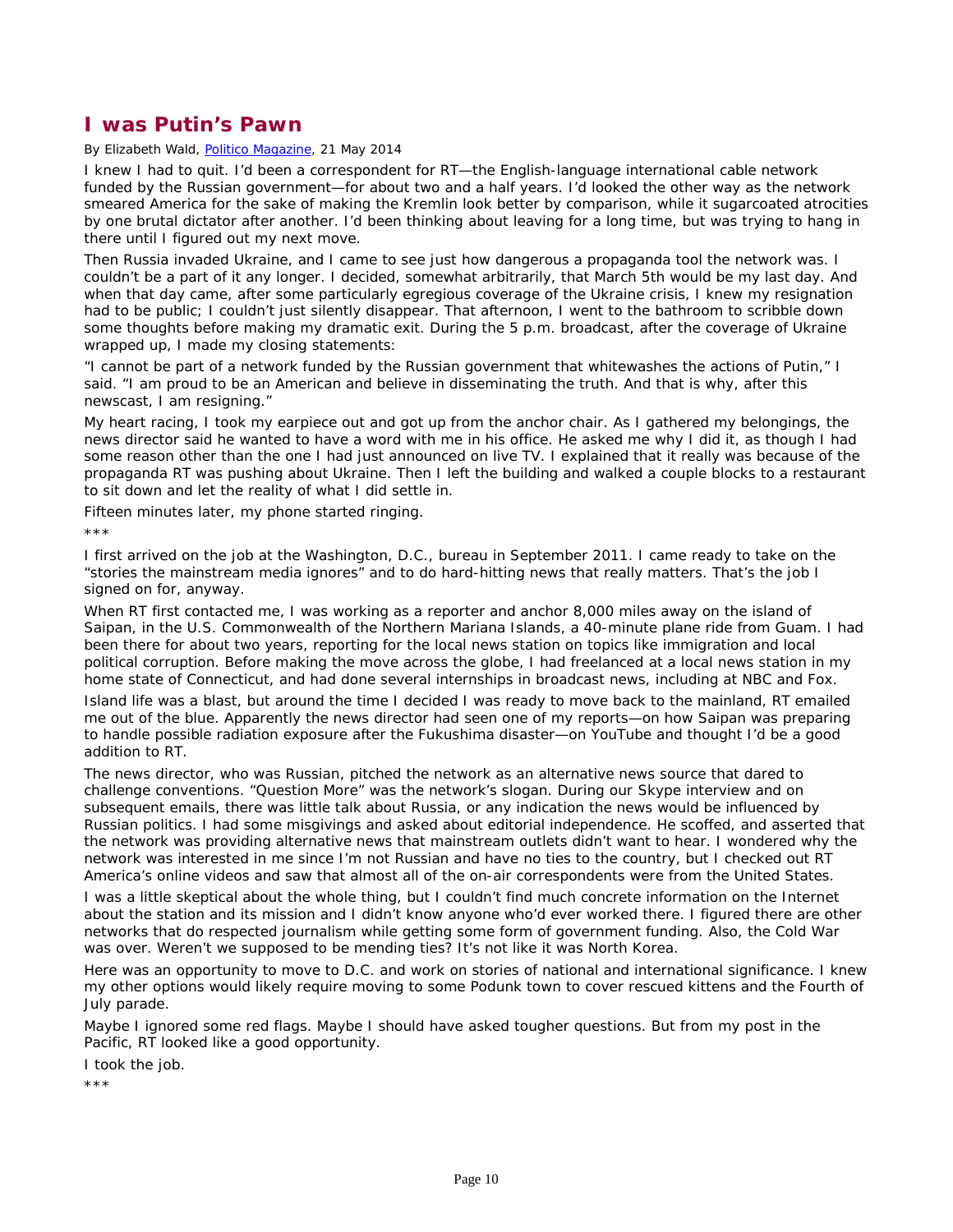The first few days were … interesting. The top guys were all Russian, but most of my co-workers were American. Some colleagues warned me that I'd need to let go of any preconceived notions and journalistic principles. I wasn't exactly sure what they meant.

It was during this first week that the Occupy Wall Street movement began with a group of protesters in New York's Zuccotti Park. The day after the demonstration started, the Russian news director announced at our morning meeting that this was the top story and we would take it on with full force. It was Occupy all day, every day, from coast to coast.

I spent a lot of time interviewing Occupy protestors in D.C.'s McPherson Square. Some had legitimate grievances: the rising role of money in politics, frustration over taxpayers footing the bill for bailing out big banks and crippling student-loan debt. But others were just hippies who were camping out, barefoot and beating drums, and had jumped at the opportunity to come together in solidarity against The Man.

Of course the coverage made the United States look terrible. Video of outraged protesters, heavy-handed police and tents pitched in parks portrayed America as a country in the midst of a popular uprising—it was the beginning of the inevitable decline of a capitalistic world power.

Occupy was our lead story for weeks and then months, even as the number of protesters dwindled and tents cleared out. We sucked that story completely dry.

Eventually, it was accepted that a revolution was not upon us.

Meanwhile, in Moscow thousands of demonstrators took to the streets protesting alleged election fraud and corruption, with most of their outrage directed at Russian leader Vladimir Putin, who announced his intention to run for president for a third term. There was little, if any, talk in our newsroom or on our newscasts of the dissent in Russia.

.<br>مارس مار

Soon our attention shifted to the 2012 presidential election. In RT's eyes, only one candidate mattered: Ron Paul. I don't remember Paul ever speaking to RT during campaign season, but that didn't stop our obsessive coverage of the "rock star" candidate. After a while the bosses' fixation with him seemed bizarre. Why were they pushing non-stop coverage of this long shot? Something tells me it wasn't his message of freedom and liberty but his non-interventionist stance and consistent criticism of U.S. foreign policy. His message fit RT's narrative—that the United States is a huge bully.

The network's coverage of foreign leaders was just as slanted, and more disturbing. After the death of Libyan leader Muammar Qadhafi, about a month into my time at RT, I was assigned to do a segment on how the dictator was once best buddies with the United States. I wasn't sure how to turn that into a full-scale reported package, but I was told to make it work by including photographs of the late dictator shaking hands and schmoozing with Western leaders. Add a couple mainstream media clips of talking heads celebrating his death and—boom—there's a story. The theme, the producer made clear, was U.S. hypocrisy … how dare Americans meddle in a conflict when Sen. John McCain once dined with the country's leader?

It was a theme the network returned to over and over. Mahmoud Ahmadinejad? The West was simply stoking fears of the Iranian president's plans to create a nuclear weapon as a pretense to go to war. Plus, the guy had some good points. Speaking at the U.N. General Assembly in 2010, Ahmadinejad said the biggest threat facing the world is U.S. domination.

Bashar Assad? Syria's bloody civil war was characterized by violence on both sides. The chemical attack near Damascus that killed hundreds of civilians was yet another excuse for the United States and its allies to swoop in, attack and support regime change. One particularly appalling article on the RT website, titled "Footage of chemical attack in Syria is a fraud," cited statements from a Catholic nun in Syria who asked "where parents of the supposedly dead children are."

I was disgusted and disappointed by the whitewashing of brutal dictators—and glad to be covering domestic issues. I tried to pitch stories I felt were important and underrepresented. From time to time, I would report on something I found worthwhile, and feel a little better about the cognitive dissonance I was suffering from. I went inside the country's largest jail in Cook County, Chicago, to expose how mental health patients flooded the correctional facility, highlighted the victims of the so-called War on Drugs who were unjustly incarcerated for decades for petty drug crimes and consistently covered the Bradley Manning trial in Fort Meade, Md. But I knew the stories would only fly if they fit the network's narrative that America is a crumbling nation plagued with problems.

Another troubling thing about RT was its popularity among fringe extremists. Abby Martin, who uses her platform on the network to advocate an anti-Western ideology, has a cult following among 9/11 "truthers" who believe the attack was an inside job orchestrated by a small group of political elites. The Russian bosses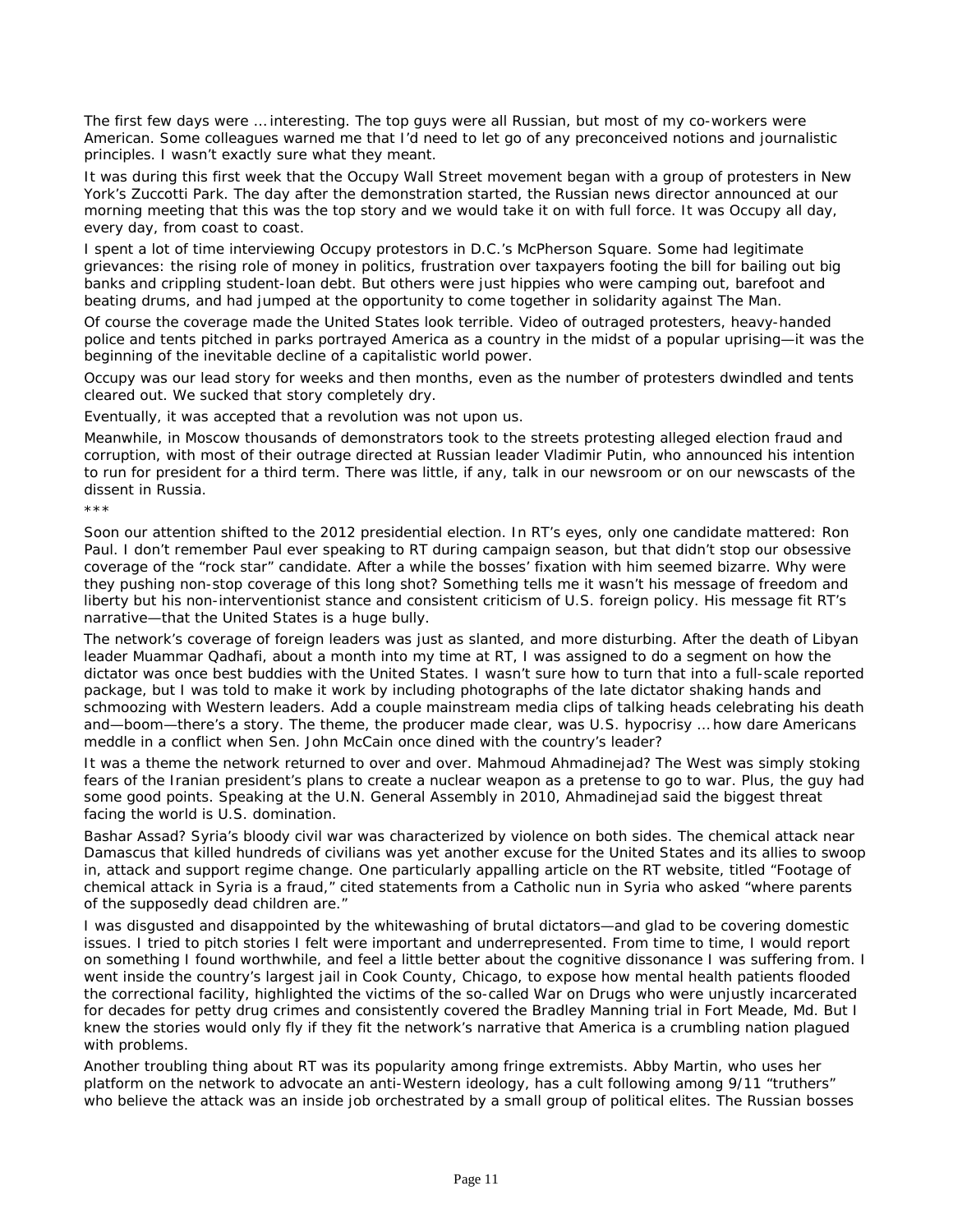love her lack of restraint in catering to a paranoid audience and blaming the mainstream media for conspiring to deliver the U.S. government agenda. Many of her fans say the Sandy Hook shooting was a hoax and that smoke left by aircraft are "chemtrails" containing chemical or biological agents the government is using for sinister reasons ranging from psychological warfare to population control. The more deranged the conspiracy theory, the more the Russian managers seemed to love it.

When Martin went off-script condemning Russia invading, I was proud of her. The Russian bosses, stumped on how to handle the situation, suggested sending her on a trip to Crimea. She didn't go, knowing full well that it would be a "vetted PR experience," as she called it. RT then used her brief moment of dissent to their advantage, asserting, "Contrary to the popular opinion, RT doesn't beat its journalists into submission, and they are free to express their own opinions, not just in private but on the air. This is the case with Abby's commentary on the Ukraine."

But it was the very next day that the biased, Kremlin-driven coverage of Ukraine was pushed on the newscast, with propaganda and censorship like I've never seen it before. That added to my conviction that I had to resign, and do it publicly. RT was trying to use Martin to lend credibility to the network when I knew they were pushing lies. I wanted the viewers and the public to know what the station is really about.

There was one exception to the hostile-toward-the-West approach: pornography. Anything erotic was encouraged. Sexbots, the regulation of the porn industry—any excuse to get a porn star on the show made the head Russian honchos excited. I assumed the goal here was to stimulate the viewership, which largely consisted of young men who tuned into RT America, mostly online. \*\*\*

Throughout my time at the network, I heard colleagues repeat various justifications for continuing to work there ranging from "we're providing a different perspective," to "everyone has an agenda" to "it's a job." I resolved to only report facts, and I fell out of favor with the Russian managers for pushing back when they wanted me to push an angle I wasn't comfortable with. (There's a reason why many of the employees there are young and inexperienced.)

But when the turmoil in Ukraine deepened, the justifications no longer sufficed for me. The coverage of Ukraine was about promoting a Putinist agenda as Russia shamelessly invaded the country. When reports of armed military personnel at the airports surfaced, we were told to downplay them. When it became clear that troops on the ground in Crimea were Russian, RT dubbed them "self-defense forces."

Producers booked clearly pro-Russian, anti-American guests, and I was instructed to egg them on. I was told to play up the extremist elements of the opposition, painting the new government as driven by neo-Nazi nationalists. But I also did my own research, and the more I learned about the uprising, the more my eyes opened to how the network was being used as a tool to push Putin's agenda. It was a complex situation, sure, but there was at least one simple, irreducible fact: Russia had invaded Ukraine and lied about it.

I stopped to think about who I was and what I was doing. On my father's side, both of my grandparents were immigrants from Hungary. My grandfather arrived in the U.S. around the end of World War II. My grandmother arrived 10 years later as a refugee from the 1956 Hungarian uprising, a nationwide revolt against Soviet forces that eventually forced Hungary into submission.

My grandmother, her brother and their mother managed to escape by bribing guards on the border with brandy and cash. The guards warned them that they would have to shoot around them to make it look like they were shooting to kill. They ran for the Austrian border as the guards fired a hail of bullets. It was a gamble: Sometimes the guards would take the bribes and shoot people anyway. When my grandmother made it across the border, she realized she had made it to safety but wasn't sure if her brother and mother were alive. Eventually they found each other amid the smoke and dust and broke down crying. They were greeted by Red Cross personnel, taken to a refugee camp and granted passage to America.

I decided I could not work for a station that was spewing lies to justify Russian military intervention in a sovereign country. For months, I had wanted to quit, but decided I could not delay any longer. Nothing was worth being part of the Putin propaganda machine.

On the Wednesday I planned to be my last day, every story relating to Ukraine seemed designed to push Putin's warped view toward the country. I had a pre-taped interview that day with none other than Ron Paul. The news director emailed me a list of questions like this one: "Isn't it fascinating how US officials and the mainstream media are able to quickly arrive at a moral judgment condemning foreign interventionism on the part of Russia while, at the same time, blocking out of their minds all the foreign interventionism on the part of the US government for the past many decades?"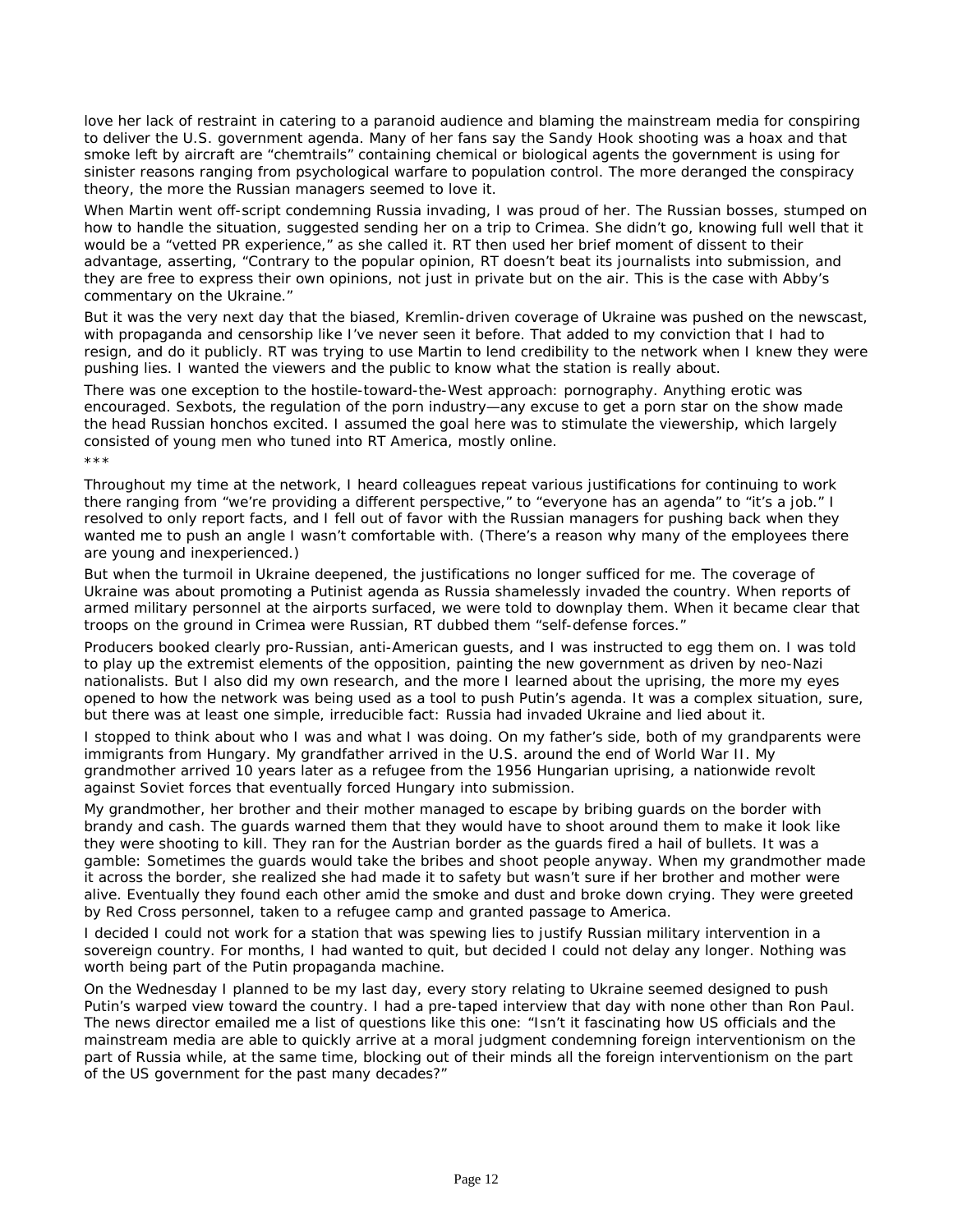I didn't ask Paul all the questions I was given, and I substituted some of my own, including what the United States should do in light of Russia invading. How should Washington respond? Later, I saw the video editor cutting out "Russia invading" after, he said, higher-ups ordered him to do so. (Russia is not characterizing its actions as an invasion.) The uncensored version of the interview was posted online briefly before it was taken down and replaced with the edited one.

I decided that not only did I have to quit, I had to let viewers know why—to tell them the truth about RT and its misleading coverage. I went to the bathroom, wrote down some heartfelt notes and prepared for my exit a couple hours later. It was then that I contacted Jamie Kirchick, a writer with The Daily Beast, and told him my resignation was imminent. I first reached out to Kirchick a few months ago after he criticized Russia's anti-gay laws on the RT airwaves. I told him it was a bold move and I was willing to eventually come forward with the truth about RT. I informed him that the time had come and how I planned to do it. He published the exclusive story. Little did I know just how far word of my resignation would go. \*\*\*

The response has been unbelievable. I was flooded with interview requests from national and international news organizations. The clip went viral quickly, with millions of hits on YouTube.

I've received thousands of messages from people around the world voicing their support.

"I am from a group of Judaism called Hasidim where females are not particularly seen as brave and smart," one of the most touching messages said. "So after seeing the video of your resignation I asked my wife and 3 daughters to sit down with me and watch it together to show them how brave and smart a woman can be."

But I also received some hateful messages. RT's official response was that my actions were a "selfpromotional stunt." Critics accused me of "selling out to the mainstream media."

After I went on CNN and mentioned the way my Ron Paul interview was edited, RT then reposted the original version. (There are now two versions online, one with and one without the edited question). The network later asked Paul for a comment about the interview—misleading him to believe that I quit because his message was censored—and posted Paul's response:

"Wahl's questions were all legitimate," Paul stated. "I would say that it essentially all got in there in a fair and balanced manner but she implied they edited something I said that might have benefited her position. I don't recall any of that. I thought the report and the essence of what they put on TV was exactly the message I was trying to get out."

That response and the way RT misrepresented the situation led to a deluge of hate tweets from Paul's supporters accusing me of lying about the interview, and saying that it was proof that my resignation was fraudulent.

I asked Paul's people to set the record straight. I explained what happened, even providing two versions of the video as proof that it was the editing of my question that I took issue with. His media representative responded to my concerns by saying: "We are actually on hiatus until the 24th. I don't want to rush to respond to your request or the details in your email but I will discuss this with my colleagues and will present this to Dr. Paul when it is appropriate."

I also got a long voicemail from someone named Kevin Gosztola, who represented himself as a journalist with First Look Media, Pierre Omidyar's new organization, though it turns out he's not employed there. "We're going to be putting forward some allegations about you and your time at RT," the message said. After about two minutes of accusations and rambling, he concluded: "If you have something to say for this story to defend yourself before we go ahead and publish, you have about 24 hours."I never called him back. (He left a similarly long harassing message to The Daily Beast, which checked with First Look, only to find that he was not an employee.)

Gosztola never published an attack on me. But nearly two weeks later, one of Abby Martin's close friends (whom she invited to the RT holiday party, where the two of them posed for a picture giving the middle finger to Israeli Prime Minister Benjamin Netanyahu) wrote a story on the website Truthdig that claimed to "uncover" that my resignation was part of a greater conspiracy, stating, "Behind the coverage of Wahl's dramatic protest, a cadre of neoconservatives was celebrating a public relations coup." It was surreal to read such an elaborate and far-fetched story about me.

Some of the vitriol came from within RT. One of my former colleagues tweeted the Truthdig link along with this message: "it's a pity when someone claiming to be committed to 'disseminating the truth' turns out to be a big ball of lies." And others were quoted in the article itself describing me as "an apolitical, deeply disgruntled employee seeking an exit strategy."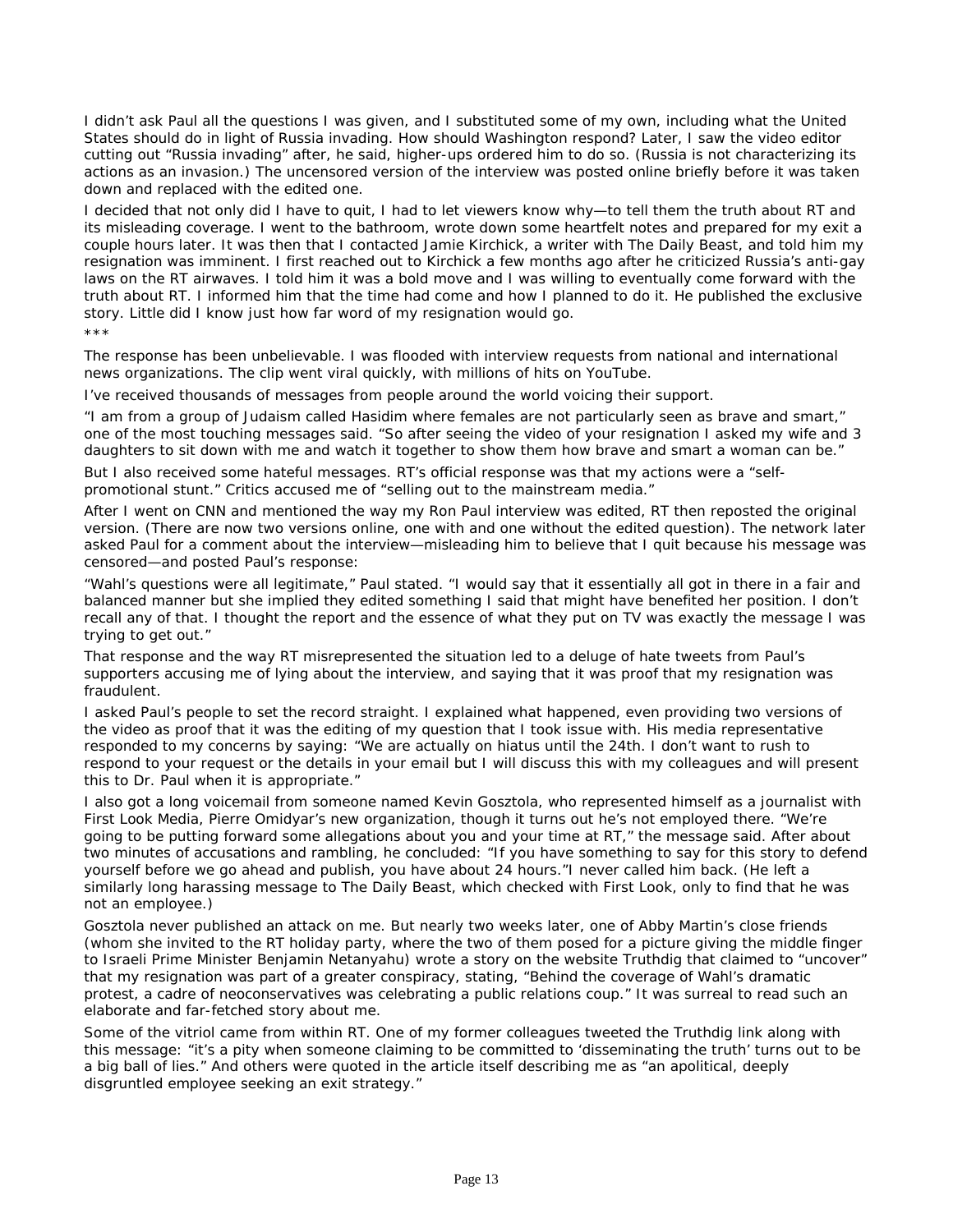But from what I can tell it's a small handful of RT loyalists behind the hate. Several current and former employees have sent me messages commending me for finally blowing the whistle on this sketchy organization that poses as legitimate news.

More than anything, I feel like a weight has been lifted since I resigned. The outpouring of support has reaffirmed my belief in seeking and spreading the truth. As for my "self-promotional publicity stunt," if telling truth leads to better opportunities, some of my faith in humanity will be restored. [Table of Contents](#page-1-0)

### <span id="page-13-0"></span>**Human Resources Command Stands Up Cyber Branch**

By Lt. Col. Chevelle Thomas, [HRC Public Affairs Office,](http://www.army.mil/article/122456/Human_Resources_Command_stands_up_Cyber_Branch/) March 24, 2014

FORT KNOX, Ky. (March 24, 2014) -- U.S. Army Human Resources Command established a provisional Cyber Branch Thursday, to provide career management, development and readiness to the Army's cyber forces.

The establishment of the branch will ensure the Army maintains visibility of Soldiers with unique cyber skills and talents, according to officials with Human Resources Command, or HRC. The new branch will perform career management services and provide Soldiers with cyber skills a "focal point" within HRC, said Maj. Gen. Richard P. Mustion, commanding general, HRC.

"While there are a significant number of decisions yet to be made on the future of the Army cyber force, we must establish an element dedicated to the assignment and career management of cyber Soldiers," said Col. Robert E. Duke, chief of Operations Support Division, Officer Personnel Management Directorate, HRC. "We will retain enough flexibility in our approach at HRC to adjust to changes as cyber proponency matures, and [as] this force evolves to meet mission requirements."

"As the Army develops cyber capability and establishes a Cyber Electromagnetic Branch, HRC remains aligned by providing capable and dedicated personnel support to this emerging workforce," said Duke. "We are establishing a Branch that consolidates enlisted, warrant officer and officer management and combines functional or designation focus with an organizational focus."

This is different from traditional branch management where one branch manages officers and an entirely different branch manages enlisted personnel. The Cyber Electromagnetic Branch, or CEM, branch will be a hybrid that consolidates and holistically manages the efforts of the entire Army cyber population under one entity, HRC officials said.

"This will enhance stabilization and the ability to gain depth into the specialized field," said Lt. Col. Candice E. Frost, Operations and Plans chief of Officer Readiness Division, OPMD, HRC. "As the Army's Cyber Center of Excellence stands up, the management of movement into and out of the cyber force rests upon Army Cyber's leadership and HRC's approval."

This closely aligned relationship will allow the Cyber or CEM Branch to better support a small, highly skilled, high-demand population in order to maintain personnel readiness in line with Army priorities, said Duke.

"The process is designed to ensure cyber force leadership has visibility of Soldiers with unique cyber skills and mechanisms in place to ensure a stable force capable of executing cyber missions," said Lt. Col. Kurt Connell, Military Intelligence Enlisted Branch chief, Enlisted Personnel Management Directorate, HRC. "What we don't want to do is create inadvertent turbulence in the cyber formation. So, as we set the conditions for incoming and outgoing Soldiers, control mechanisms are collectively agreed upon for each personnel action or assignment to meet both the needs of the Soldier and the Army."

A key part of managing the force is identifying the distinct groups that make up the population in constructing the branch, officials said. The initial organization is established around a set population of military occupational specialties, known as MOSs, additional skill identifiers, or ASIs, and current positions held by individuals in the cyber field.

The CEM branch centers on Functional Area 29, Area of Concentration 29A, MOS 29E and 290A. Additionally, it supports individuals in cyber operations, and those who function as cyber planners or defenders and receive an ASI or Skill Identifier of E4. Awarding this ASI is done by Army Cyber Command and is based on the individual Soldier, unit and mission, HRC officials said. It is not MOS dependent, they said.

"Development of an ASI/SI to identify those who provide support to cyber is underway," Frost said.

Factors such as population management, current and future requirements, training necessities, and growth and maturity within the field may also influence cyber assignments, HRC officials said.

"The personnel requirements are greater than the number of people available to fill them," Duke said. "Developing a mature force able to meet all Army requirements will take time; many assignments can require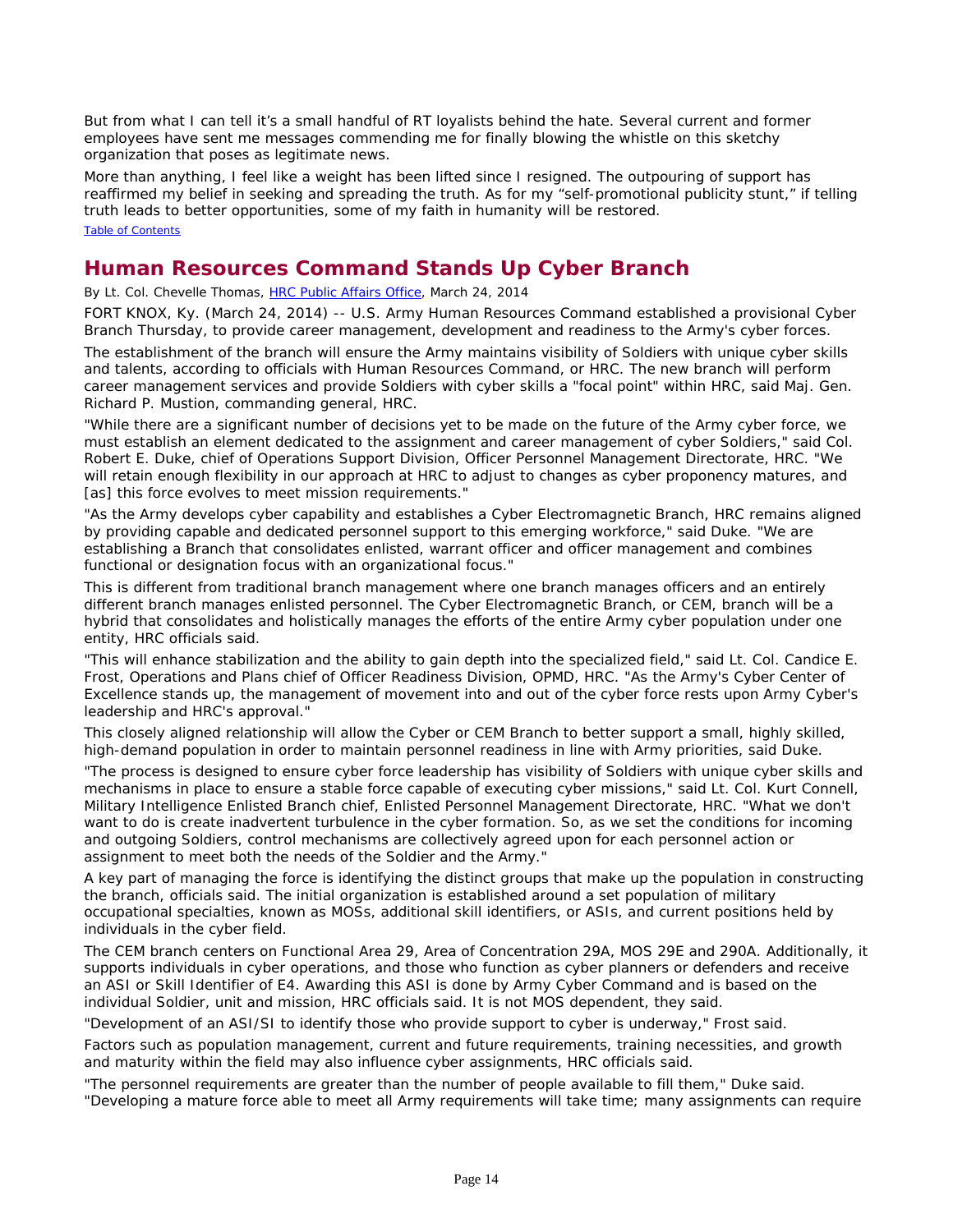technical training and a lot of lead time. Training an individual throughout the entire process from recruiting, accessing, entry-level training and other professional military educational objectives to the point of where they can function within the career field of operations is sometimes extensive." [Table of Contents](#page-1-0)

### <span id="page-14-0"></span>**As U.S. War Ends, Russia Returns To Afghanistan with Series of Investment Projects**

By Kevin Sieff, [Washington Post,](http://www.washingtonpost.com/world/asia_pacific/as-us-war-ends-russia-returns-to-afghanistan-with-series-of-investment-projects/2014/03/21/11fab228-a5fc-11e3-b865-38b254d92063_story.html) March 21, 2014

KABUL — To the white-bearded Afghan machinists, it felt like the Cold War era had suddenly returned.

After 25 years of working in a sprawling Soviet-built factory — a vestige of a war and occupation long extinguished — they suddenly spotted a new shipment of gleaming Russian equipment arriving last fall on an 18-wheeler.

The factory was abuzz. The Russians were back.

As the U.S.-led war winds down and Russia reasserts itself in Ukraine and the Middle East, Moscow is also ramping up its investment in Afghanistan. It is rebuilding the relics of the Soviet occupation and promoting its own political and cultural prowess.

"You see Russia's interest in Afghanistan rising. It's visible," said Stepan Anikeev, the spokesman for the Russian Embassy in Kabul. "We want to enlarge our role in the region. It's not only for Afghanistan, but for our own goals."

Russia's recent incursion into its neighbor, Ukraine, and its annexation of Crimea reflect its intent to maintain influence in some former Soviet republics. It also reaching out to old allies further afield. Last month, President Vladimir Putin received Egyptian army chief Abdel Fatah al-Sissi, whose relations with Washington have been strained since a coup last summer, and expressed support for the military man's expected presidential bid.

Moscow is also negotiating a major arms deal with Sissi and agreed in 2012 to sell Iraq \$4.3 billion in weapons. In Syria, Putin is strongly backing the government of President Bashar al-Assad as he seeks to crush a rebellion that has received support from the West.

In Afghanistan, Russian officials point to their development activities as a counterexample to U.S. aid projects, which many Afghans criticize as wasteful and misguided.

"The mistake of the last 12 years is that people were eager to give money, but without the proper strategy," said Russian Ambassador Andrey Avetisyan, who was also based in Kabul as a young diplomat in the 1980s.

Many Afghans, including President Hamid Karzai, praise the Soviet model even though they fought a bloody 10-year war against the country's army, which invaded in 1979 to support an unpopular communist government.

"The Soviet money went to the right place. They were efficient in spending their money and doing it through the Afghan government," Karzai said in an interview with The Washington Post this month.

The new warmth between the Kremlin and Afghanistan was visible this week when the Afghan government released a message from Putin marking the Persian new year. It was the only such message made public, and was released at a time when the United States and European governments are imposing sanctions on Russia for its expansion into Ukraine.

"I am certain that friendly ties and cooperation between Russia and Afghanistan in the future will add to the goodness and welfare of our people," Putin said in the message to Karzai, which was translated into Dari, the local language.

The Russian government has compiled a list of 140 Soviet-era projects that it would like to rehabilitate, according to the embassy. The Kabul Housebuilding Factory, the country's largest manufacturing facility, was the first to receive assistance last fall: \$25 million in new equipment.

A few miles away in Kabul, the Russian government is spending \$20 million to renovate the Soviet House of Science and Culture, constructed in 1982. The building, whose jutting angles exemplify Soviet industrial design, was torn apart by bullets and rockets and became crowded with Afghan drug addicts. It is to reopen this fall as the Russian Cultural Center, a beacon for those with interest in Russia.

"We want to expand our culture here," Anikeev said of the center.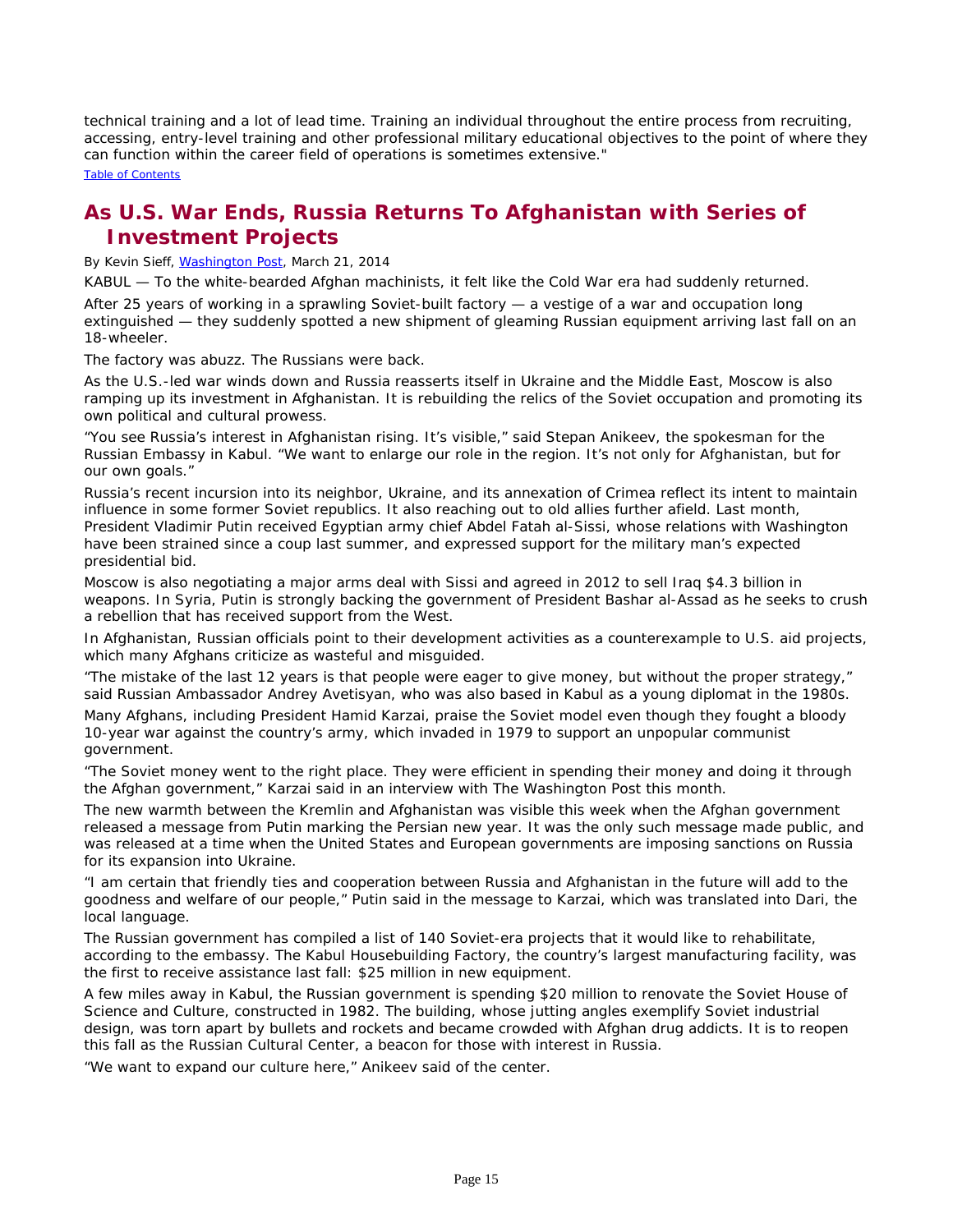#### **Aid that's appreciated**

Afghanistan is still peppered with reminders of both the Soviet Union's war and its infrastructure projects. Soviet land mines continue to kill and injure dozens of Afghan civilians every year. But its bread-making factory still produces thousands of loaves every day. Its housing complexes are among the country's most desirable (and the only ones with central heating).

"I hated the Soviets. I fought against them. They killed my father. But this is still the best place to live," Gen. Labib Raeed said in his apartment in the Microryan, a Soviet-built complex which translates to "housing block" in Russian.

Raeed is an officer in the U.S.-backed Afghan army, but he's quick to criticize the U.S. development effort more than \$100 billion spent on non-military aid, including roads and schools.

"The Americans were generous to donate so much money, but they gave it to the wrong people," he said.

The Microryan looks like it has been transplanted from a small Russian city. It is gray and unadorned, a stark contrast to the flashiness of Kabul's new homes and wedding halls. The four-bedroom apartments are cramped and austere, but they sell for more than \$100,000.

Projects such as the Microryan were constructed during the height of the Cold War. The Soviet Union continued building even as it waged war in the country throughout the 1980s. And then, on Feb. 15, 1989, it was all over. The Soviets withdrew and their projects — the factories, schools, swimming pools atop Kabul hills — were left largely unattended.

Many of those projects managed to survive a civil war and the Taliban regime relatively intact. The housebuilding factory made the prefabricated walls from which Taliban officials, including top leader Mohammad Omar, built their homes and offices. Last year, it produced the walls for one of Afghanistan's biggest prisons.

The machinists who were in their 20s when they were trained by Soviet engineers are now middle-aged, but they're still working on the same equipment, with instructions in fading Cyrillic characters. The new Russian technology is expected to be installed in the coming months.

Many Afghans question why Russia seems so interested in development here now, just as the West's assistance tapers off. The aid program seems to many a calculated move reminiscent of the Great Game, the contest between the Russian and British empires for influence in central Asia in the 19th century.

Russian officials say that supporting Afghanistan makes sense, given their regional interests. Afghanistan shares borders with three former Soviet states that still receive considerable funding — and direction — from Moscow. And Afghanistan continues to be a major source of narcotics that pour into Russia. Economic development, along with a Russian-funded counternarcotics program, could curb that illicit trade, officials hope.

Still, the timing of Russia's development effort has raised eyebrows. That country's most significant economic partnership with Afghanistan in recent years, a joint commission on "trade and economic cooperation," wasn't launched until 2012, the year the U.S. withdrawal began.

There are other signs of a Russian revival here.

The number of students studying Russian at Kabul University has doubled in the past two years. Russia, in turn, has doubled the number of scholarships it offers to Afghan students. The cultural center, when it reopens this fall, will hold a vast library of Russian literature and offer language courses.

Russia has refused to send soldiers to support the NATO mission and has provided limited military aid. Although there is talk of equipping Afghan forces with more Russian-made Kalashnikov assault rifles, that plan has not been finalized and civilian projects remain the focus of the development effort.

"What the Soviets did here was really fundamental. They were thinking about the long term," said Ahmad, the head engineer of the house-building factory, who like many Afghans uses only one name.

For 30 years, Ahmad has walked past the same inscription every day on his way to the office.

"This factory," the inscription reads, "was built by the friendly government of the Soviet Union and was presented to the Afghan nation as a gift." The year "1962" is carved into the stone.

In the 1980s, as Afghanistan's war with the Soviet Union raged, the word "friendly" stood out as bitterly ironic. Now, with Russia's promise to return the factory to its days of productivity, the adjective is starting to resonate.

"We don't differentiate between the Americans and the Russians. Whoever wants to help us," said Ahmad. "We welcome the Russians back."

[Table of Contents](#page-1-0)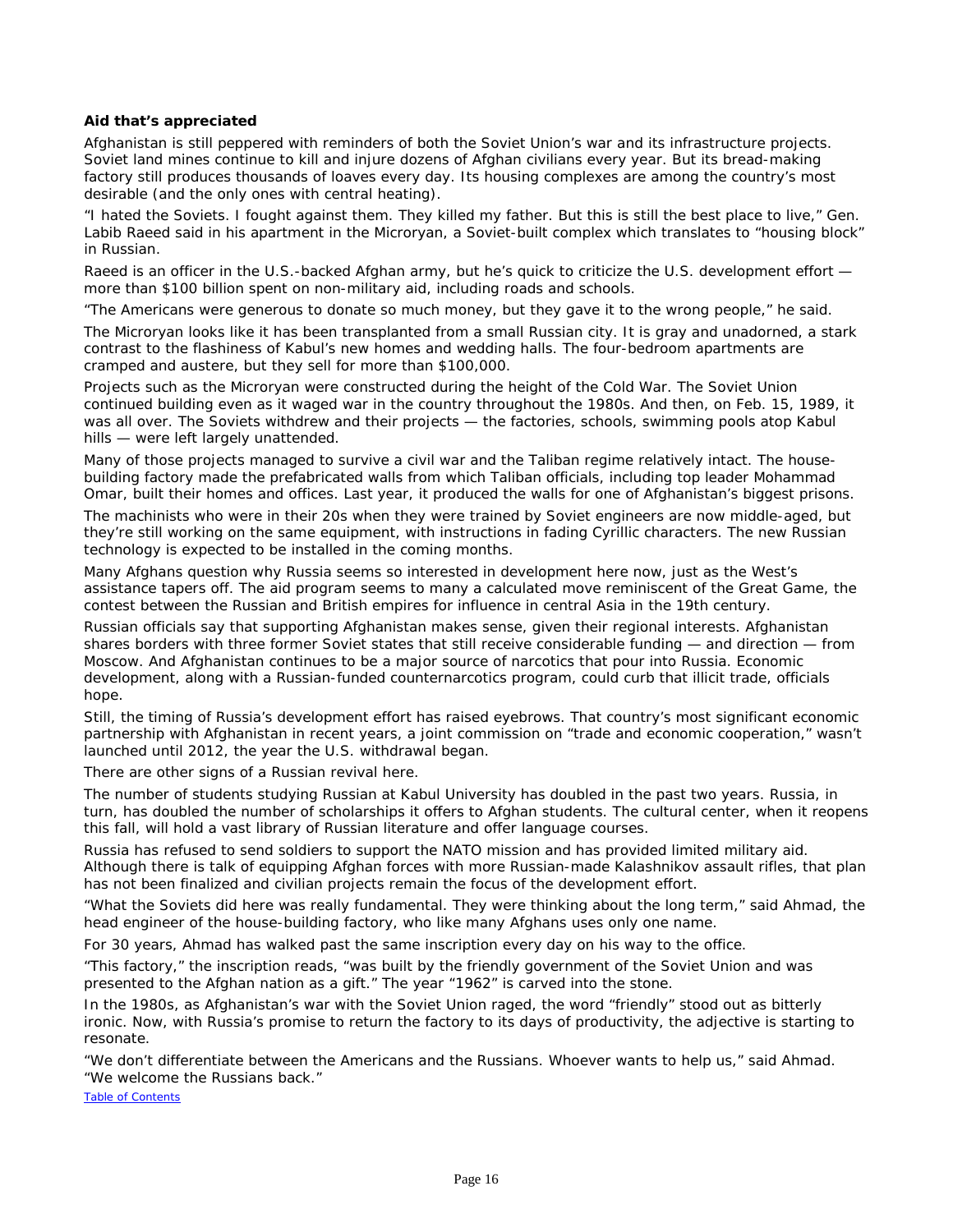### <span id="page-16-0"></span>**Cyber Supports Red Flag for First Time**

By 2nd Lt. Meredith Hein, [24th Air Force Public Affairs,](http://www.af.mil/News/ArticleDisplay/tabid/223/Article/473704/cyber-supports-red-flag-for-first-time.aspx) March 14, 2014

JOINT BASE SAN ANTONIO-LACKLAND, Texas (AFNS) -- For the first time in Red Flag's nearly 40-year history, the 24th Air Force played a significant role in the Cyber Mission Force, or CMF, at the Air Combat Commandsponsored exercise held at Nellis Air Force Base, Nev. Jan. 27 through Feb. 14.

Red Flag, an Air Combat Command-sponsored exercise held four times annually, combines a series of complex scenarios and a robust simulated Integrated Air Defense Systems, which challenge exercise participants to collaboratively plan and execute missions in support of operational and tactical objectives, said Michael Connolly, the director of operations with the 90th Information Operations Squadron here.

The goal for 24th Air Force, the Air Force's component to U.S. Cyber Command, was to demonstrate Air Forces Cyber's progress in implementing U.S. Cyber Command's CMF construct through the employment of combat mission teams, or CMTs and cyber protection teams, or CPTs.

CMTs provided full-spectrum cyber capability for combatant commanders. This was the first time that CMTs were used in this configuration for Red Flag. On the other hand, CPTs protect a specific target and provide mission assurance. In the case of Red Flag, the CPTs protected the combined air operations center at Nellis AFB.

"This is an asymmetric capability that we're scratching at the surface to employ," said Brig. Gen. Robert J. Skinner, the AFCYBER deputy commander. "We are more engaged with Red Flag, allowing more opportunities to provide mission effects at the point of our choosing and at the drop of a hat for joint force commanders to use."

In addition to the CMTs and CPTs various squadrons from the 24th Air Force acted as the cyber defense service provider, which located general threats against the network and practiced enterprise protection.

One of the other key cyber components for Red Flag was the 318th Cyberspace Operations Group, Detachment 2, whose daily mission is to establish cyber operations as credible, replicable combat capability across air, space and cyberspace domains.

The detachment worked with the U.S. Air Force Warfare Center to integrate cyber into the Red Flag scenarios, which allowed cyber operators to fully participate in the exercise. In order for this to happen, effective ranges were built to represent the operating environment for U.S. and coalition forces and intelligence was created to fulfill the needs of the exercise.

The detachment worked closely with providers such as the 346th Test Squadron to build a replica of the Air Force Network for the "blue team" to defend during the exercise, as well as create targets for the "red forces" to attack.

In addition, the Det. 2 worked with intelligence units, such as the 547th Intelligence Squadron at Nellis AFB to create a realistic back story for the cyber operators to work under.

Red Flag is truly an integration exercise, said Maj. Robert Biggers, the 318th COG, Det. 2 commander.

"Operators participated from planning to execution, and all forces, air, space and cyberspace, worked as a collective body to understand how each of their actions affects one another and the mission," he said.

The warfare center fundamentally changed how Red Flag is being carried out this year in an effort to fully integrate non-kinetic operations and intelligence, surveillance and reconnaissance capabilities.

Changes to the Red Flag construct, which now links scenarios across several days, allowed intelligence to be gathered in a more realistic world setting. This Red Flag was also the first time 24th AF has been fully integrated with the Air Force Intelligence, Surveillance and Reconnaissance Agency.

"Developments happening with cyber and ISR are all in preparation for operations in a contested environment," said Capt. Andrew Caulk, a spokesman for AFISRA. "We train like we fight."

According to Biggers, the red forces and blue forces engaged in a campaign plan against one another responding and adjusting to each other as they would in a real-world conflict.

"Lessons were learned and operators applied what they learned from day to day to refine how we can most effectively operate together," Biggers said. "This is exactly the type of advanced training cyberspace operators need today."

The Air Force was not the only service that provided cyber support to Red Flag. Army Cyber Command and coalition forces participated as well.

"Not only did each country bring their own weapon systems to be integrated into the fight, but they brought unique perspectives and expertise," Biggers said. "The reality is that we fight alongside our coalition brothers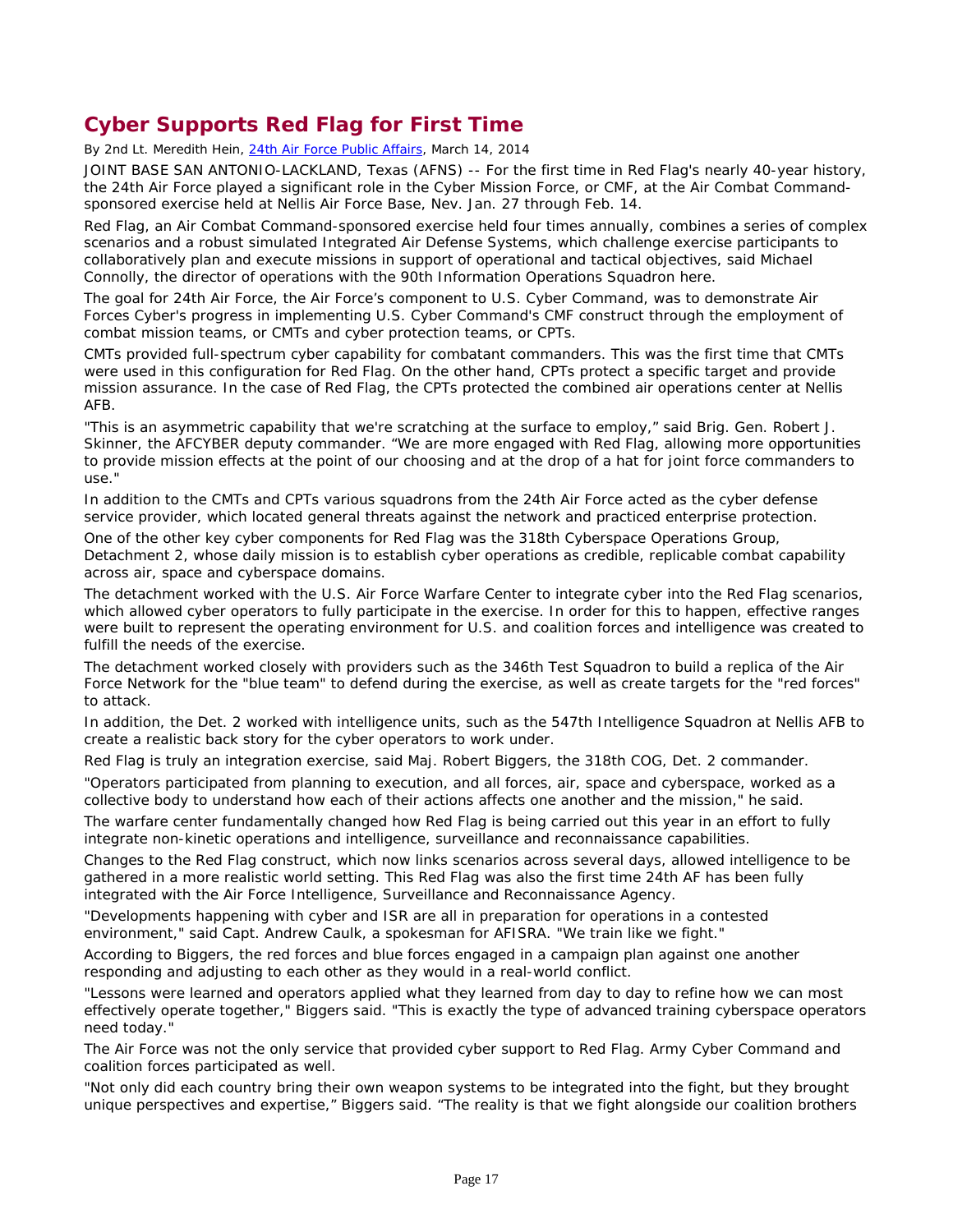and sisters every day. I am glad we are training together at this level, in the Air Force's largest and most advanced exercise."

The integration of these different units, branches and partner nations has far-reaching effects.

"We use Red Flag for advanced training to hone our skills, and we continue to learn great lessons to employ in the next one," Skinner said. "You can see us taking advantage of operations to become better, faster and leaner. The expertise, professionalism and teamwork displayed throughout the activities, teams that don't normally work together, watching them be an integrated team shows how far we have come to provide effects for our mission and operations."

[Table of Contents](#page-1-0)

#### <span id="page-17-0"></span>**This is Information Warfare**

By Joel Harding, [To Inform is to Influence \(blog\),](http://toinformistoinfluence.com/2014/03/26/this-is-information-warfare/) March 26, 2014

This is the first information war since the US developed the concept of information warfare back in the early 1990s. Since then the term was watered down to become politically correct, into information operations. Someone asked me today what the difference was between this and the Cold War where the Soviets and the US lobbed propaganda back and forth in the hopes of somehow causing a popular uprising, affecting some random decision or hopefully a leader.

First, notice I used the term propaganda. Both the Soviet Union and the US produced massive amounts of propaganda to support their point of view. I grew up in the 60s and 70s and when I worked in China and Russia only a few years ago, I realized my concept of both countries had been severely skewed by this information.

Fast forward to today and I deal with VOA, RFE/RL, RFA and other international news outlets. I can honestly say, in my expert opinion, that the news they broadcast is as close to the truth as I have ever seen and is definitely not propaganda. One of the first targets of pro-Russian commenters was to label VOA and others as propaganda purveyors and as CIA fronts. This is interesting because that is definitely not the case.

In the early 1990s the Cold War ended and a concept named Command and Control Warfare popped up, quickly replaced by Information Warfare and finally the worst plain vanilla expression in the world: Information Operations. Quickly, Information Operations became overwhelmed with warfare in cyberspace. State sponsored hackers popped up and the news focused on hackers. Hackers became the new cool kids. Then, finally, the term "Information Warfare" was dropped from the lexicon of official terms. Life, somehow, has a way of reminding us that just dropping a term does not stop it from being correct. Senior staffers in the Information Operations office in the Pentagon use Information Warfare as if it is right, and who am I to argue? Dr. Dan Kuehl, formerly the titular leader of Information Operations at National Defense University for years argued that Information Warfare was and is the proper term. He's right and always has been.

Which brings us to today and the difference between what we are seeing today and saw yesterday. There are two huge pieces missing from this little conflict: the use of massive cyber attacks and conventional warfare but we see massive and the highly effective use of information against leaders as well as the population.

Yes, this is just like the Cold War. For the past 25 years, however, volleys of electrons, cyber spitballs, were flung back and forth between potential enemies. Probing, pinging, attempts to overwhelm (DDOS), silly website defacements – all efforts deemed short of war. Cries of "Digital Pearl Harbor" rang out and the US has spent billions of dollars and devoted thousands of their best and brightest to this new field of cyberwarfare. People have made fortunes and careers have been established based solely on one concept. Cyberwarfare was forever inextricably linked to warfare. Cyber became the end game, information and influence were overlooked. Here, the Russians pulled up to a communications bunker and simply unhooked Crimea from the rest of the world and 'game over'. Cyber is not a player. Sure, there are website defacements and DDOS attacks but twitter and social media have overcome those minor inconveniences. Yes, it's still cyber, but in this case, is only being used for communications and the information and influence is the dominant effect.

Not since the 1980s have we seen information, misinformation, disinformation and outright lies flung back and forth between Russia and the rest of the world. Propaganda is being churned up like chum in a global fishing tournament. We are seeing symbology unlike any other time, pointed directly at world leaders. Putin barechested and doing traditionally manly things. Obama wearing mom jeans and riding a silly bicycle contrasted against the Russian bear. Russian stories of them needing to protect ethnic Russians. Stories of Russian tradition. Masked soldiers controlling Crimea. From the West we hear of international laws being broken, of banks being closed down, of a rapidly spiraling Russian economy. We see videos done by a young female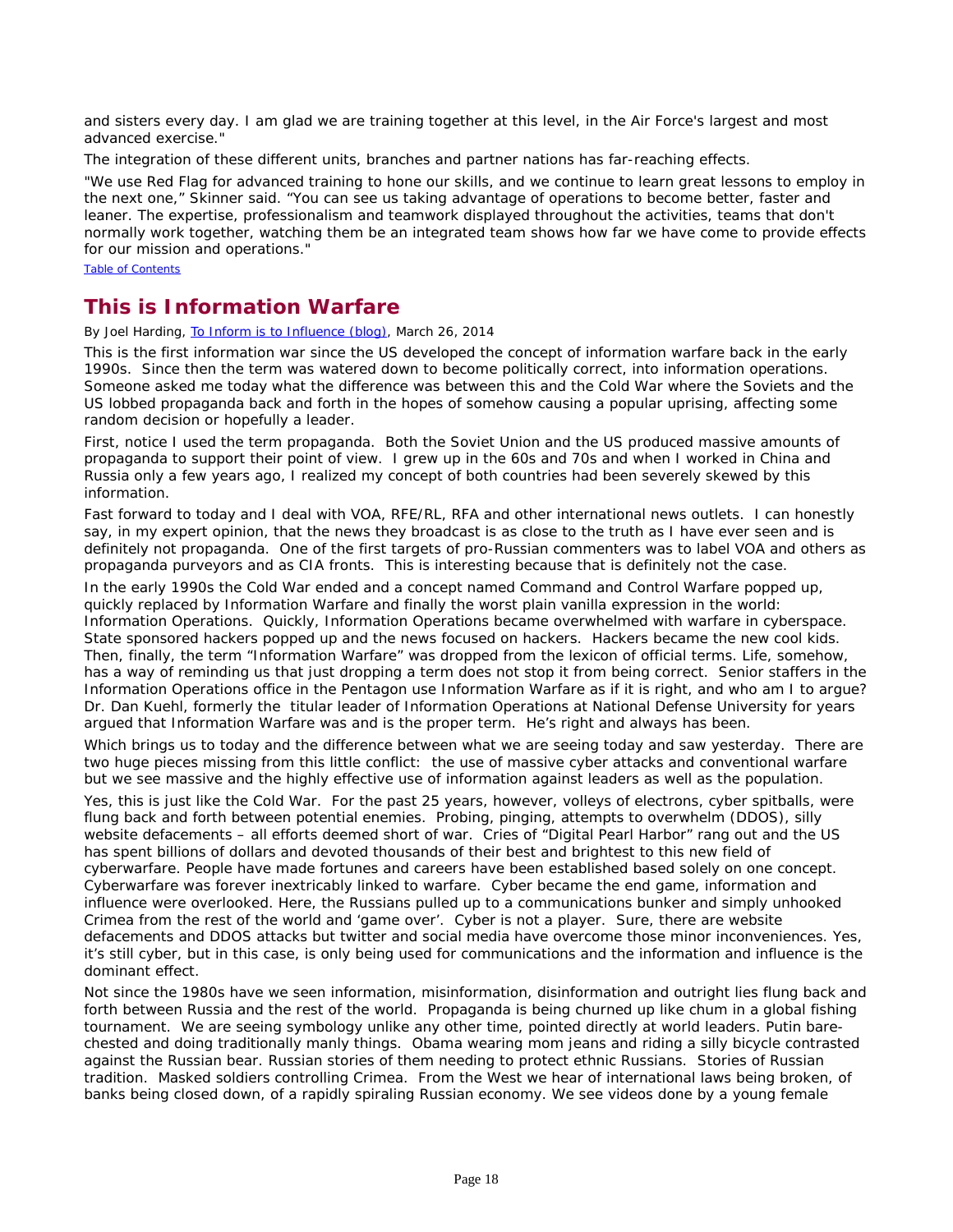leader of an uprising – instantly viewed around the world by millions. Within hours we see a Russian response. We see massive amounts of reportedly paid commentors on social media.

No more paper posters. No more pamphlets. No more Life magazine. No more waiting for Walter Cronkite to tell us what to think. No more old white men in smokey rooms planning out what we see.

This is the first information war where the repercussions are immediately felt, almost globally. The instantaneous effects have necessitated new tactics, planning and strategies by our world leaders. This is an entirely new information war where everybody has the potential of being on the front line and being a victim as well as a soldier.

[Table of Contents](#page-1-0)

#### <span id="page-18-0"></span>**The United States Secretly Built 'Cuban Twitter' to Stir Unrest**

By Desmond Butler, Jack Gillum and Alberto Arce[, Associated Press,](https://www.yahoo.com/tech/the-united-states-secretly-built-cuban-twitter-to-81582343243.html) 3 April 2014

WASHINGTON — In July 2010, Joe McSpedon, a U.S. government official, flew to Barcelona to put the final touches on a secret plan to build a social media project aimed at undermining Cuba's Communist government.

McSpedon and his team of high-tech contractors had come in from Costa Rica and Nicaragua, Washington and Denver. Their mission: to launch a messaging network that could reach hundreds of thousands of Cubans. To hide the network from the Cuban government, they would set up a byzantine system of front companies using a Cayman Islands bank account, and recruit unsuspecting executives who would not be told of the company's ties to the U.S. government.

McSpedon didn't work for the CIA. This was a program paid for and run by the U.S. Agency for International Development, best known for overseeing billions of dollars in U.S. humanitarian aid.

According to documents obtained by The Associated Press and multiple interviews with people involved in the project, the plan was to develop a bare-bones "Cuban Twitter," using cellphone text messaging to evade Cuba's strict control of information and its stranglehold restrictions over the Internet. In a play on Twitter, it was called ZunZuneo — slang for a Cuban hummingbird's tweet.

Documents show the U.S. government planned to build a subscriber base through "non-controversial content": news messages on soccer, music, and hurricane updates. Later, when the network reached a critical mass of subscribers, perhaps hundreds of thousands, operators would introduce political content aimed at inspiring Cubans to organize "smart mobs" — mass gatherings called at a moment's notice that might trigger a Cuban Spring, or, as one USAID document put it, "renegotiate the balance of power between the state and society."

At its peak, the project drew in more than 40,000 Cubans to share news and exchange opinions. But its subscribers were never aware that it was created by the U.S. government, or that American contractors were gathering their private data in the hope that it might be used for political purposes.

"There will be absolutely no mention of United States government involvement," according to a 2010 memo from Mobile Accord, one of the project's contractors. "This is absolutely crucial for the long-term success of the service and to ensure the success of the Mission."

The program's legality is unclear: U.S. law requires that any covert action by a federal agency must have presidential authorization. Officials at USAID would not say who had approved the program or whether the White House was aware of it. McSpedon, the most senior official named in the documents obtained by the AP, is a midlevel manager who declined to comment.

USAID spokesman Matt Herrick said the agency is proud of its Cuba programs and noted that congressional investigators reviewed them last year and found them to be consistent with U.S. law.

"USAID is a development agency, not an intelligence agency, and we work all over the world to help people exercise their fundamental rights and freedoms, and give them access to tools to improve their lives and connect with the outside world," he said.

"In the implementation," he added, "has the government taken steps to be discreet in non-permissive environments? Of course. That's how you protect the practitioners and the public. In hostile environments, we often take steps to protect the partners we're working with on the ground. This is not unique to Cuba."

But the ZunZuneo program muddies those claims, a sensitive issue for its mission to promote democracy and deliver aid to the world's poor and vulnerable — which requires the trust of foreign governments.

"On the face of it there are several aspects about this that are troubling," said Sen. Patrick Leahy, D-Vt. and chairman of the Appropriations Committee's State Department and Foreign Operations subcommittee.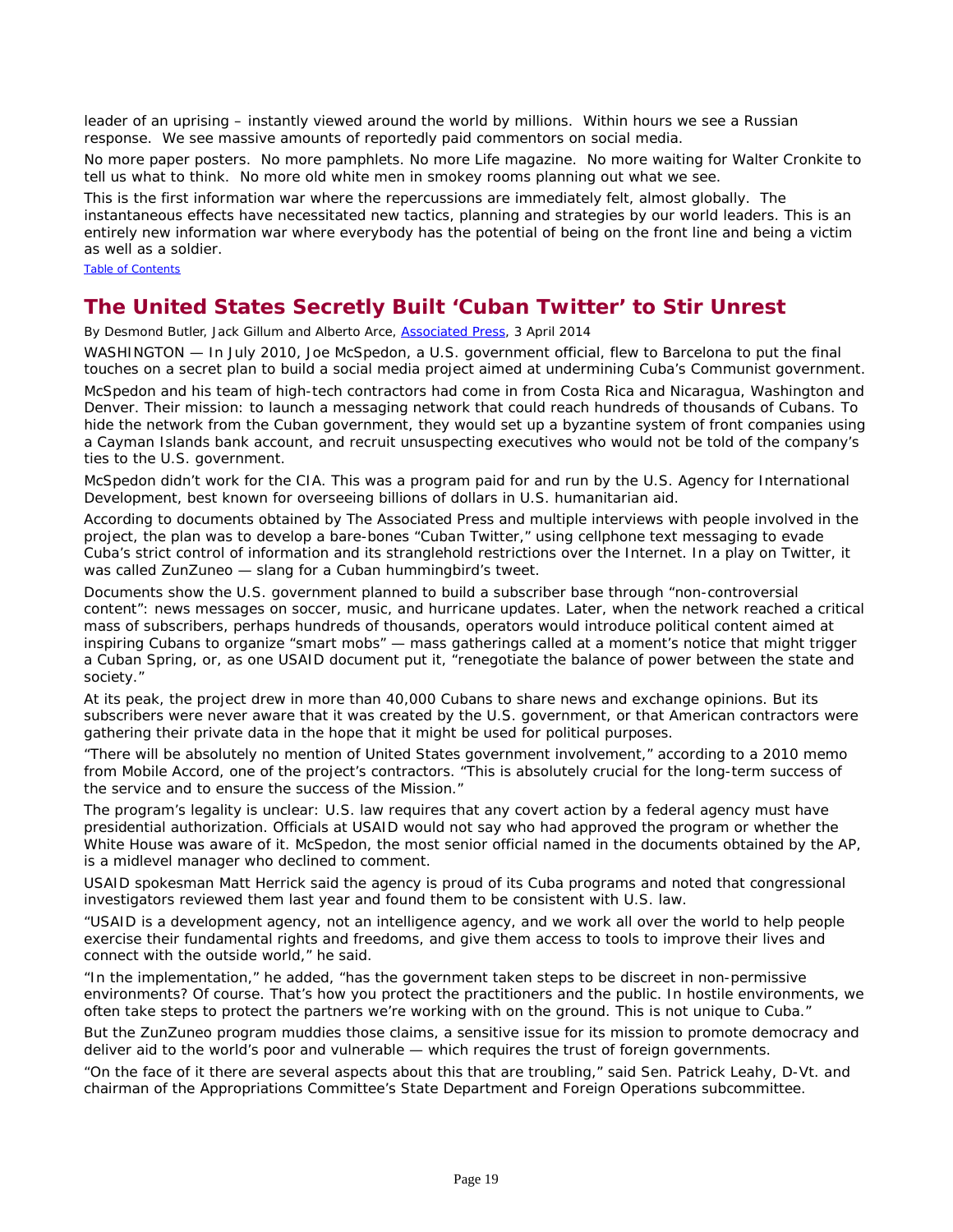"There is the risk to young, unsuspecting Cuban cellphone users who had no idea this was a U.S. governmentfunded activity. There is the clandestine nature of the program that was not disclosed to the Appropriations subcommittee with oversight responsibility. And there is the disturbing fact that it apparently activated shortly after Alan Gross, a USAID subcontractor who was sent to Cuba to help provide citizens access to the Internet, was arrested."

The Associated Press obtained more than 1,000 pages of documents about the project's development. The AP independently verified the project's scope and details in the documents — such as federal contract numbers and names of job candidates — through publicly available databases, government sources, and interviews with those directly involved in ZunZuneo.

Taken together, they tell the story of how agents of the U.S. government, working in deep secrecy, became tech entrepreneurs — in Cuba. And it all began with a half a million cellphone numbers obtained from a Communist government.

—

—

ZunZuneo would seem to be a throwback from the Cold War, and the decades-long struggle between the United States and Cuba. It came at a time when the historically sour relationship between the two countries had improved, at least marginally, and Cuba had made tentative steps toward a more market-based economy.

It is unclear whether the plan got its start with USAID or Creative Associates International, a Washington, D.C., for-profit company that has earned hundreds of millions of dollars in U.S. contracts. But a "key contact" at Cubacel, the state-owned cellphone provider, slipped the phone numbers to a Cuban engineer living in Spain. The engineer provided the numbers to USAID and Creative Associates "free of charge," documents show.

In mid-2009, Noy Villalobos, a manager with Creative Associates who had worked with USAID in the 1990s on a program to eradicate drug crops, started an IM chat with her little brother in Nicaragua, according to a Creative Associates email that captured the conversation. Mario Bernheim, in his mid-20s, was an up-andcoming techie who had made a name for himself as a computer whiz.

"This is very confidential of course," Villalobos cautioned her brother. But what could you do if you had all the cellphone numbers of a particular country? Could you send bulk text messages without the government knowing?

"Can you encrypt it or something?" she texted.

She was looking for a direct line to regular Cubans through text messaging. Most had precious little access to news from the outside world. The government viewed the Internet as an Achilles' heel and controlled it accordingly. A communications minister had even referred to it as a "wild colt" that "should be tamed."

Yet in the years since Fidel Castro handed over power to his brother Raúl, Cuba had sought to jump-start the long-stagnant economy. Raúl Castro began encouraging cellphone use, and hundreds of thousands of people were suddenly using mobile phones for the first time, though smartphones with access to the Internet remained restricted.

Cubans could also text message, though at a high cost in a country where the average wage was a mere \$20 a month.

Bernheim told his sister that he could figure out a way to send instant texts to hundreds of thousands of Cubans — for cheap. It could not be encrypted though, because that would be too complicated. They wouldn't be able to hide the messages from the Cuban government, which owned Cubacel. But they could disguise who was sending the texts by constantly switching the countries the messages came from.

"We could rotate it from different countries?" Villalobos asked. "Say one message from Nica, another from Spain, another from Mexico?"

Bernheim could do that. "But I would need mirrors set up around the world, mirrors, meaning the same computer, running with the same platform, with the same phone."

"No hay problema," he signed off. No problem.

After the chat, Creative hired Bernheim as a subcontractor, reporting to his sister. (Villalobos and Bernheim would later confirm their involvement with the ZunZuneo project to AP but decline further comment.) Bernheim, in turn, signed up the Cuban engineer who had gotten the phone list. The team figured out how to message the masses without detection, but their ambitions were bigger.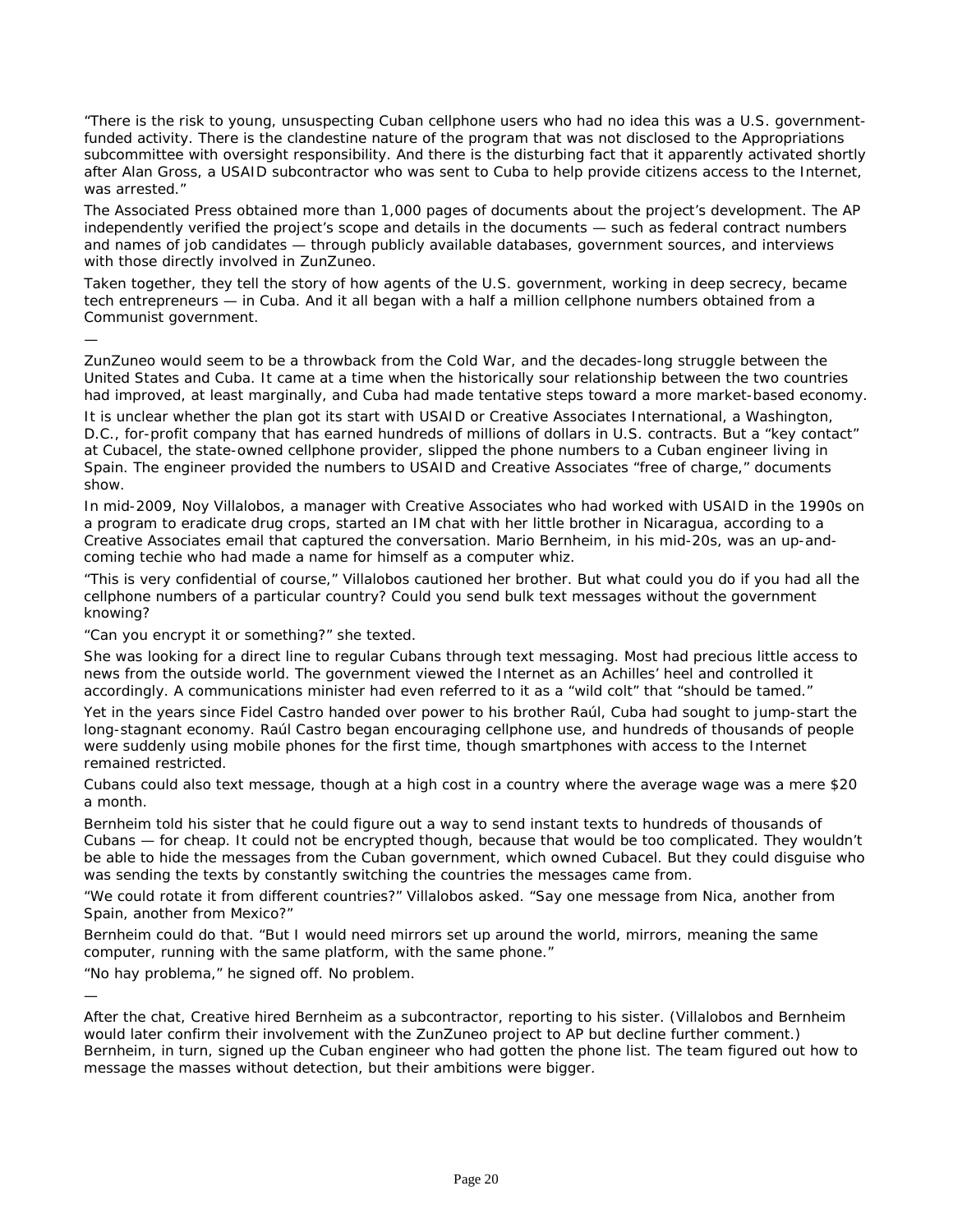Creative Associates envisioned using the list to create a social networking system that would be called "Proyecto ZZ," or "Project ZZ." The service would start cautiously and be marketed chiefly to young Cubans, whom USAID saw as the most open to political change.

"We should gradually increase the risk," USAID proposed in a document. It advocated using "smart mobs" only in "critical/opportunistic situations and not at the detriment of our core platform-based network."

USAID's team of contractors and subcontractors built a companion website to its text service so Cubans could subscribe, give feedback, and send their own text messages for free. They talked about how to make the website look like a real business. "Mock ad banners will give it the appearance of a commercial enterprise," a proposal suggested.

In multiple documents, USAID staff pointed out that text messaging had mobilized smart mobs and political uprisings in Moldova and the Philippines, among others. In Iran, the USAID noted social media's role following the disputed election of then-President Mahmoud Ahmadinejad in June 2009 — and saw it as an important foreign policy tool.

USAID documents say their strategic objective in Cuba was to "push it out of a stalemate through tactical and temporary initiatives, and get the transition process going again towards democratic change." Democratic change in authoritarian Cuba meant breaking the Castros' grip on power.

USAID divided Cuban society into five segments depending on loyalty to the government. On one side sat the "democratic movement," called "still (largely) irrelevant," and at the other end were the "hard-core system supporters," dubbed "Talibanes" in a derogatory comparison to Afghan and Pakistani extremists.

A key question was how to move more people toward the democratic activist camp without detection. Bernheim assured the team that wouldn't be a problem.

"The Cuban government, like other regimes committed to information control, currently lacks the capacity to effectively monitor and control such a service," Bernheim wrote in a proposal for USAID marked "Sensitive Information."

ZunZuneo would use the list of phone numbers to break Cuba's Internet embargo and not only deliver information to Cubans but also let them interact with one another in a way the government could not control. Eventually it would build a system that would let Cubans send messages anonymously among themselves.

At a strategy meeting, the company discussed building "user volume as a cover … for organization," according to meeting notes. It also suggested that the "Landscape needs to be large enough to hide full opposition members who may sign up for service."

In a play on the telecommunication minister's quote, the team dubbed their network the "untamed colt." —

At first, the ZunZuneo team operated out of Central America. Bernheim, the techie brother, worked from Nicaragua's capital, Managua, while McSpedon supervised Creative's work on ZunZuneo from an office in San José, Costa Rica, though separate from the U.S. embassy. It was an unusual arrangement that raised eyebrows in Washington, according to U.S. officials.

McSpedon worked for USAID's Office of Transition Initiatives (OTI), a division that was created after the fall of the Soviet Union to promote U.S. interests in quickly changing political environments — without the usual red tape.

In 2009, a report by congressional researchers warned that OTI's work "often lends itself to political entanglements that may have diplomatic implications." Staffers on oversight committees complained that USAID was running secret programs and would not provide details.

"We were told we couldn't even be told in broad terms what was happening because 'people will die,' " said Fulton Armstrong, who worked for the Senate Foreign Relations committee. Before that, he was the U.S. intelligence community's most senior analyst on Latin America, advising the Clinton White House.

The money that Creative Associates spent on ZunZuneo was publicly earmarked for an unspecified project in Pakistan, government data show. But there is no indication of where the funds were actually spent.

Tensions with Congress spiked just as the ZunZuneo project was gearing up in December 2009, when another USAID program ended in the arrest of the U.S. contractor Alan Gross. Gross had traveled repeatedly to Cuba on a secret mission to expand Internet access using sensitive technology typically available only to governments, a mission first revealed in February 2012 by AP.

At some point, Armstrong says, the foreign relations committee became aware of OTI's secret operations in Costa Rica. U.S. government officials acknowledged them privately to Armstrong, but USAID refused to provide operational details.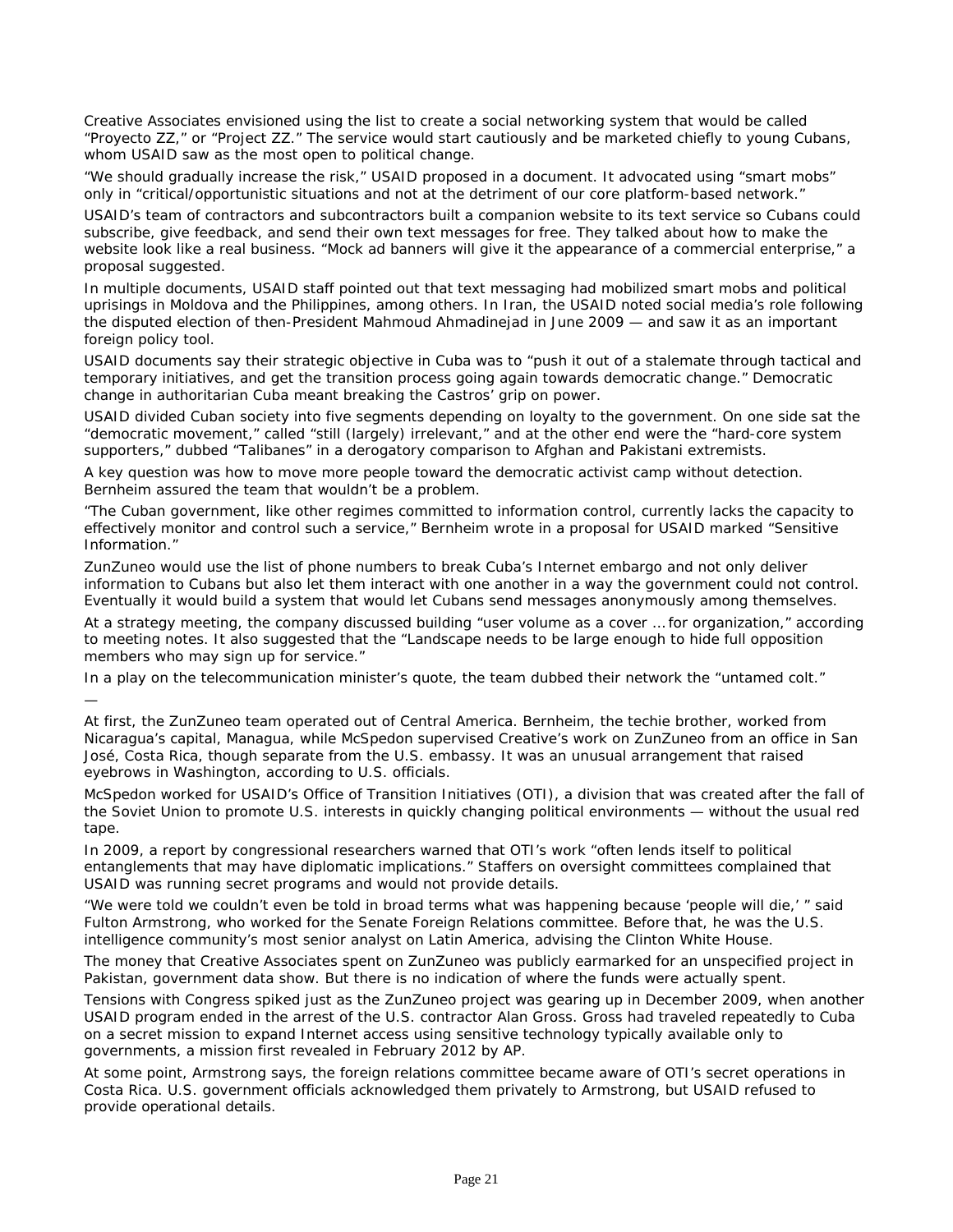At an event in Washington, Armstrong says he confronted McSpedon, asking him if he was aware that by operating secret programs from a third country, it might appear like he worked for an intelligence agency. McSpedon, through USAID, said the story is not true. He declined to comment otherwise.

On Sept. 20, 2009, thousands of Cubans gathered at Revolution Plaza in Havana for Colombian rocker Juanes' "Peace without Borders" concert. It was the largest public gathering in Cuba since the visit of Pope John Paul II in 1998. Under the watchful gaze of a giant sculpture of revolutionary icon Ernesto "Che" Guevara, the Miami-based Juanes promised music aimed at "turning hate into love."

But for the ZunZuneo team, the concert was a perfect opportunity to test the political power of their budding social network. In the weeks before, Bernheim's firm, using the phone list, sent out half a million text messages in what it called "blasts" to test what the Cuban government would do.

The team hired Alen Lauzán Falcón, a Havana-born satirical artist based in Chile, to write Cuban-style messages. Some were mildly political and comical, others more pointed. One asked respondents whether they thought two popular local music acts out of favor with the government should join the stage with Juanes. Some 100,000 people responded — not realizing that the poll was used to gather critical intelligence.

Paula Cambronero, a researcher for Mobile Accord, began building a vast database about the Cuban subscribers, including gender, age, "receptiveness," and "political tendencies." USAID believed the demographics on dissent could help it target its other Cuba programs and "maximize our possibilities to extend our reach."

Cambronero concluded that the team had to be careful. "Messages with a humorous connotation should not contain a strong political tendency, so as not to create animosity in the recipients," she wrote in a report.

Falcón, in an interview, said he was never told that he was composing messages for a U.S. government program, but he had no regrets about his involvement.

"They didn't tell me anything, and if they had, I would have done it anyway," he said. "In Cuba they don't have freedom. While a government forces me to pay in order to visit my country, makes me ask permission, and limits my communications, I will be against it, whether it's Fidel Castro, (Cuban exile leader) Jorge Mas Canosa, or Gloria Estefan," the Cuban American singer.

Carlos Sánchez Almeida, a lawyer specializing in European data protection law, said it appeared that the U.S. program violated Spanish privacy laws because the ZunZuneo team had illegally gathered personal data from the phone list and sent unsolicited emails using a Spanish platform. "The illegal release of information is a crime, and using information to create a list of people by political affiliation is totally prohibited by Spanish law," Almeida said. It would violate a U.S.-European data protection agreement, he said.

USAID saw evidence from server records that Havana had tried to trace the texts, to break into ZunZuneo's servers, and had occasionally blocked messages. But USAID called the response "timid" and concluded that ZunZuneo would be viable — if its origins stayed secret.

Even though Cuba has one of the most sophisticated counter-intelligence operations in the world, the ZunZuneo team thought that as long as the message service looked benign, Cubacel would leave it alone.

Once the network had critical mass, Creative and USAID documents argued, it would be harder for the Cuban government to shut it down, both because of popular demand and because Cubacel would be addicted to the revenues from the text messages.

In February 2010, the company introduced Cubans to ZunZuneo and began marketing. Within six months, it had almost 25,000 subscribers, growing faster and drawing more attention than the USAID team could control.

—

—

Saimi Reyes Carmona was a journalism student at the University of Havana when she stumbled onto ZunZuneo. She was intrigued by the service's novelty, and the price. The advertisement said "free messages," so she signed up using her nickname, Saimita.

At first, ZunZuneo was a very tiny platform, Reyes said during a recent interview in Havana, but one day she went to its website and saw that its services had expanded.

"I began sending one message every day," she said, the maximum allowed at the start. "I didn't have practically any followers." She was thrilled every time she got a new one.

And then ZunZuneo exploded in popularity.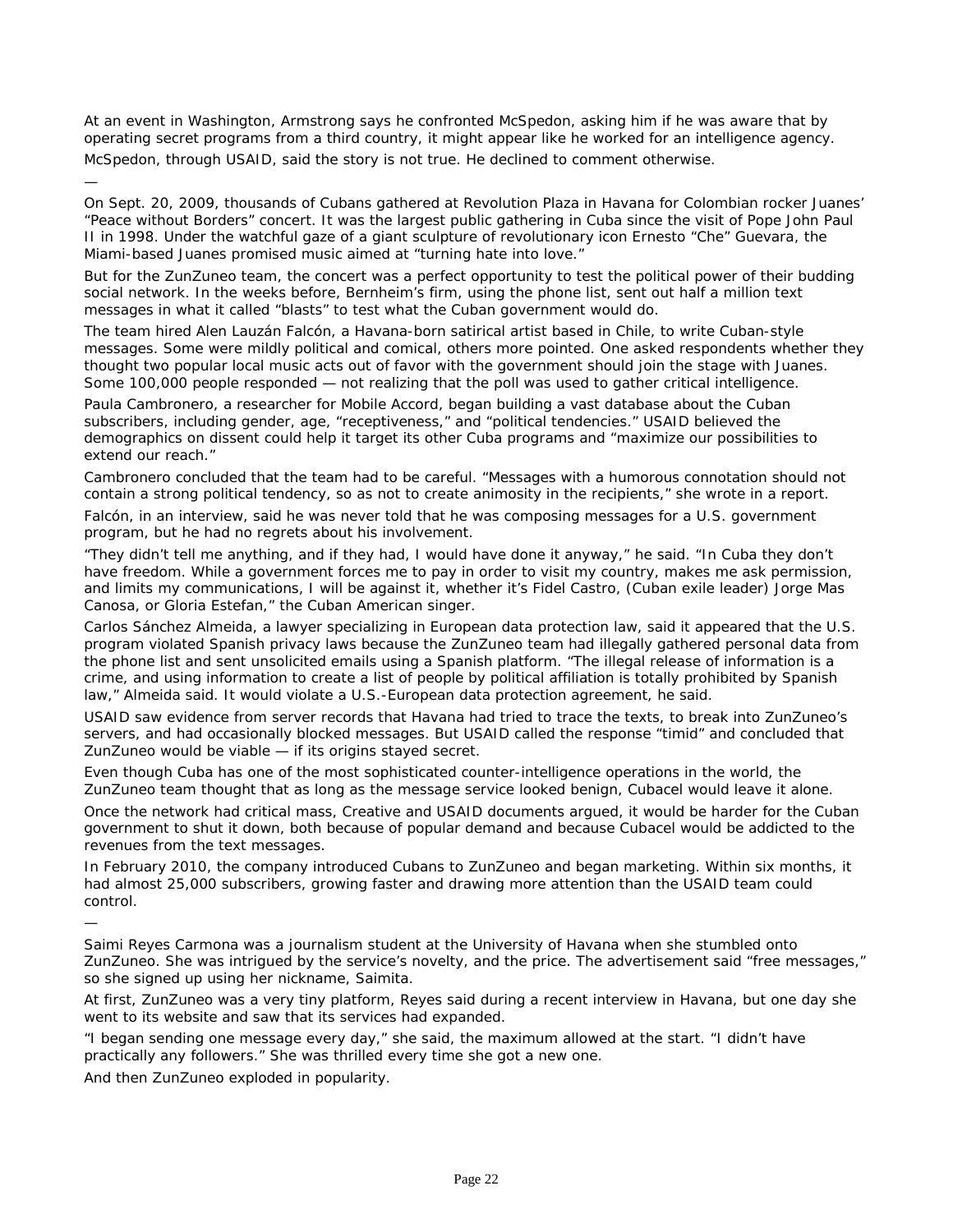"The whole world wanted in, and in a question of months I had 2,000 followers who I have no idea who they are, nor where they came from."

She let her followers know the day of her birthday, and was surprised when she got some 15 personal messages. "This is the coolest thing I've ever seen!" she told her boyfriend, Ernesto Guerra Valdes, also a journalism student.

Before long, Reyes learned she had the second-highest number of followers on the island, after a user called UCI, which the students figured was Havana's University of Computer Sciences. Her boyfriend had 1,000. The two were amazed at the reach it gave them.

"It was such a marvelous thing," Guerra said. "So noble." He and Reyes tried to figure out who was behind ZunZuneo, since the technology to run it had to be expensive, but they found nothing. They were grateful, though.

"We always found it strange, that generosity and kindness," he said. ZunZuneo was "the fairy godmother of cellphones."

—

By early 2010, Creative decided that ZunZuneo was so popular Bernheim's company wasn't sophisticated enough to build, in effect, "a scaled down version of Twitter."

It turned to another young techie, James Eberhard, CEO of Denver-based Mobile Accord. Eberhard had pioneered the use of text messaging for donations during disasters and had raised tens of millions of dollars after the January 2010 earthquake in Haiti.

Eberhard earned millions in his mid-20s when he sold a company that developed cellphone ringtones and games. His company's website describes him as "a visionary within the global mobile community."

In July, he flew to Barcelona to join McSpedon, Bernheim, and others to work out what they called a "below the radar strategy."

"If it is discovered that the platform is, or ever was, backed by the United States government, not only do we risk the channel being shut down by Cubacel, but we risk the credibility of the platform as a source of reliable information, education, and empowerment in the eyes of the Cuban people," Mobile Accord noted in a memo.

To cover their tracks, they decided to have a company based in the United Kingdom set up a corporation in Spain to run ZunZuneo. A separate company called MovilChat was created in the Cayman Islands, a wellknown offshore tax haven, with an account at the island's Bank of N.T. Butterfield & Son Ltd. to pay the bills.

A memo of the meeting in Barcelona says that the front companies would distance ZunZuneo from any U.S. ownership so that the "money trail will not trace back to America."

But it wasn't just the money they were worried about. They had to hide the origins of the texts, according to documents and interviews with team members.

Brad Blanken, the former chief operating officer of Mobile Accord, left the project early on, but noted that there were two main criteria for success.

"The biggest challenge with creating something like this is getting the phone numbers," Blanken said. "And then the ability to spoof the network."

The team of contractors set up servers in Spain and Ireland to process texts, contracting an independent Spanish company called Lleida.net to send the text messages back to Cuba, while stripping off identifying data.

Mobile Accord also sought intelligence from engineers at the Spanish telecommunications company Telefónica, which organizers said would "have knowledge of Cubacel's network."

"Understanding the security and monitoring protocols of Cubacel will be an invaluable asset to avoid unnecessary detection by the carrier," one Mobile Accord memo read.

Officials at USAID realized, however, that they could not conceal their involvement forever — unless they left the stage. The predicament was summarized bluntly when Eberhard was in Washington for a strategy session in early February 2011, where his company noted the "inherent contradiction" of giving Cubans a platform for communications uninfluenced by their government that was in fact financed by the U.S. government and influenced by its agenda.

They turned to Jack Dorsey, a co-founder of Twitter, to seek funding for the project. Documents show that Dorsey met with Suzanne Hall, a State Department officer who worked on social media projects, and others. Dorsey declined to comment.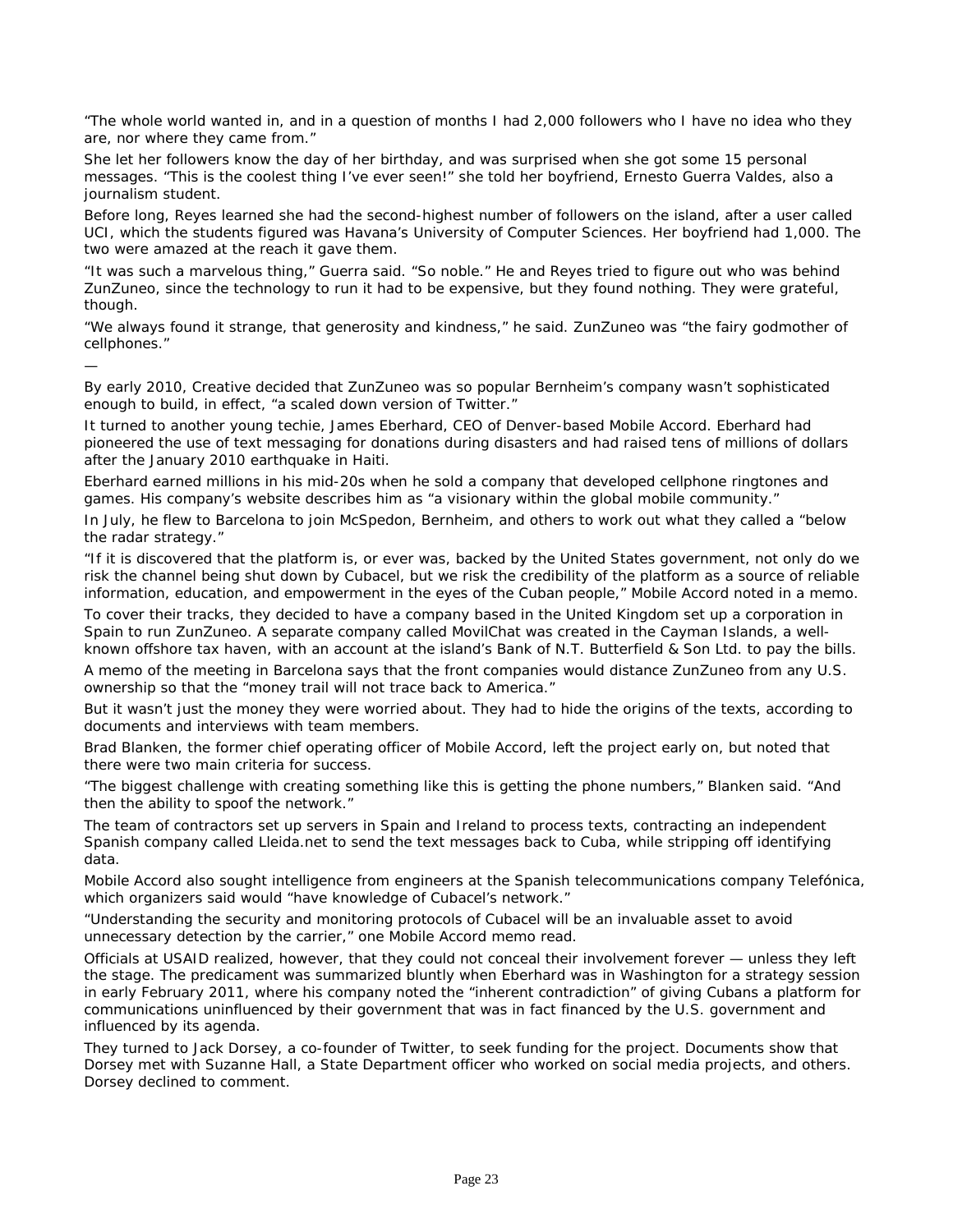The State Department under then-Secretary Hillary Rodham Clinton thought social media was an important tool in diplomacy. At a 2011 speech at George Washington University, Clinton said the U.S. helped people in "oppressive Internet environments get around filters." In Tunisia, she said people used technology to "organize and share grievances, which, as we know, helped fuel a movement that led to revolutionary change."

Ultimately, the solution was new management that could separate ZunZuneo from its U.S. origins and raise enough revenue for it to go "independent," even as it kept its long-term strategy to bring about "democratic change."

Eberhard led the recruitment efforts, a sensitive operation because he intended to keep the management of the Spanish company in the dark.

"The ZZ management team will have no knowledge of the true origin of the operation; as far as they know, the platform was established by Mobile Accord," the memo said. "There should be zero doubt in management's mind and no insecurities or concerns about United States Government involvement."

The memo went on to say that the CEO's clean conscience would be "particularly critical when dealing with Cubacel." Sensitive to the high cost of text messages for average Cubans, ZunZuneo negotiated a bulk rate for texts at 4 cents a pop through a Spanish intermediary. Documents show there was hope that an earnest, clueless CEO might be able to persuade Cubacel to back the project.

Mobile Accord considered a dozen candidates from five countries to head the Spanish front company. One of them was Francoise de Valera, a CEO who was vacationing in Dubai when she was approached for an interview. She flew to Barcelona. At the luxury Mandarin Oriental Hotel, she met with Nim Patel, who at the time was Mobile Accord's president. Eberhard had also flown in for the interviews. But she said she couldn't get a straight answer about what they were looking for.

"They talked to me about instant messaging but nothing about Cuba, or the United States," she told the AP in an interview from London.

"If I had been offered and accepted the role, I believe that sooner or later it would have become apparent to me that something wasn't right," she said.

By early 2011, Creative Associates grew exasperated with Mobile Accord's failure to make ZunZuneo selfsustaining and independent of the U.S. government. The operation had run into an unsolvable problem. USAID was paying tens of thousands of dollars in text messaging fees to Cuba's communist telecommunications monopoly routed through a secret bank account and front companies. It was not a situation that it could either afford or justify — and if exposed it would be embarrassing, or worse.

In a searing evaluation, Creative Associates said Mobile Accord had ignored sustainability because "it has felt comfortable receiving USG financing to move the venture forward."

Out of 60 points awarded for performance, Mobile Accord scored 34 points. Creative Associates complained that Mobile Accord's understanding of the social mission of the project was weak, and gave it 3 out of 10 points for "commitment to our Program goals."

Mobile Accord declined to comment on the program.

In increasingly impatient tones, Creative Associates pressed Mobile Accord to find new revenue that would pay the bills. Mobile Accord suggested selling targeted advertisements in Cuba, but even with projections of up to a million ZunZuneo subscribers, advertising in a state-run economy would amount to a pittance.

By March 2011, ZunZuneo had about 40,000 subscribers. To keep a lower profile, it abandoned previous hopes of reaching 200,000 and instead capped the number of subscribers at a lower number. It limited ZunZuneo's text messages to less than 1 percent of the total in Cuba, so as to avoid the notice of Cuban authorities. Though one former ZunZuneo worker — who spoke on condition of anonymity because he was not authorized to speak publicly about his work — said the Cubans were catching on and had tried to block the site.

—

—

Toward the middle of 2012, Cubans began to complain that the service worked only sporadically. Then not at all.

ZunZuneo vanished as mysteriously as it had appeared.

By June 2012, Cubans who had access to Facebook and Twitter were wondering what had happened.

"Where can you pick up messages from ZunZuneo?" one woman asked on Facebook in November 2012. "Why aren't I receiving them anymore?"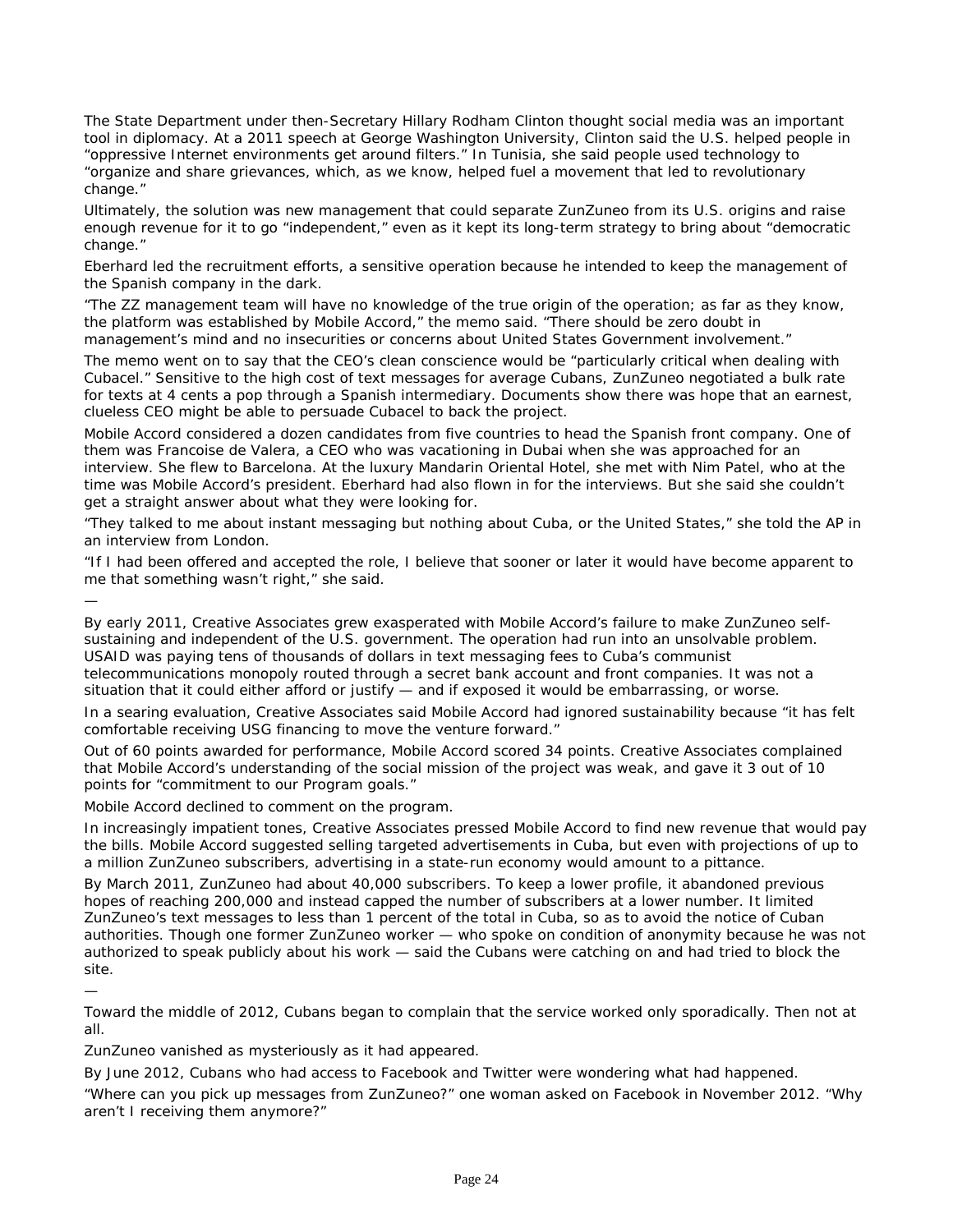Users who went to ZunZuneo's website were sent to a children's website with a similar name.

Reyner Aguero, a 25-year-old blogger, said he and fellow students at Havana's University of Computer Sciences tried to track it down. Someone had rerouted the website through DNS blocking, a censorship technique initially developed back in the 1990s. Intelligence officers later told the students that ZunZuneo was blacklisted, he said.

"ZunZuneo, like everything else they did not control, was a threat," Aguero said. "Period."

In incorrect Spanish, ZunZuneo posted a note on its Facebook page saying it was aware of problems accessing the website and that it was trying to resolve them.

"¡Que viva el ZunZuneo!" the message said. Long live ZunZuneo!

In February, when Saimi Reyes, and her boyfriend, Ernesto Guerra, learned the origins of ZunZuneo, they were stunned.

"How was I supposed to realize that?" Guerra asked. "It's not like there was a sign saying 'Welcome to ZunZuneo, brought to you by USAID.' "

"Besides, there was nothing wrong. If I had started getting subversive messages or death threats or 'Everyone into the streets,' " he laughed, "I would have said, 'OK, there's something fishy about this.' But nothing like that happened."

USAID says the program ended when the money ran out. The Cuban government declined to comment.

The former web domain is now a placeholder, for sale for \$299. The registration for MovilChat, the Cayman Islands front company, was set to expire on March 31.

In Cuba, nothing has come close to replacing it. Internet service still is restricted.

"The moment when ZunZuneo disappeared was like a vacuum," Guerra said. "People texted my phone, 'What is happening with ZunZuneo?'

"In the end, we never learned what happened," he said. "We never learned where it came from." [Table of Contents](#page-1-0)

### <span id="page-24-0"></span>**Information Warfare: Twitter Becomes a Battlefield**

#### From [Strategy Page,](http://www.strategypage.com/htmw/htiw/articles/20140403.aspx) 3 April 2014

April 3, 2014: Islamic terrorists have been early and energetic adopters of social media on the Internet. But the terrorists soon found that the messaging went two ways and those who disagreed with them had no trouble, or inhibitions about responding to terrorist messages. This was particularly the case with Twitter. Here even the U.S. State Department found it effective to assign people to respond to terrorist tweets. The State Department had people who spoke Arabic and other languages Islamic terrorist fanboys used and had the culture awareness to become very annoying for the true-believers.

Interrogations of captured terrorists or terrorism suspected revealed that the responses, especially those from a government agency, had an impact. It scared off many potential terrorist recruits and angered true believers, often to the point where they would reveal things they should have kept to themselves. This sort of backtalk because such a problem that terrorist leaders began warning followers to ignore these infidel taunts and insults and to not respond. The Internet being what it is, most pro-terrorist twitter users found themselves unable or unwilling to heed this advice.

This interference has become a growing problem for Islamic terrorist organizations. That's because the continued use of international media to keep people (largely disaffected Moslems and Western leftists looking for a new lost cause) informed about how the terrorist group is still around was being diminished by this interference. Maintaining such visibility is essential for recruiting. Al Qaeda has always recruited from the least educated and most desperate Moslem men out there. Religious fervor was not crucial but the willingness to suffer and die was. These recruits are attracted to the image of al Qaeda as being constantly active, no matter what damage they suffer. Also important was maintaining support from older, more affluent, and less desperate supporters. It was to keep these rich men willing to help out with cash or access to needed resources. The new recruits and other contributions were only forthcoming if al Qaeda could demonstrate that it was active. Thus there is a constant need for new "actions" (assassinations, bombings, prison breaks, and other media-worthy events) to remind wealthy fans of Islamic radicalism that cash keeps it all going.

The core terrorist leadership has always contained some technically adept people who recognized how the media worked and appreciated how new technology was changing how you reached and maintained those supporters. So it should not be surprising that al Qaeda and other terrorist organizations became heavy users of Twitter and other social media sites. Even though many of these sites do not welcome al Qaeda, the Islamic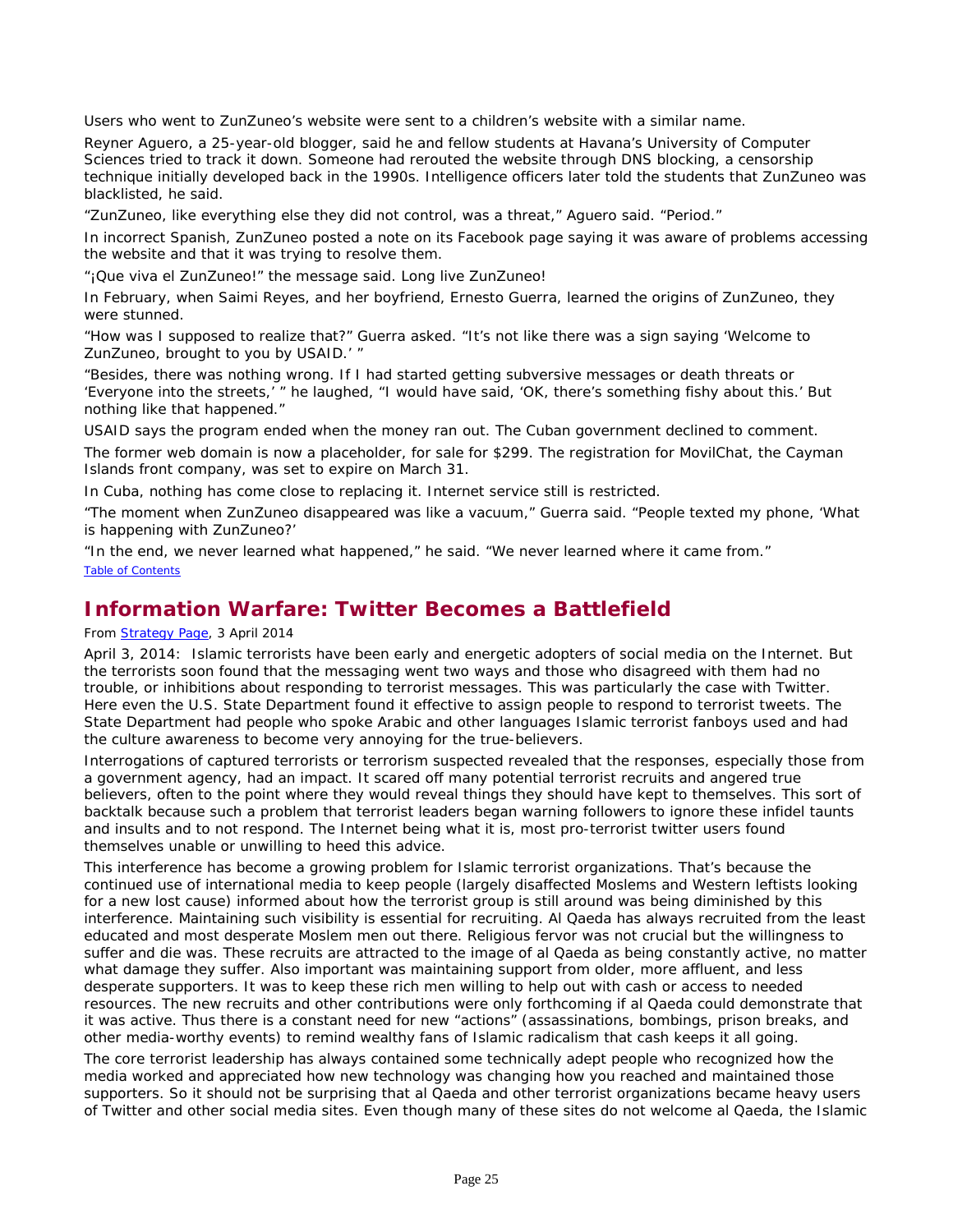terrorists keep at it and maintain a presence in high-traffic areas. Much of this is made possible by Internetsavvy volunteers who don't want to blow themselves up but are willing to risk (and it is not a big risk) arrest by working from home to serve the cause and keep al Qaeda visible on the Internet and thus in the mass media. Now all that is being compromised by the growing pushback by individuals and organizations hostile to terrorism.

There are other problems. For example several times in January 2014 Hamas, a Palestinian Islamic terrorist group that rules the Gaza Strip had its Twitter accounts suspended for violating the Twitter terms of service. Hamas was constantly advocating genocide and the use of terrorism against civilians. Hamas makes no secret about its desire to destroy Israel and kill any Jews who did not leave the region. Twitter points out that since Hamas has been designated (since 1997) as a Foreign Terrorist Organization it is against U.S. law for American firms to provide it with any kind of support. This is not always enforced, unless the terrorists seem to be making effective use of something and then the company in questioned is reminded of the law by the U.S. government. Hamas has long been using the Internet to get its message out, as well as to raise money and seek out recruits. Apparently they were becoming too blatant with getting their message out using accounts operated by Hamas. At the same time there were more and more non-Moslem media monitoring groups that were publicizing what Arab language media (of Hamas and other Islamic radical groups) were saying about their goals. While these groups moderate their message in English, they are more blunt and scary in Arabic. This is not a translation issue, Hamas leaders want to kill lots of Jews and are not happy about their lack of success.

Hamas is not the only Islamic terrorist group to have had their Twitter accounts shut down. This sort of thing has become more frequent as Twitter turned into another form of mass media. In 2013 Somali Islamic terrorist group Al Shabaab had its twitter account shut down several times for violating Twitter terms of service. Twitter management was particularly upset when al Shabaab used twitter to announce and discuss its involvement in a horrendous terror attack on a Nairobi, Kenya shopping mall that killed over 60 civilians. For that al Shabaab had its twitter account shut down on September 6th. Despite that the terrorist group started a new account on September 10th that was also shut down. Earlier in 2013 (February) al Shabaab began using a new Twitter account and criticized Twitter for shutting down al Shabaab's original (since 2011) account on January 20th because the Islamic terrorists had used Twitter to make specific threats against several people on January 16th. This is not allowed by the Twitter terms of service. The al Shabaab account had over 20,000 followers.

The Hamas account had more than twice as many. Both groups are still active on Twitter using accounts that do not feature the name of the groups. Hamas also tries to distance itself from the nasty stuff said in its name by claiming it's all the fault of a "militant wing" of Hamas. [Table of Contents](#page-1-0)

### <span id="page-25-0"></span>**U.S. Tries Candor to Assure China on Cyberattacks**

#### By David Sanger, [New York Times,](http://www.google.com/url?sa=t&rct=j&q=&esrc=s&frm=1&source=newssearch&cd=1&cad=rja&uact=8&ved=0CCoQqQIoADAA&url=http%3A%2F%2Fwww.nytimes.com%2F2014%2F04%2F07%2Fworld%2Fus-tries-candor-to-assure-china-on-cyberattacks.html&ei=I7xCU8CFAcq-sQSexYDABA&usg=AFQj) 06 Apr 2014

WASHINGTON — In the months before Defense Secretary Chuck Hagel's arrival in Beijing on Monday, the Obama administration quietly held an extraordinary briefing for the Chinese military leadership on a subject officials have rarely discussed in public: the Pentagon's emerging doctrine for defending against cyberattacks against the United States — and for using its cybertechnology against adversaries, including the Chinese.

The idea was to allay Chinese concerns about plans to more than triple the number of American cyberwarriors to 6,000 by the end of 2016, a force that will include new teams the Pentagon plans to deploy to each military combatant command around the world. But the hope was to prompt the Chinese to give Washington a similar briefing about the many People's Liberation Army units that are believed to be behind the escalating attacks on American corporations and government networks.

So far, the Chinese have not reciprocated — a point Mr. Hagel plans to make in a speech at the P.L.A.'s National Defense University on Tuesday.

The effort, senior Pentagon officials say, is to head off what Mr. Hagel and his advisers fear is the growing possibility of a fast-escalating series of cyberattacks and counterattacks between the United States and China. This is a concern especially at a time of mounting tensions over China's expanding claims of control over what it argues are exclusive territories in the East and South China Seas, and over a new air defense zone. In interviews, American officials say their latest initiatives were inspired by Cold-War-era exchanges held with the Soviets so that each side understood the "red lines" for employing nuclear weapons against each other.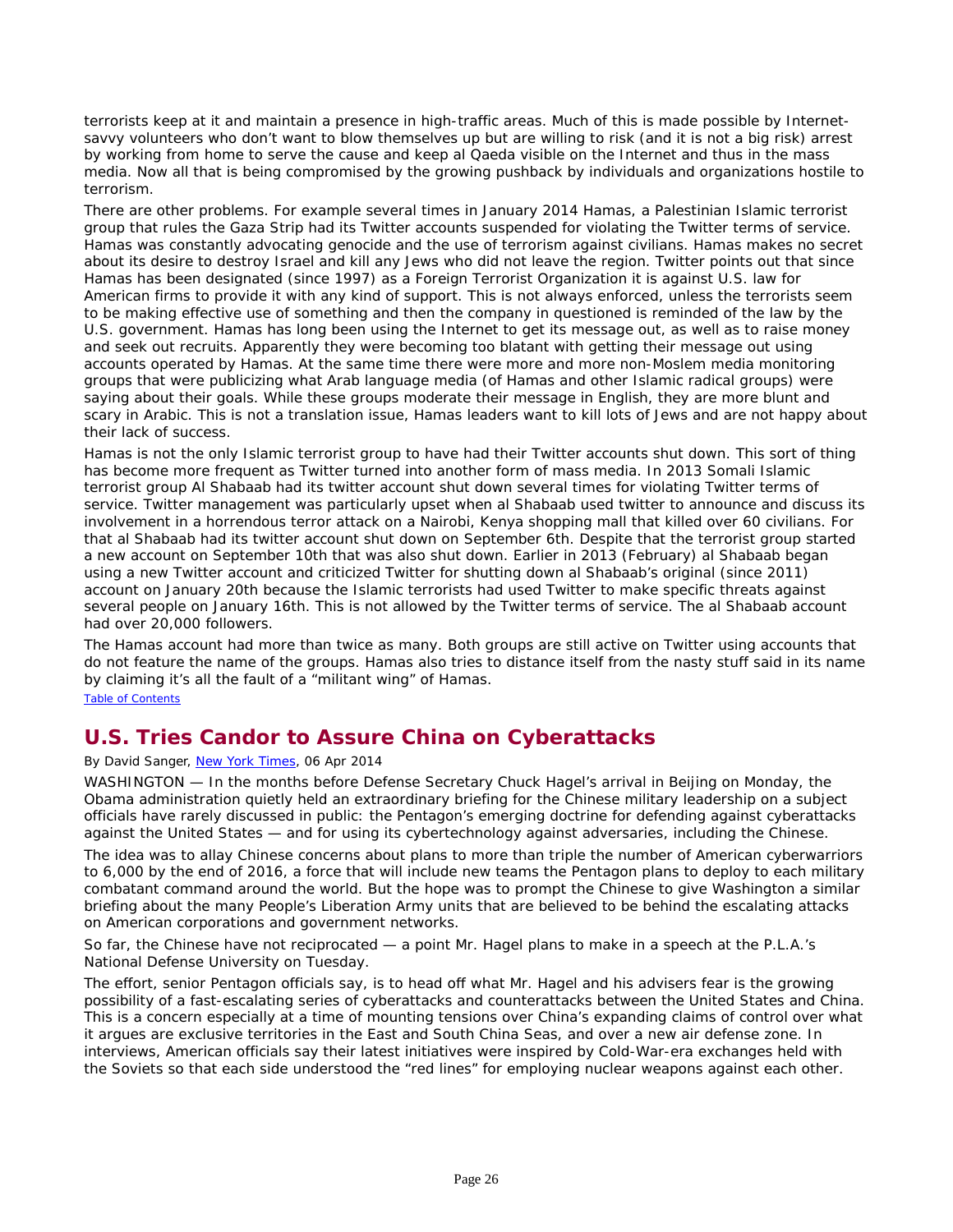"Think of this in terms of the Cuban missile crisis," one senior Pentagon official said. While the United States "suffers attacks every day," he said, "the last thing we would want to do is misinterpret an attack and escalate to a real conflict."

Mr. Hagel's concern is spurred by the fact that in the year since President Obama explicitly brought up the barrage of Chinese-origin attacks on the United States with his newly installed counterpart, President Xi Jinping, the pace of those attacks has increased. Most continue to be aimed at stealing technology and other intellectual property from Silicon Valley, military contractors and energy firms. Many are believed to be linked to cyberwarfare units of the People's Liberation Army acting on behalf of state-owned, or state-affiliated, Chinese companies.

"To the Chinese, this isn't first and foremost a military weapon, it's an economic weapon," said Laura Galante, a former Defense Intelligence Agency cyberspecialist. She now works for the Mandiant division of FireEye, one of the largest of the many cybersecurity firms seeking to neutralize attacks on corporations from China and other countries, as well as criminal groups and hackers.

Administration officials acknowledge that Mr. Hagel, on his first trip to China as defense secretary, has a very difficult case to make, far more complicated than last year. The Pentagon plans to spend \$26 billion on cybertechnology over the next five years — much of it for defense of the military's networks, but billions for developing offensive weapons — and that sum does not include budgets for the intelligence community's efforts in more covert operations. It is one of the few areas, along with drones and Special Operations forces, that are getting more investment at a time of overall Pentagon cutbacks.

Moreover, disclosures about America's own focus on cyberweaponry — including American-led attacks on Iran's nuclear infrastructure and National Security Agency documents revealed in the trove taken by Edward J. Snowden, the former agency contractor — detail the degree to which the United States has engaged in what the intelligence world calls "cyberexploitation" of targets in China.

The revelation by The New York Times and the German magazine Der Spiegel that the United States has pierced the networks of Huawei, China's giant networking and telecommunications company, prompted Mr. Xi to raise the issue with Mr. Obama at a meeting in The Hague two weeks ago. The attack on Huawei, called Operation Shotgiant, was intended to determine whether the company was a front for the army, but also focused on learning how to get inside Huawei's networks to conduct surveillance or cyberattacks against countries — Iran, Cuba, Pakistan and beyond — that buy the Chinese-made equipment. Other cyberattacks revealed in the documents focused on piercing China's major telecommunications companies and wireless networks, particularly those used by the Chinese leadership and its most sensitive military units.

Mr. Obama told the Chinese president that the United States, unlike China, did not use its technological powers to steal corporate data and give it to its own companies; its spying, one of Mr. Obama's aides later told reporters, is solely for "national security priorities." But to the Chinese, for whom national and economic security are one, that argument carries little weight.

"We clearly don't occupy the moral high ground that we once thought we did," said one senior administration official.

For that reason, the disclosures changed the discussion between the top officials at the Pentagon and the State Department and their Chinese counterparts in quiet meetings intended to work out what one official called "an understanding of rules of the road, norms of behavior," for China and the United States.

The decision to conduct a briefing for the Chinese on American military doctrine for the use of cyberweapons was a controversial one, not least because the Obama administration has almost never done that for the American public, though elements of the doctrine can be pieced together from statements by senior officials and a dense "Presidential Decision Directive" on such activities signed by Mr. Obama in 2012. (The White House released declassified excerpts at the time; Mr. Snowden released the whole document.)

Mr. Hagel alluded to the doctrine a week ago when he went to the retirement ceremony for Gen. Keith B. Alexander, the first military officer to jointly command the N.S.A. and the military's Cyber Command. General Alexander was succeeded last week by Adm. Michael S. Rogers, who as the head of the Navy's Fleet Cyber Command was a central player in developing a corps of experts who could conduct cyberwarfare alongside more traditional Navy forces.

"The United States does not seek to militarize cyberspace," Mr. Hagel said at the ceremony, held at the N.S.A.'s headquarters at Fort Meade, Md. He went on to describe a doctrine of "minimal use" of cyberweaponry against other states. The statement was meant to assure other nations — not just China that the United States would not routinely use its growing arsenal against them.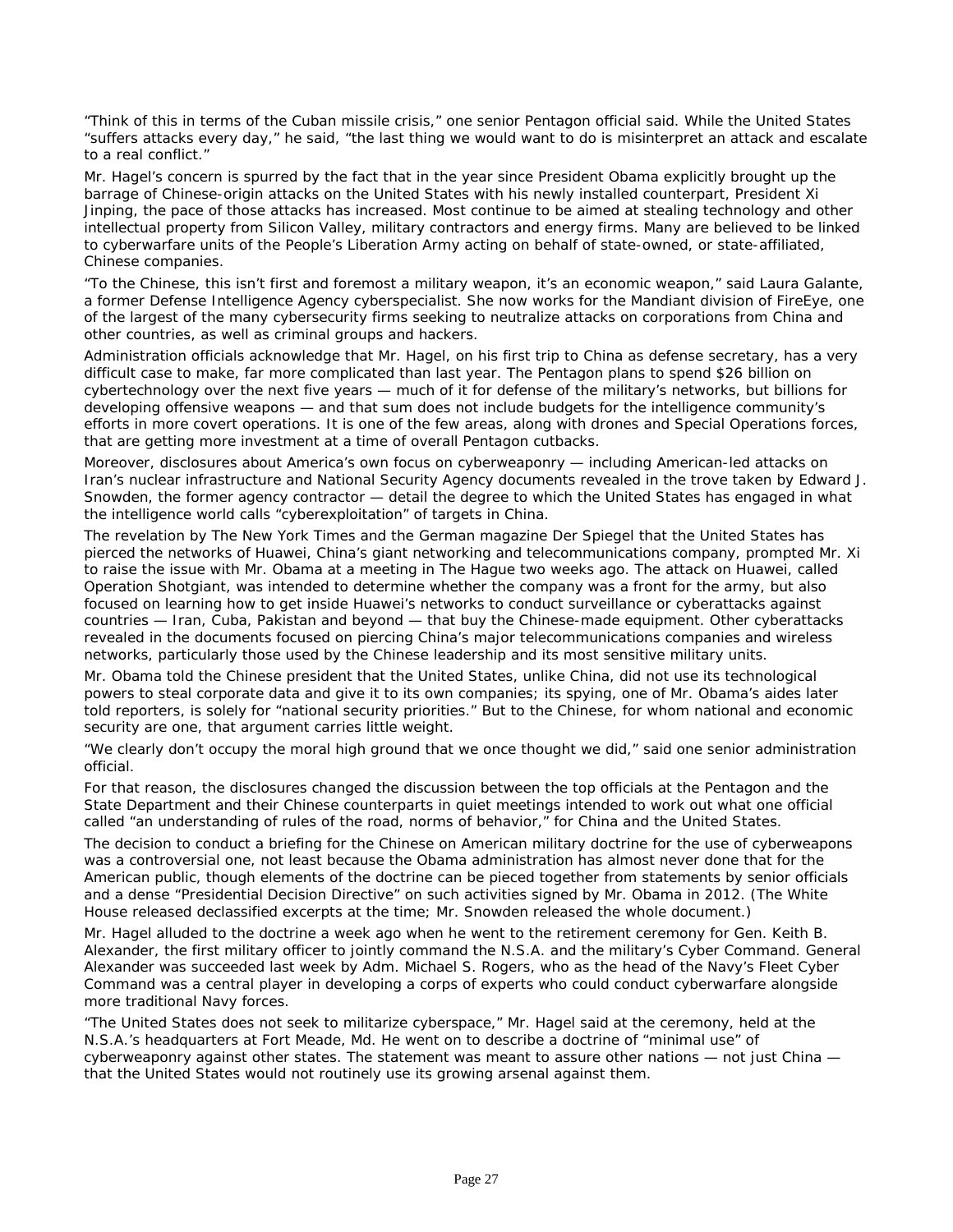In Beijing, the defense secretary "is going to stress to the Chinese that we in the military are going to be as transparent as possible," said Rear Adm. John Kirby, the Pentagon press secretary, "and we want the same openness and transparency and restraint from them."

Experts here and in China point out that a lot was left out of Mr. Hagel's statement last week. The United States separates offensive operations of the kind that disabled roughly 1,000 centrifuges in Iran's nuclear program, America's best-known (and still unacknowledged) cyberattack against another state, from the far more common computer-enabled espionage of the kind carried out against the Chinese to gather information about a potential adversary.

"It's clear that cyberspace is already militarized, because we've seen countries using cyber for military purposes for 15 years," said James Lewis, an expert at the Center for Strategic and International Studies. "The Chinese have had offensive capabilities for years as well," he said, along with "more than a dozen countries that admit they are developing them." [Table of Contents](#page-1-0)

### <span id="page-27-0"></span>**The Ukrainian Crisis – A Cyber Warfare Battlefield**

#### By Simon Tsipis, [Defense Update,](http://defense-update.com/20140405_ukrainian-crisis-cyber-warfare-battlefield.html) 5 Apr 2014

Russia has managed to hit almost all Ukraine government websites and it was able to take control and to put on surveillance and monitoring all the Internet and telephone communications lines, before the invasion and occupation of Crimea by its military. Russian Special Forces managed to derail all important communications systems through direct physical impact on them by combined field and high-tech operation.

Cyber espionage is an integral part of military strategy and foreign policy of Russia towards the countries of the former Soviet Union. Being able to access information systems of diplomatic, government and military organizations for many years, since the USSR collapse, giving Russia a huge advantage in predicting their tactics, actions and analyzing the thinking of their neighbours.

The largest military cyber attack was the attack implemented by the Russian Military Intelligence (GRU) on the armed forces of Ukraine, as reported by BBC. According to the law enforcement agencies of Ukraine, Russian cyber attacks collapsed the communication systems of almost all Ukrainian forces that were based in Crimea that could pose danger to the invading Russian troops. Attacks of a lesser scale were directed at government websites, news and social networks. Similar handwriting and set of actions has been committed by the Russian military during the war against Georgia, a fact which suggests that the invasion operation in the Crimea has been carefully planned in advance. The Head of the Security Service of Ukraine, Valentin Nalevaychenko admitted, that mobile communication systems of members of the Ukrainian government were attacked in order to neutralize and disrupt communication between government agencies. As the Ukrainian company Ukrtelecom announced, unmarked gunmen penetrated into their infrastructure objects and the optical fiber and conductor units were knocked out, which in turn led to the collapse of all communication. Despite this, western experts say that Russian forces were relatively moderate in their actions and are able to engage much more global cyber-attacks.

Being able to access information systems of diplomatic, government and military organizations for many years, since the USSR collapse, gave Russia a huge advantage in predicting their tactics, actions and analyzing the thinking of their neighbours

According to a former senior officer of the CIA's Special Operations department Marty Martin, the more extreme attacks will be held by the Russians in case of greater escalation of the conflict. "Sometimes it is useful to keep some lines of communication working, in order to be able to monitor and control, than completely derail them and deprive yourself from intelligence sources." says Martin. In fact, experts say, no one in the world so far, including the CIA, is not able to assess the possibility of Russian cyber-capabilities as large-scale conflict with its participation yet haven't been at place.

Additional obstacle to Western intelligence agencies, in the definition of "friend or foe" and who on which side, was the fact that both sides are communicating virtually on the same language, writing scripts by the similar rules and often attack each other with similar IP addresses.

A founder of U.S. cyber security consulting company "Red Branch Consulting" Paul Rozenshveyg argues that Russia is quite strong in cyber, but he warns that we should not overestimate the cyber-space as a place of major future wars, in comparison with ground operations, if the situation gets out of control. "Cyber attacks will not bring much damage," Paul said "when the tanks will get on course."

According to the director of the California based privet cyber-security company "CrowdStrike" Dmitri Alperovitch, there have been observed a great amount of cyber attacks and surveillance activity in Ukraine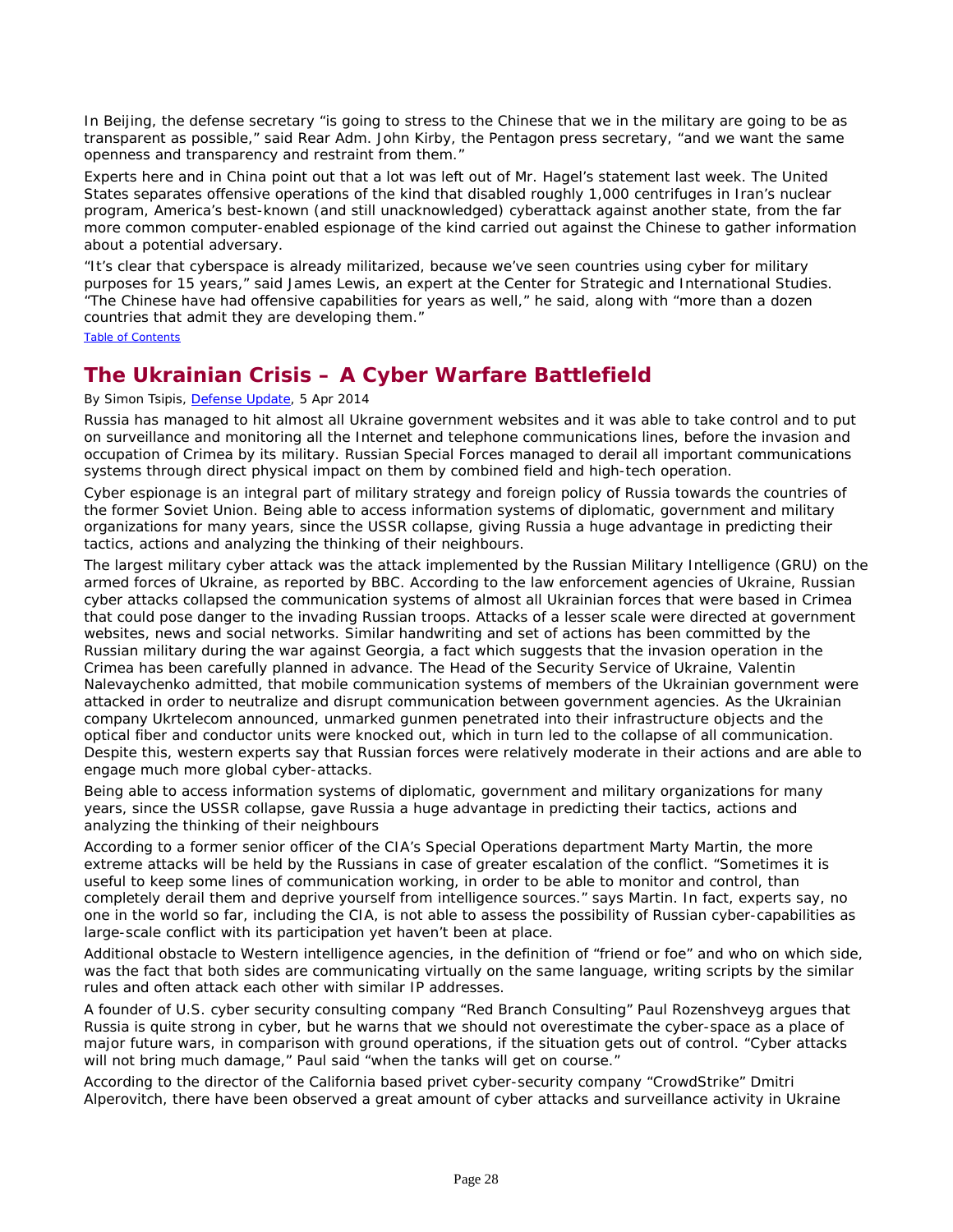cyberspace during the crisis. Dmitry also said that despite the fact that both the Ukrainian and Russian hackers came out of the same "schools", the difference in the capabilities of Russia and Ukraine is essential. Russia, he said, ranks among world leaders for its cyber capabilities, while Ukraine "doesn't even come close to a third …"

Another expert in this field, the director of the initiative group "Atlantic Council on the State of Cybermanagement" and former adviser on cyber-security issues of the White House, for the Bush administration, Jason Harley, argues that today we are witnessing a different approach to cyber warfare from the Russian side, rather than in the conflicts in Georgia and Estonia. Moscow, he says, applied in the Ukrainian case, higher level of "hands-on" attacks. This is, an old school Cold War tactics. Physical contact with cyber equipment in hostile territory is an old, and far not ineffectual way, the Russian security services used to work in the past. In the near future, we will see more large-scale operations by such means, he added. In the case of Ukraine, there was absolutely no difficulty for Russian special forces to penetrate any military or strategic facility in Ukraine, since the equipment and facilities were built by the same experts when the two countries were under one rule. The Russian intelligence services are possessing all the required documents and location maps of all the important objects in the territory of the former Soviet Union, as well as specialists, some of whom participated in the construction of these objects and are today reside in Russia. Thus, says Harley, any kind of intervention or sabotage in the former Soviet Union territories, can be quickly and efficiently suppressed by Russian security services, which makes such attempts almost meaningless. Today, all cyberspace mainly based on remote attacks such as denial-of-service (DDoS), while if physical penetration and chopping off or putting under control of telephone and Internet communication is possible, remote attacks lose most of its effect.

One of the techniques used by the Russians for cyber espionage was the "Snake", also known as Ouroboros and Uroburos. It was developed in Russia at least four years ago, with some elements of software created in 2005. Its name, Urobos has been taken from Greek mythology and it is capable of inducing chaos in communication system, and this is exactly what it did in Ukraine. What's interesting about it is the fact, that it is able to combine two in one. It is able to be used as stealthy means for network surveillance and data collection, it can also carry out a 'warhead' – able to physically destroy computer networks specifically targeted by its operators. The use of Urobos, along with the physical attacks against networks therefore combined both "old school" operations with modern, cyber warfare techniques to gain the desired impact.

While Russian cyber operations in Ukraine were based on the experience and lessons learned from previous attacks on Estonia and Georgia, they haven't left 'fingerprints' leading to the sources. Todays cyber wars are waged in a domain that lacks rules of war, what could bring a country threatened by such all-out cyber offensive to turn to physical retaliation, in the absence of effective international legal and cyber security tools.

As for the Ukraine, some details on the use of cyber-means in the country are now been disclosed. The extents of the corruption of the Yanukovych's government, after his overthrow, are crawling out. It became known that in December 2013, when the confrontation on Independence square (the Maydan) were gaining strength, Ukrainian hackers have posted online information about some senior members of the government that appealed to them with requests to crack Internet sites and other resources of the State Government Organizations for personal means. Thus, on the night of December 23 2013, all sites of Ukrainian government were hacked by the cyber-activists. However, hackers have published the stolen information in the public domain, admitting that they were forced to do so, as they had not been paid for hacking the databases. Furthermore, according to those hackers, First Deputy Chairman of the Verkhovna Rada of Ukraine and the former chairman of the State Customs Service of Ukraine Igor Kalyetnik addressed them, requesting access to the Unified State Register of Voters of Ukraine. He asked for "full control over more than a hundred public mailboxes of government members. In addition, hackers received a request to access the e-mail of the Chairman of the Verkhovna Rada of Ukraine Volodymir Rybak and Minister of Internal Affairs of Ukraine Vitaliy Zakharchenko. It is important, that in addition to mail-boxes, Kalyetnik wished to establish control over personal mobile devices of the aforementioned officials. According to cyber criminals, there is still a lot of information at their disposal, and they intend to publish the data of the Ministry of Finance, bank account numbers and other details of the Treasury of Ukraine.

#### **Cyber events during the Russia-Ukraine conflict**

December 16, 2003: Ukrainian hackers group "KiberBerkut" direct an attack against several NATO websites, their actions were attributed to the presence of "the NATO occupiers" on Ukraine territory.

March 7, 2014: Attacks are directed against Russian news and media websites, the Ukrainian hackers group "Kibersotnya" claimed to be responsible for the collapse of the site "Russian newspaper". Another cyber attack has undergone news agency Lenta.ru, administration.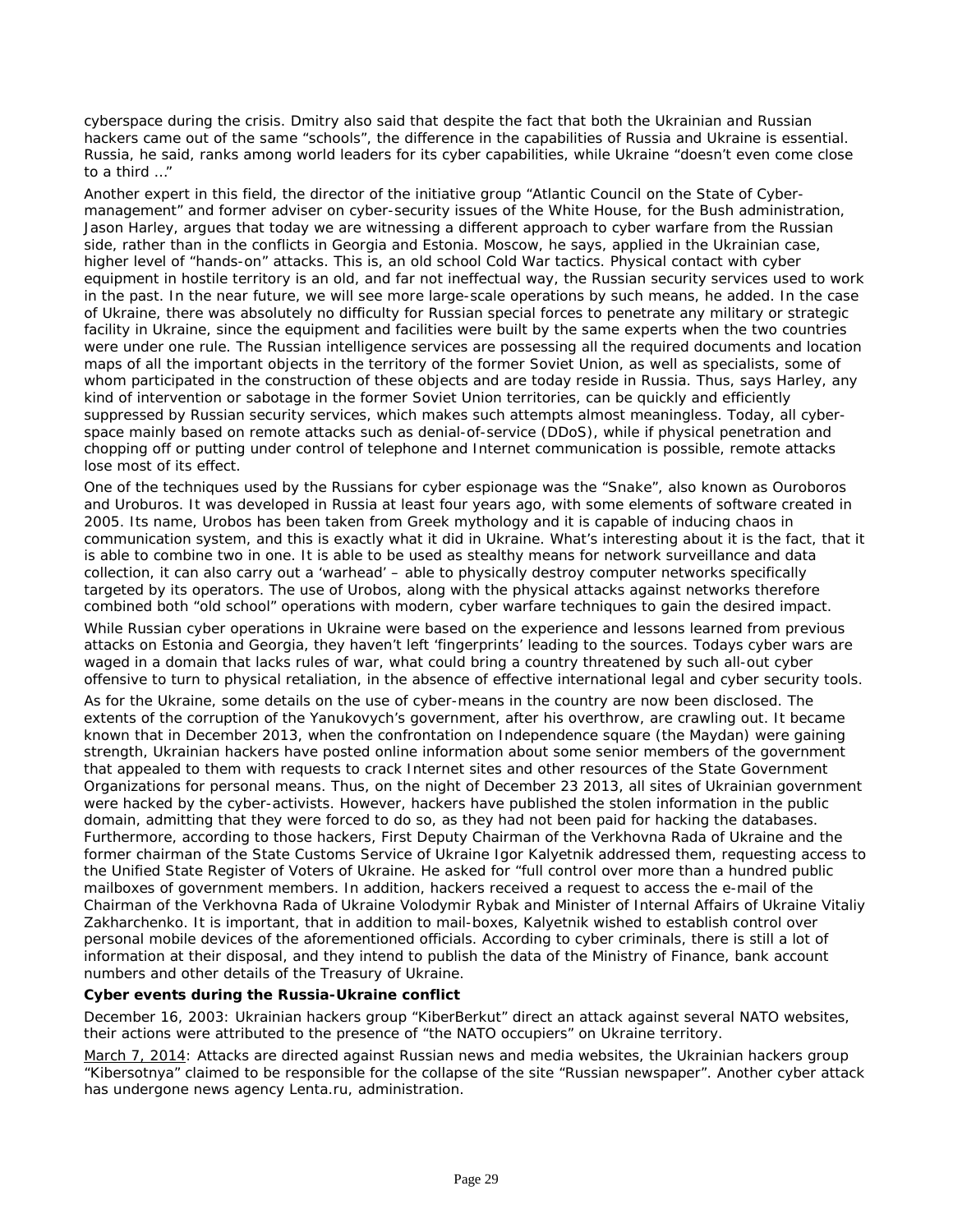March 9, 2014: Indian government confirms that a military documents concerning Indo-Russian negotiations over fighter aircraft were compromised by unknown hackers. The assumption is that someone, not necessarily Ukraine, trying to explore the possibilities of Russian Air Forces, through hacking databases with such information that are available in other country's air-forces whose systems are much less secure than the Russia's.

March 14, 2014: Russian armed forces were able to intercept and seize American reconnaissance and strike UAV over Crimea. The drone, an Israeli built MQ-5B 'Hunter', one of 18 operated by the US Army's 66th Military Intelligence Brigade. The unit regularly stationed in Bavaria, Germany was transferred to Ukrainian Kirovograd in early March, from where the UAVs performed reconnaissance raids over Ukraine, Crimea and the Russian border regions.

March 14, 2014: Multiple Distributed Denial of Service (DDoS) attacks, allegedly by Ukrainian hackers, are directed at Russian government and commercial websites. Targets include the Mr. Putin's presidential website, the official government website and the Central Bank of Russia, Portals of the Russian Ministry of Foreign Affairs and energy consortium Gazprom. As suggested by the FSB, all the attacks committed by Ukrainian hackers or hackers hired by Ukrainian opposition but, Russian law enforcement agencies also do not rule out the fact that in those attacks may have been involved foreign individuals or entities as well.

March 17, 2014: VTB and the Alpha bank, two of the largest Russian banks, suffer major cyber attacks damaging the on-line banking service and credit organization. An anonymous Caucasus hacker group took responsibility for those attacks.

<span id="page-29-0"></span>[Table of Contents](#page-1-0)

### **Researcher: Finnbay Activities May Be Part of Psychological Warfare**

By Laura Halminen and Niina Woolley, [Helsinki Times,](http://www.helsinkitimes.fi/finland/finland-news/domestic/10096-researcher-finnbay-activities-may-be-part-of-psychological-warfare.html) 07 Apr 2014

Finnbay's activities have similarities to information operations, which aim to stir and confuse public debate, says Mika Aaltola, a researcher at the Finnish Institute of International Affairs.

Last Saturday, the English-language news service Finnbay published an article claiming that Finland would continue collaboration with Russia, regardless of the stance of the United States and the EU. The Finnish ambassador in Russia, who dubbed the website a "fake news site", was threatened with a court case by Finnbay.

"Typically an information operation's strategy involves establishing a cover activity that is not too transparent. The idea is to pass communication that aims to nudge public debate to the desired direction amid true information," explains Aaltola.

In this case, Aaltola says the desired direction is to cause confusion in the public debate.

"The news will keep circulating, whether true or not. The idea is to give an impression that Finland is in a conflicting situation and turning to Russia for support. At the same time, the threat posed by Russia is mentioned, creating a picture that Finns are feeling confused."

Aaltola uses the US and Israel as examples of countries who use carefully considered formulations and wording in their information operations, which can make it difficult to figure out the source of the misinformation.

"The operations are multi-layered making it difficult to find who provides the funding."

Ilta-Sanomat, Helsingin Sanomat and Yleisradio all published reports on Finnbay's activities yesterday after which the news service announced on their website that they do not have a Finnish business ID because the organisation is run by volunteers and its turnover does not exceed the allowed limit. Finnbay also claimed that Yle published "racist content".

"White-washing is part of the normal operation model. It would not be surprising if they published something sensational tomorrow as a distraction," says Aaltola.

On its website, Finnbay gives the idea that it publishes a newpaper called Helsinki Novosti, which has been granted funding by an association supporting Russian citizens living outside Russia, according to information received by Helsingin Sanomat. The association was founded by the Russian Ministry for Foreign Affairs and Rossotrudnitshestvo, an advocacy agency for Russians abroad. Helsingin Sanomat did not yet have further information on the link between Finnbay and Helsinki Novosti.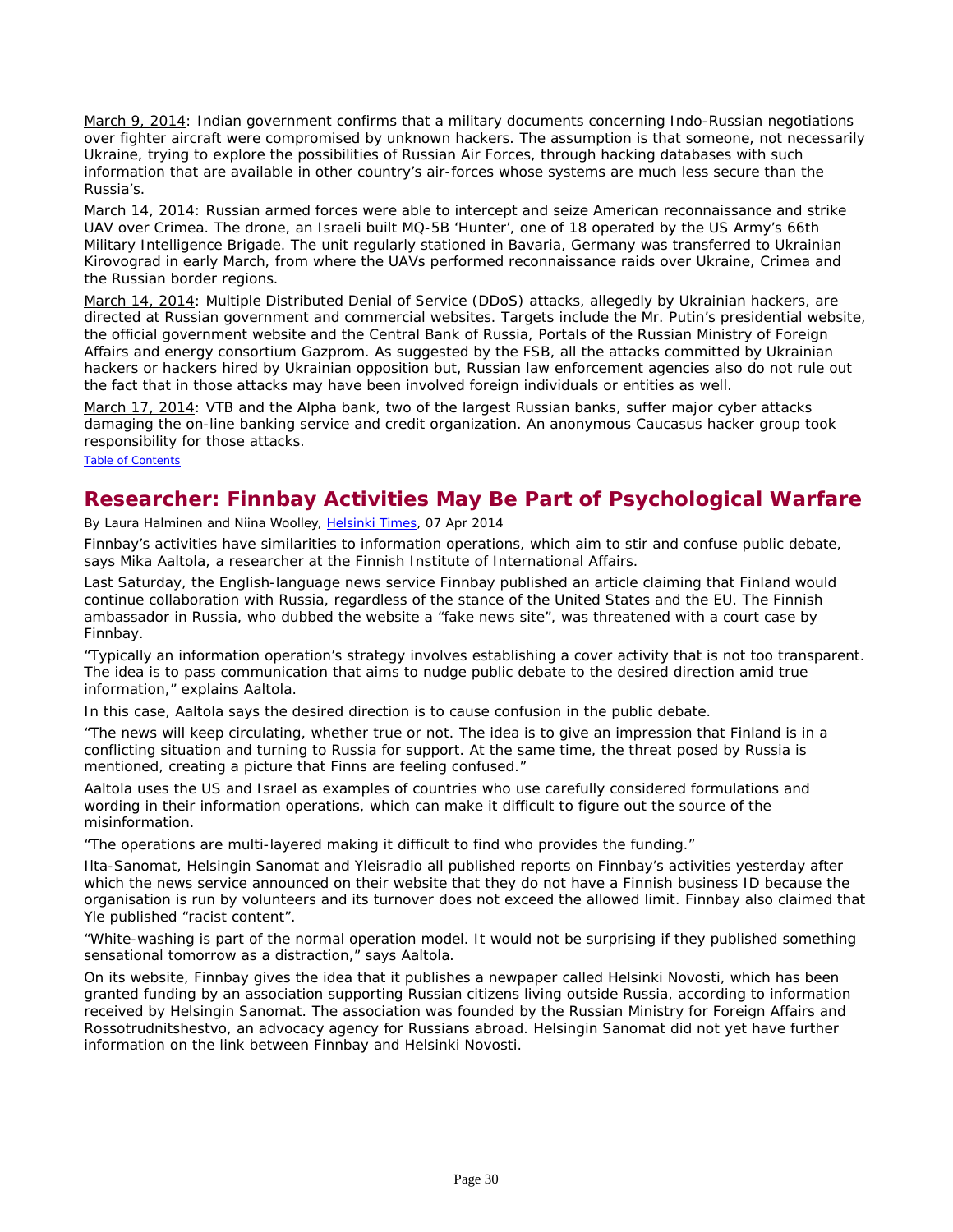"Information operations typically involve several operators," says Aaltola. "The website is just one part of the operation. Often some the parties involved are funded by associations, and some of those involved are just 'useful idiots' who disseminate the information. Intelligence services can also be directly involved." [Table of Contents](#page-1-0)

### <span id="page-30-0"></span>**Information Warfare: Very Dangerous Videos**

#### From [Strategy Page,](http://www.strategypage.com/htmw/htiw/articles/20140407.aspx) 7 April 2014

April 7, 2014: One of the things that worries North Korean leaders the most is the realization that decades of propaganda, which kept most North Koreans believing they were better off than South Koreans, has been undone by videos illegally brought in on CDs, DVDs and memory sticks that revealed what was really going on in the south. In the last decade this has undone all that energetic and expensive propaganda work.

In South Korea there have been so many North Koreans arriving in the last decade that it has become possible for polling companies to conduct surveys that provide an accurate view of attitudes up north. For example over 90 percent of North Koreans know the South Koreans have a higher standard of living. One defector attributed that insight to the fact that while he was in the army his unit was shown a propaganda film depicting the depraved conditions in South Korea. Once scene showed a neighborhood that had all sorts of night clubs and bars, complete with many bright lights (as are common in most East Asian cities). For many of the soldiers this did not indicate South Korea was depraved (which has a certain appeal to young men everywhere) but rich. Most of these young troops had never seen so many lights at night. The only city that has a lot of outdoor lighting at night in North Korea is the capital. Space satellite pictures show clearly what was happening. Most of North Korea is dark in these photos, except for the capital and small blips of light at some other cities. In contrast South Korea is lit up like any Western country. Refugees from the north, on seeing these photos, are not surprised because they lived in the dark spaces for years.

The surveys also indicate that despite the difficulty adjusting to life in the fast-paced south, most of the northern refugees are adapting and most want to save money to pay the bribes required to get their families out of North Korea. The northern refugees also agree that North Korea is close to economic and government collapse.

Collapse in North Korea makes South Korea and China nervous and, according to opinion surveys more South Koreans are agreeing with China taking over up there. That's because since the 1990s South Korean reunification experts have been studying what happened in Germany (after the communist East Germany was absorbed by the democratic West Germany). That cost the West German taxpayers over two trillion dollars. Estimates of what it will cost South Koreans to absorb North Korea are now over five trillion dollars. Then there was the fact that Germany had a GDP four times that of South Korea, meaning that the average South Korean will have to pay ten times what the average West German paid to rebuild their lesser half. This could cost South Koreans up to ten percent of their GDP for a decade or more. Many South Koreans fear that rebuilding the north could wreck the South Korean economy. No one knows, and everyone is scared. But someone will have to pay, and the most likely candidate is the South Korean taxpayer. Unless, of course, China is allowed to take over. This is something China is not only willing to do but is kind of insisting on.

Meanwhile South Korea is seeking ways to deal with the discrimination issue. This was a problem when communist East Germany was absorbed by democratic West Germany. Most South Korean see North Koreans as different, more passive and less economically successful. This was not unexpected by government planners. This social distance was a big problem when East and West Germany were reunited in the early 1990s. The easterners had lived under communism for 45 years, and that made them different, and not in good ways. The western Germans often avoided, or mocked eastern Germans. These tensions still exist more than two decades after the unification.

For a long time it was popular to believe that reunification with the north could be done gradually, by making peace with the communist dictatorship up there, and gradually merging the two economies. But the northern communists have proved unreliable, incompetent and seemingly out-of-touch with reality. So now, South Korea believes that unification will come in the wake of economic and political collapse in the north. In other words, the worst case. South Koreans tend to agree on one thing, that the cost of cleaning up after a collapse will be huge. Leaving China to take over and turn North Korea into an extension of northeast China, while practical, bothers a lot of South Koreans. That because for a long time the southerners will be accused of abandoning their fellow Koreans in the north. Korea has a long tradition of resisting Chinese aggression and control. As a result there are no easy outcomes to this mess for all Koreans.

[Table of Contents](#page-1-0)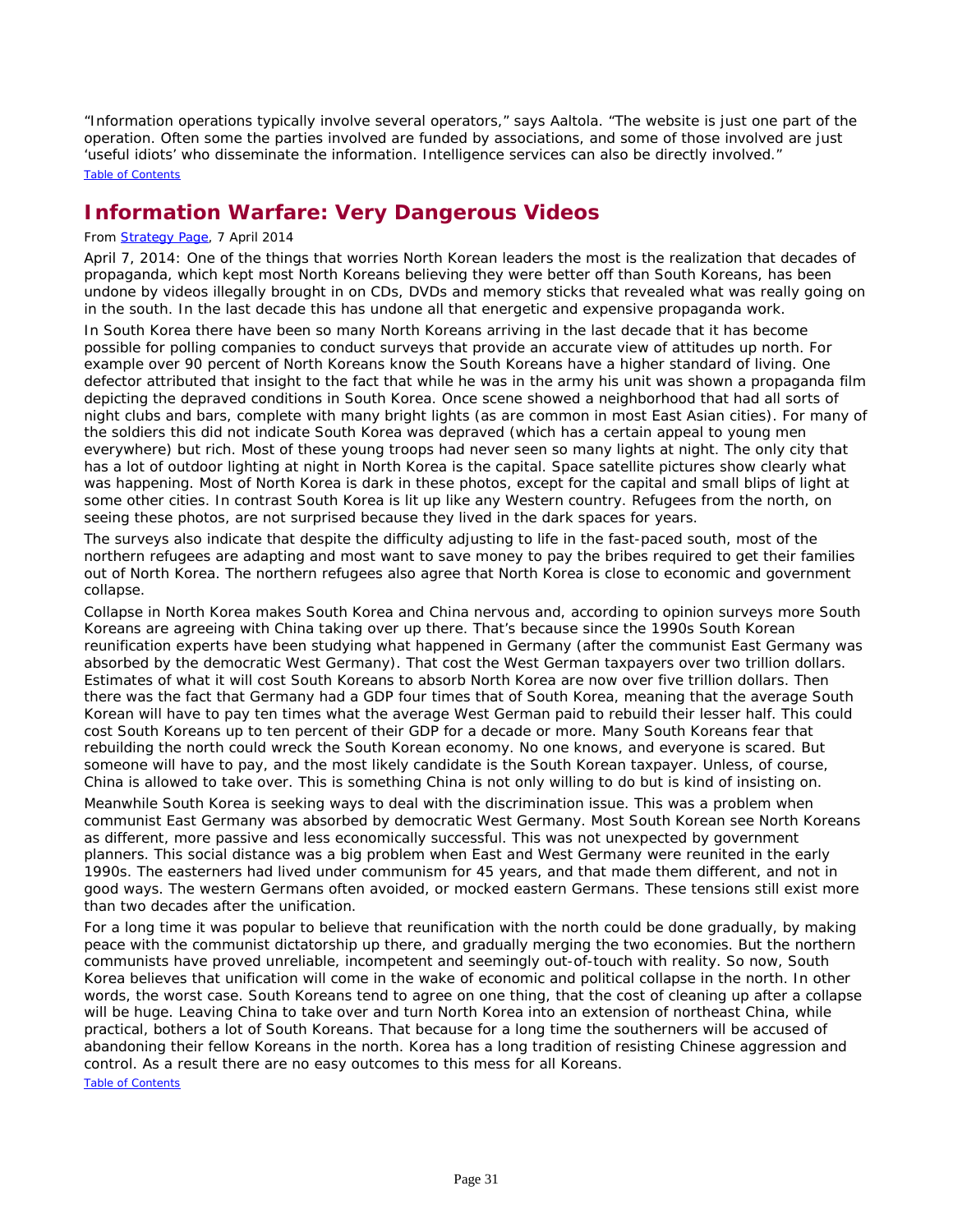### <span id="page-31-0"></span>**Cyber Warfare Research Institute to Open at West Point**

#### By Joe Gould, [Army Times,](http://www.google.com/url?sa=t&rct=j&q=&esrc=s&frm=1&source=newssearch&cd=2&cad=rja&uact=8&ved=0CCkQqQIoADAB&url=http%3A%2F%2Fwww.armytimes.com%2Farticle%2F20140407%2FNEWS04%2F304070052%2FCyber-warfare-research-institute-open-West-Point&ei=IjtEU8KZF-KysASy) Apr. 7, 2014

The Army's academy has established a cyber warfare research institute to groom elite cyber troops and solve thorny problems for the Army and the nation in this new warfighting domain.

The U.S. Army Military Academy at West Point, N.Y., plans to build a cyber brain trust unprecedented within the service academies, filling 75 positions over the next three years — including scholars in technology, psychology, history and law, among other fields.

The chairman of the organization, called the Army Cyber Institute, will be retired Lt. Gen. Rhett Hernandez, the first chief of Army Cyber Command, according to Col. Greg Conti, the organization's director.

The institution, which aims to take on national policy questions and develop a bench of top-tier experts for the Pentagon, will be defining how cyber warfare is waged, to steer and inform the direction of the Army.

"It's a very exciting time," Conti said. "It feels a bit like we're at the birth of the Air Force, like we're that kind of historic era."

The institute's interdisciplinary approach will join civilian doctorate-level experts in cybersecurity and cyber operations with psychologists, attorneys, policy experts, mathematics experts and historians within its walls.

"I think we're building a unique team that's never been done before," Conti said. "People think of technology, and maybe policy, but it's never been done before in this holistic way."

Cyber experts from the operational cyber force would rotate through the institute as students and faculty, bringing hands-on experience and emerging with a broader perspective, better equipped as leaders, Conti said.

The institute will strive to connect to the "constellation" of expertise in academia, industry and national labs, with its own "fresh, agile organization," Conti said.

The plan is to recruit and hire about 25 people per year when competition is hot to hire cyber experts, but Conti was confident West Point's reputation and relationships would attract the right people.

There is no shortage of questions for personnel at the institute to noodle over. How does a unit "maneuver" in cyberspace? How do troops fight and win in a large scale cyberwar? What would a cyber Ranger School look like?

"We want to get ahead of doctrine," Conti said.

West Point has offered cyber education for years under various names, including information assurance or information warfare, but it launched a small dedicated cyber security program in 1999 that has grown significantly since. Graduates and faculty worked to launch Army's cyber four years ago.

Though Conti said the interdisciplinary model for the Army Cyber Institute is novel, officials there looked to the NATO Cooperative Cyber Defence Centre of Excellence in Estonia, the Georgia Tech Information Security Center, Stanford Center for Internet and Society, among others.

Army senior leaders 18 months ago approved the expansion of the Army cyber center to take on nationallevel problems and develop a bench of top-tier experts for Army. It follows the creation of Army Cyber Command and comes amid the command's ongoing reorganization and the consolidation of the Army signals school into the Army Signal Center of Excellence, at Fort Gordon, Ga.

The idea for the institute comes after Odierno emphasized the importance of cyber in a National Press Club talk on Jan. 7, saying cyber would, "impact future warfare." He said it is in the national security interest to resolve fundamental legal and policy issues.

"As a national issue, this is about our ability to protect our financial networks, our infrastructure, and it's an important issue," he said. "We have to recognize this is a new way for people to potentially influence what's going on in the United States, so it's incumbent upon us to improve our capability." [Table of Contents](#page-1-0)

### <span id="page-31-1"></span>**China's President Xi Urges Greater Military Use of Space**

#### By Ben Blanchard, [Reuters,](http://news.yahoo.com/chinas-president-xi-urges-greater-military-space-022504986--sector.html;_ylt=AwrSyCQxnUxTP1UAl4nQtDMD) 14 April 2014

BEIJING (Reuters) - Chinese President Xi Jinping urged the air force to adopt an integrated air and space defence capability, in what state media on Tuesday called a response to the increasing military use of space by the United States and others.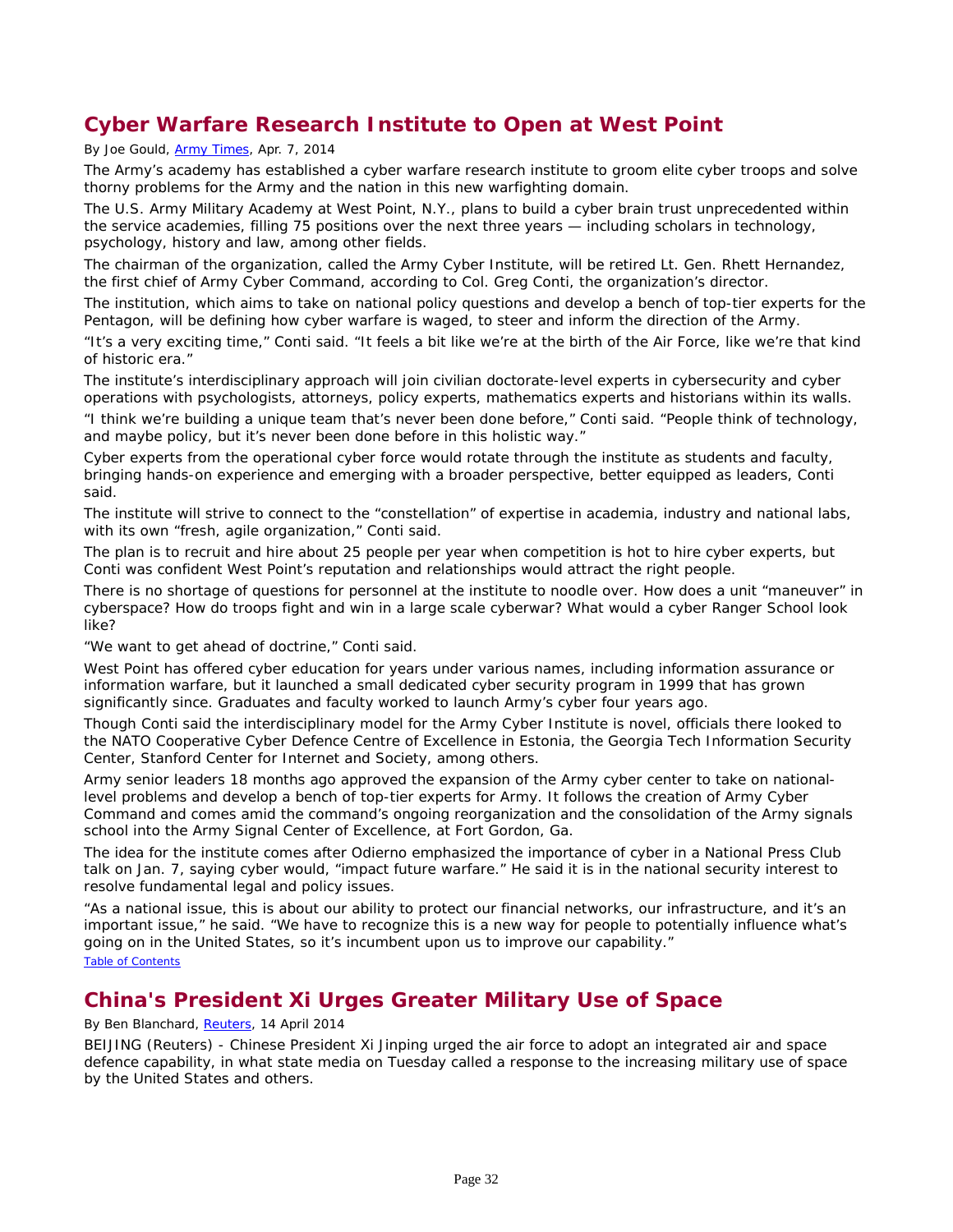While Beijing insists its space program is for peaceful purposes, a Pentagon report last year highlighted China's increasing space capabilities and said Beijing was pursuing a variety of activities aimed at preventing its adversaries from using space-based assets during a crisis.

Fears of a space arms race with the United States and other powers mounted after China blew up one of its own weather satellites with a ground-based missile in January 2007.

A detailed analysis of satellite imagery published in March provided additional evidence that a Chinese rocket launch in May 2013, billed as a research mission, was actually a test of a new anti-satellite weapon.

Visiting air force headquarters in Beijing, Xi, who is also head of the military, told officers "to speed up air and space integration and sharpen their offensive and defensive capabilities", Xinhua news agency said late on Monday.

It gave no details of how China expects to do this.

China has to pay more attention to its defensive capabilities in space, the official China Daily said on Tuesday.

"The idea of combining air and space capability is not new to the Chinese air force, as a host of experts have underscored the importance of space," it said.

Wang Ya'nan, deputy editor-in-chief of Aerospace Knowledge magazine in Beijing, said Xi's call for integrated air and space capability is to answer the need of the times.

"The United States has paid considerable attention and resources to the integration of capabilities in both air and space, and other powers have also moved progressively toward space militarization," Wang Ya'nan was quoted as saying.

"Though China has stated that it sticks to the peaceful use of space, we must make sure that we have the ability to cope with others' operations in space."

The United States was the first country to develop anti-satellite weapons in the 1950s, but currently has no known weapons dedicated to that mission.

China has been increasingly ambitious in developing its space programs for military, commercial and scientific purposes. Xi has said he wants China to establish itself as a space superpower.

But it is still playing catch-up to established space superpowers the United States and Russia. China's Jade Rabbit moon rover has been beset by technical difficulties since landing to great domestic fanfare in mid-December.

[Table of Contents](#page-1-0)

#### <span id="page-32-0"></span>**'Dangerous' Era of Dissent May Have Begun**

#### By Andrei Lankov, [NK News,](http://www.nknews.org/2014/04/dangerous-era-of-dissent-may-have-begun/) April 8th, 2014

It seems that the "era of dangerous talks" has, at last, begun. Reports coming from numerous unrelated and generally trustworthy sources point to a significant, albeit not necessarily quantifiable, change in North Korean society. Educated North Koreans, including junior members of the elite, have begun to privately and seriously discuss political issues – and these discussions do not usually follow the officially prescribed line. This is a new development: the first signs of this deviance have become visible only since around 2011.

This does not mean that North Korean college teachers, mid-ranking police officers and market vendors are now dreaming of revolution. Nonetheless, they are increasingly aware that their country is lagging behind China, not to mention South Korea, they are becoming more and more inclined to blame their own government and their country's economic and political system, rather than the notorious U.S.-instituted blockade or other twists of fate – and they are willing to talk about this.

"They are becoming more and more inclined to blame their own government and their country's economic and political system"

In the past, some educated North Koreans also understood that everything was not right in their land, but only recently it seems that a significant number of them have become willing to raise these topics in private conversations, including conversations with relatively trustworthy foreigners. The latter is not all that surprising, many elite North Koreans are probably well aware that foreigners are among the safest people to share political misgivings with. After all, they have no reason to report you.

So far, it seems that dissatisfied North Koreans do not have much in the way of expectations. In most cases, their dream is for their country to emulate China's reforms and economic miracle. They also might dislike the late Kim Jong Il, but most of the time they seemingly hope that his young son, the incumbent Supreme Leader will somehow fix things. And, of course, they still usually have great adoration and respect for Kim Il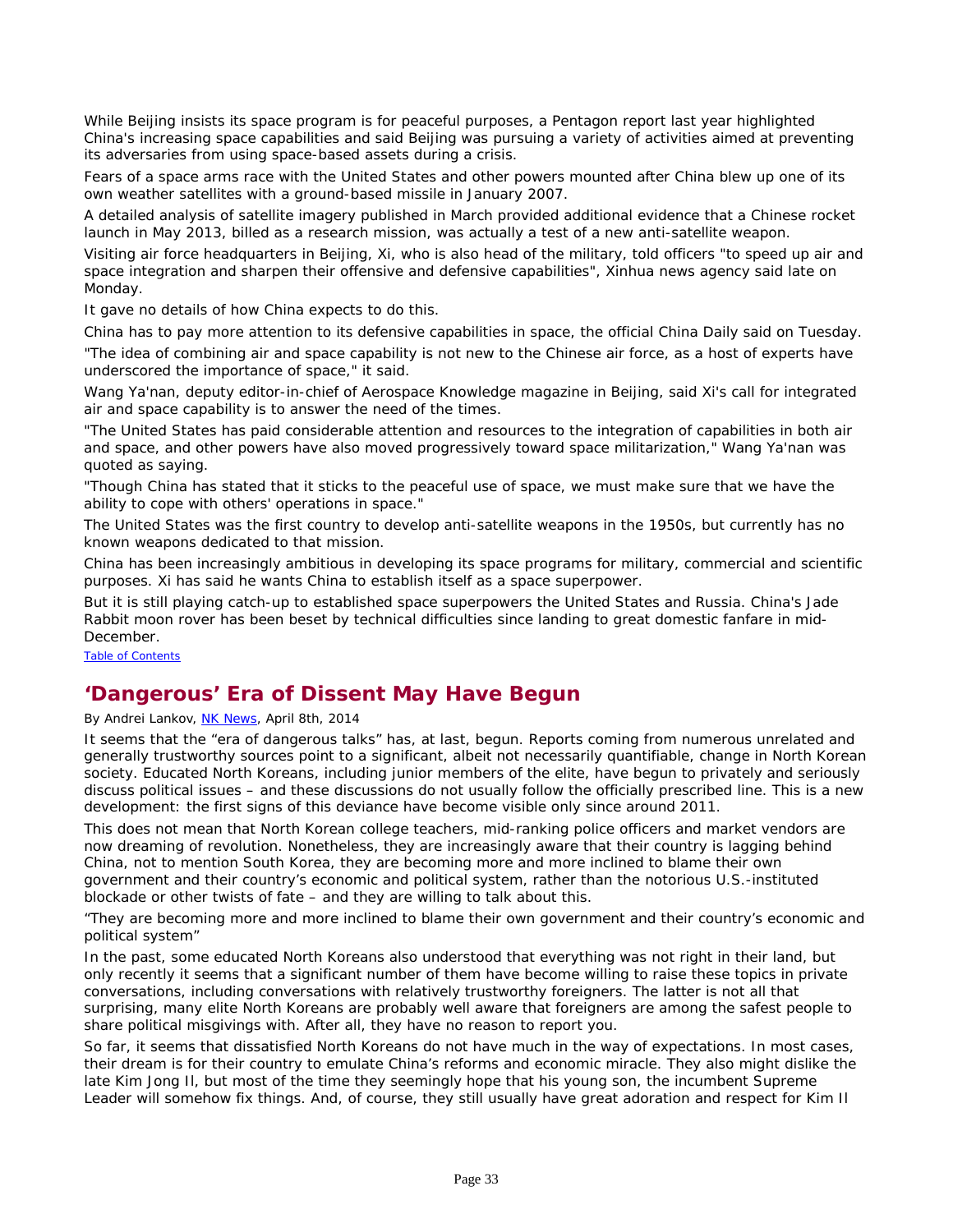Sung, the founder of the Kim dynasty, even though the policies of the late strongman are actually the main reason why they are in this mess.

#### **WHY NOW?**

This change of mind has come about as the result of a combination of factors – most of which have been around for around 20 years. First, the spread of information about the outside world is important, and such information has spread in North Korea through a multitude of channels. Second, it helps that North Korea under Kim Jong Il was much less repressive than that of his father Kim Il Sung. Third, the growth of the black market economy and endemic corruption have made people both more independent of the government and more critical of it. Last but not least, a palpable improvement of living standards over the last 10-15 years also means that people are less stressed and have more time to think about politics and other lofty issues (contrary to what is often believed, revolutions seldom happen when people are really desperate and cornered).

Reports about changes in the behavior of educated North Koreans are too numerous now to be dismissed as merely incidental or anecdotal. However, we should not see it as a sign that the North Korean state is now on the verge of collapse. Of course, collapse may well happen soon, but if we keep in mind the experiences of other communist states, we should not probably not start getting ready for our road trip to Pyongyang from Seoul. In the Soviet Union, for instance, the length of time it took for the emergence of relatively uninhibited political talk to lead to the collapse of the country was some 30 years.

"The talk one can now hear from educated North Koreans is quite reminiscent of the talk that could be heard in Moscow from the mid-1960s"

Indeed, the talk one can now hear from educated North Koreans is quite reminiscent of the talk that could be heard in Moscow from the mid-1960s. In the Soviet Union, this was also a time of moderate economic expansion and relative stability, this was also when the state stopped terrorizing its people (there were very few people going to prison for political crimes after 1953). Needless to say, the liberalization of the Soviet Union after 1956 was far more dramatic than what happened in North Korea after Kim Jong Il took over. The number of political prisoners in the Soviet Union decreased some 700-fold between 1953 and 1964 while in North Korea of the last decade this number merely halved.

Amid this post-Stalin political relaxation, the Soviet Union of the 1960s also began to become more open to the outside world. More Soviets going abroad to travel, more foreigners came to the Soviet Union, and increasing numbers of Soviet citizens began listening to foreign radio stations. The Soviet people began to realize what was all too obvious to their Western visitors: the Soviet Union was increasingly lagging behind the developed world. This spurred many of the Soviet intelligentsia to take up the issue of the country's socioeconomic plight over the kitchen table.

#### **REFORM BUT NOT OPENNESS**

People who have reported of growing discontent among their North Korean contacts often emphasize the fact that North Koreans are loathe to discuss revolution or the replacement of the Kim family. Usually, they express hope for reforms, and they are also afraid that in the current political climate, the North Korean government will be unwilling to implement necessary changes. This does not sound all that radical – what the most opposition minded North Koreans seemingly want is the introduction of Chinese-style developmental minded dictatorship, not the switch to a liberal democracy, the wonders of which they do not necessarily appreciate. Indeed, one can even hear North Koreans say that the present-day China is dangerously and unnecessarily liberal and permissive.

In one case, a North Korean businesswoman even said that "North Korea needs Chinese-style reforms but not Chinese-style openness." She was assuming that proper patriotic discipline should still be instilled into North Koreans and that the North Korean media should provide the people with a wholesome ideological diet, rather than with the frivolous melodramas so frequently seen on Chinese TV.

This does not sound terribly radical, but one should keep in mind that Soviet intellectuals of the late 1960s were also not known for their anti-communism. Most of them wanted a more permissive and efficient government, not a complete or even partial switch to the capitalist market economy. The ideal Russian state as seen from a Moscow kitchen around 1970 would still be overwhelmingly socialist in its nature and would quite probably still be run by the Communist Party. Only in the 1980s would the Soviet public begin to entertain grave doubts about the viability of the entire state socialist project.

"It seems that the North Korean people are now at the beginning of a long and winding road of political selfdoubt"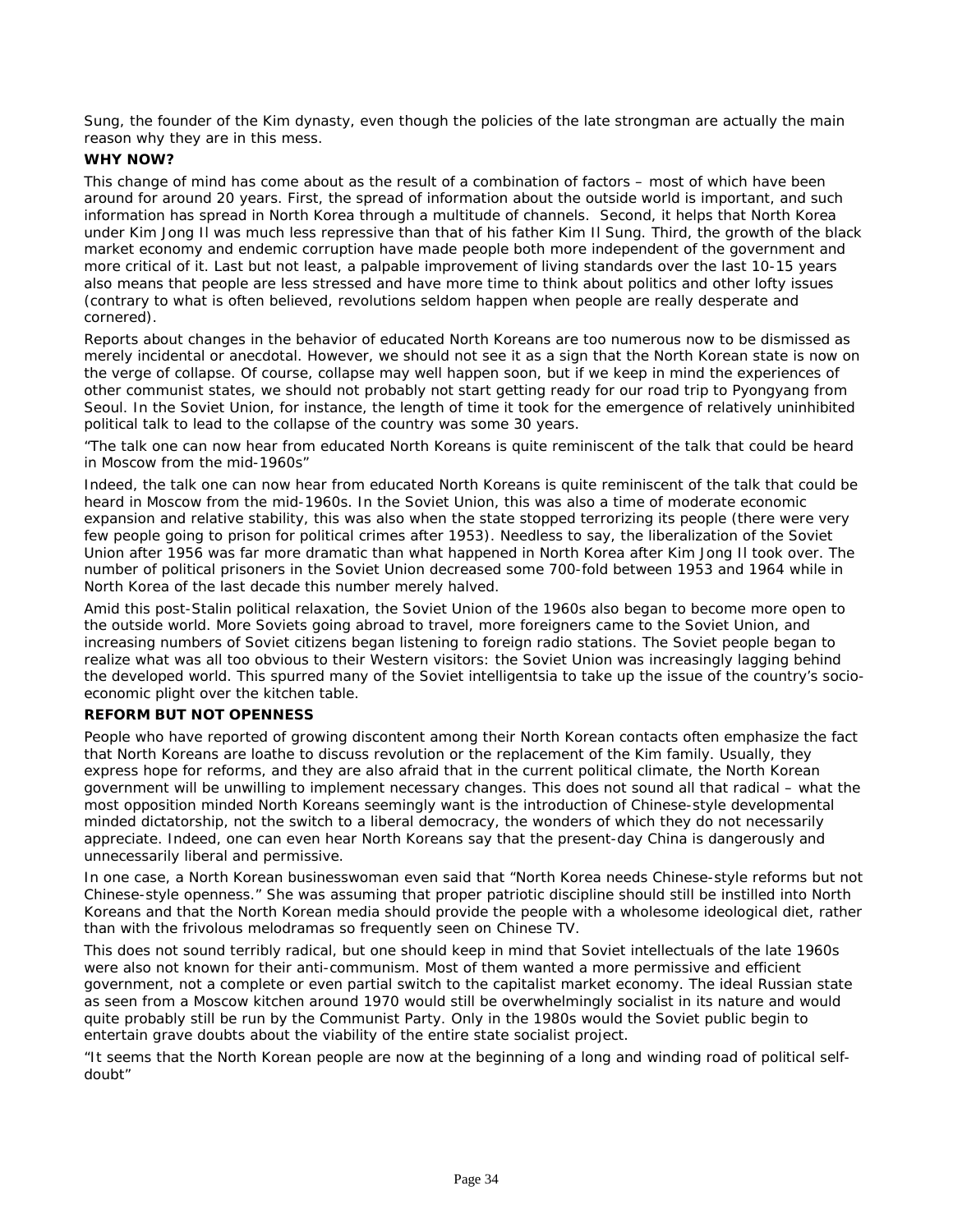So, it seems that the North Korean people are now at the beginning of a long and winding road of political self-doubt. It is also possible that the Kim Jong Un government will find a way to return a level of repression not seen since the Kim Il Sung era. If this is going to happen, it will put an abrupt end to all politically dangerous talk. Fortunately, however, such a revival of old-school Stalinist terror seems to be quite unlikely because the government does not have the commitment or resources to realize such a project.

Nonetheless, even if history is allowed to take its course, one will probably have to wait quite a few years before one sees the discontented junior members of the elite being able to change the country's future. At any rate, things are beginning to change, and with the passage of time, the North Korean government is more and more likely to face pressures from within.

[Table of Contents](#page-1-0)

### <span id="page-34-0"></span>**Information Operations Is Just another Media Format Vying for the Eyes of the Audience**

Contributor: The Platform, [DefenceIQ,](http://www.defenceiq.com/defence-technology/articles/io-io-it-s-off-to-work-we-go/) 04/08/2014

*The following article has been written by a senior producer/director and Information Operations specialist at The Platform, a neutral strategic communications, media services and information management business working in stressed territories around the world.*

"You can design and create, and build the most wonderful place in the world. But it takes people to make the dream a reality" - Walt Disney.

\_\_\_\_\_\_\_\_\_\_\_\_\_\_\_\_\_\_\_\_\_\_\_\_\_\_\_\_\_\_\_\_\_\_\_\_\_\_\_\_\_\_\_\_\_\_\_\_\_\_\_\_\_\_\_\_\_\_\_\_\_\_\_\_\_\_\_\_\_\_\_\_\_\_\_\_\_\_\_\_\_\_

As far as I know, Walt Disney isn't often cited in articles about information operations, but, having borrowed the anthem of the Seven Dwarves for the title of my article, it seemed but a short hop to allude to the sentiments of their creator. However, there's editorial method in the madness.

Politicians, soldiers, strategists, advertising agencies and PR men are all adept at conjuring compelling visions of utopia – or at least peace and prosperity – for afflicted societies. But, as Walt Disney said, 'it takes people to make the dream a reality'. Beyond the world of cartoons and magic kingdoms, the same is true. Ordinary people are the real agents of change, and information operations are intended to help inform, influence and inspire those people toward making the decisions and adopting the behaviours that ensure the dream becomes a reality.

To talk of 'dreams' may imply something fantastical or ostentatious, but in the stressed territories where information operations are often applied, people's dreams are surprisingly modest: peace, security, a job, a future. Very few people in the world do not share this basic suite of ambitions, and information operations can exert great emotional power when acting upon these desires.

My interest in influence operations is as a practitioner. However, I'm not a soldier, civil servant or academic, though I've worked alongside all of those groups. I'm part of a small coterie of professional people whose impact upon information operations is often taken for granted, but whose direct influence is out of all proportion to their number and status.

As a television producer/director, I and my colleagues interpret strategic intent and bring it to life. Without producers, directors, editors, cameramen and sound recordists, the campaigns and strategies, however eloquently described and however persuasively sold, remain confined to the gaudy realm of the Powerpoint presentation. This is not to downplay the role of the strategist, campaign manager or anyone else, but simply to highlight the importance of the television maker's art in this field and to underline the point that upon the success or failure of the television product, may depend the success of the strategy. The product itself, whether it be a short news feature, a youth entertainment programme or a full blown documentary, is the vital nexus between target audience and strategy. If the product fails, so does the strategy, and so does the effort to influence.

The purpose of this article is to explore influence operations from the standpoint of the IO Producer, giving an insight into what he/she does, and explaining why the right people with the right skills and experience are critical to the overall success or failure of any information operation, and, moreover, are vital to the future of IO.

In this article I intend to convey my own experience, instinct and conviction as someone who not only worked in prime-time broadcast television for over a decade, but who, in the last five years of concentrated activity, has written, produced or presided over somewhere between 750 and perhaps as many as 1000 television influence products across various territories and various genres. I hope this piece will be a valuable summary of lessons learned from the recent past and offer some bold propositions for the future.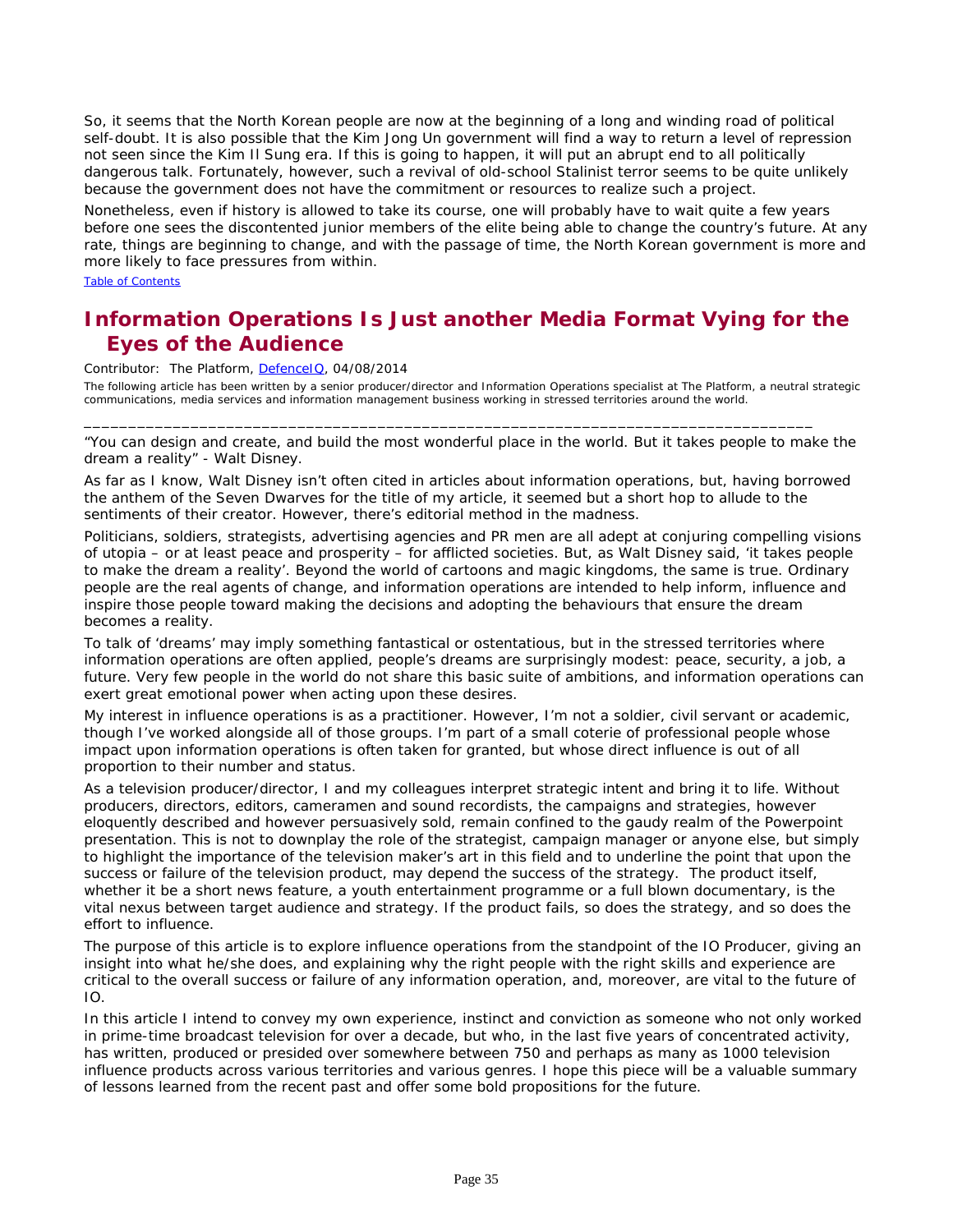In writing this piece, I want to assert some of the principles I apply in creating IO products. I should say at the outset, 99% of my experience is in creating 'un-attributable' television products, and therefore the particular nuances of that field inform this article. My IO experience is in ENG (essentially, short news features), documentary and youth entertainment, amongst other formats. I was never concerned with television commercials, and I'm not going to talk about written material or radio, though some of the same principles may overlap.

I should also add, the bulk of this very concentrated experience is drawn from operations in Iraq, participating in an influence campaign that it's now rather fashionable to dismiss. Some of those who dismiss it are not perhaps acquainted with the intense daily activities of certain organisations, nor aware of the sophistication of some of the work or the innovation, let alone the products themselves. Whilse I certainly agree it's all up for serious review and I would still passionately critique the flaws that I critiqued while I was actually working in Iraq, I would be very cautious about promoting a wholesale dismissal of the advances made and the lessons learnt. Moreover, I would suggest the institutional knowledge gained in Iraq is invaluable.

In my opinion, there are some critical foundations to any IO product:

1. Firstly, whatever the message and whatever the intent, the product's primary challenge is to succeed as a piece of engaging and entertaining television. The clarity and persuasiveness of any strategic message contained in the piece is irredeemably compromised - if not totally lost - if the product doesn't grab the audience. Failure is assured just as certainly as if one scribbled a vital message and entrusted it to a dead carrier pigeon.

The role of the television professional is to capture the audience's attention and hold it, using all the skills of his craft. Not only does he interpret the strategy and breathe life into it, he provides the vital sugar that helps the medicine go down. This is why, in my opinion, you can't make successful IO unless you can make decent television.

2. IO products should aspire to compete with the best quality broadcast television, even if they are unattributable.

I recognise that this assertion will seem counter-intuitive to some readers, because it's often contested that an un-attributable product should appear similar to locally produced programming in order not to appear conspicuous. That's often interpreted to mean it should look a little amateurish or home-spun. If the product is to deploy on social media and needs to look, 'user generated', that might be a consideration. However, I'd balance this concern about attribution - about products looking 'too good' - with a couple of thoughts.

Firstly, this notion has sometimes been employed cynically to excuse poor quality IO. That's not what the client pays for.

Further, it's folly to assume that all 'foreign telly' looks like Borat. It doesn't. Particularly in the Middle East, high-quality production values are appreciated and frequently seen (editorial or journalistic issues are another dimension, but let's confine ourselves to aesthetics for the time being). Secondly, to sustain the Middle East example, the demographic of the media industries there reflect the general demographics across the region. The Arab TV industry is young, comfortable with technology, multi-skilled, eager to learn and progressive. The TV industry in the Middle East is also influenced by the West - indeed a good many Western media professionals work in these industries now and standards are dramatically improving. Self-taught citizen journalists are moving into the mainstream media, being exposed to new technology and software, mastering it and seeking to excel. It would be complacent to assume that average work will continue to pass muster.

However, aside from professional pride, the overriding reason for making the best television we can possibly make, coincides with point one. It has to be judged at face value: It has to work as good television first. Bad or amateurish television doesn't suddenly 'work' because it's inconspicuous amongst the local programming. It simply means that it's not only bad television, it's bad IO too. My personal opinion is that if a product succeeds as a piece of television, the attribution will be of secondary relevance to the audience - it's the Trojan Horse effect. The audience is too busy consuming the narrative to consider where the message comes from. This is predicated, of course, on the assumption that the message is discreet, and based upon what is reasonable and logical, because though people might repudiate a message because of its assumed source, they can't generally repudiate logic forever.

Having talked quality, it's time to consider quantity, and this section assumes a broad, large-scale television campaign. The available funding and the capacity to carpet-bomb an audience with IO products might appear a desirable situation, but if the 'drumbeat' becomes a cacophony, problems emerge.

As a member of the IO community, and moreover, as someone with a mortgage, expressing this caveat might appear fatal to the fortunes of the industry. However, whilse volume might swell corporate coffers in the short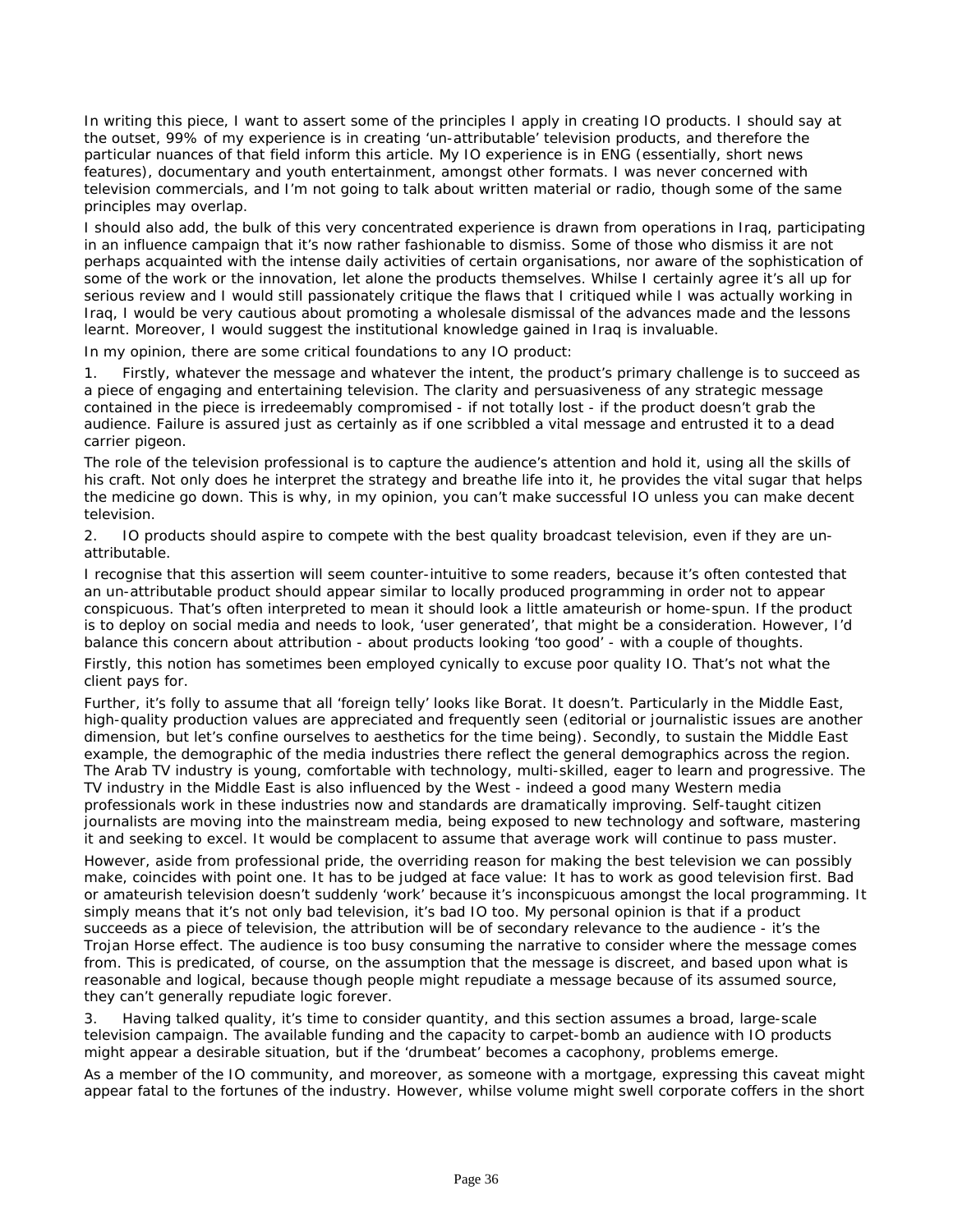term, increasing output in a given theatre of operations inevitably diminishes returns, particularly where one or two formats are relied upon disproportionately and become conspicuous.

Increased volume creates a necessity for increasing numbers of conduits. Products need to be deployed, and in most territories, there are a limited number of viable broadcasters that cater to the particular target audiences. Over time, and relative to the quality, quantity and subtlety of products, the major domestic broadcasters' desire to deploy material inevitably drops off. But, if the big boys won't play, smaller channels will.

Minor channels, devoid of serious audiences and consequently strapped for cash, will deploy IO products. Presumably, some of these minor channels exist only to deploy IO products. They become a conduit not only for ENGs, but for regular transfusions of life-giving IO Dollars. As deployment of IO products become the major revenue for the channel and more and more jostle for space on the same channels, so audiences drop off even further, and the IO deployed becomes increasingly worthless. In these circumstances, IO merely props up failing channels and distorts the market.

As a wry footnote to this proposition, I recall watching a selection of minor Iraqi channels in around 2009- 2010. It was a somewhat bleak epiphany. One channel's output consisted almost entirely of back to back IO products, produced by various cells and exhibiting greater or lesser degrees of virtuosity. The IO products were interspersed with seemingly uncut footage of jubilant dancing sheikhs. I wondered at the time whether these frolicking Arabs might not have been the various channels' owners, convening to celebrate the latest dollar bonanza. I hasten to add, that is no slur on them.

As an émigré from broadcast television, it would seem obvious to me to ask how many people were seeing the IO products I was making – indeed, that became a bitter obsession for me in Iraq. Arguments were advanced that the wafer thin slivers of the audience pie that represented the viewership of a considerable swathe of IO (mainly ENGs), was justified as it represented 'key constituencies'. Above a certain threshold, there might have been some validity to this assertion. However, when certain broadcasters were offering a potential audience of 4% and less[1], it would have been a great deal cheaper to organise a key leader engagement and take enough baklava for everyone. Good products were the least that was being wasted.

In mainstream television, nothing matters more than eyeballs on the product. Given that reality TV ratings and sales of toothpaste are less important than many of the ideas being 'sold' in IO campaigns, we should be a similarly obsessed with audience numbers.

Fewer, higher quality programmes with a greater variety of formats, longer lead time and better deployment would, in my opinion, provide greater value for money, avoid saturation and reduce 'IO fatigue' amongst the audience. [2]

4. The ideal IO product is one that succeeds as an entertaining piece of regularly-broadcast media, securing its own following, and messaging effectively, but seemingly incidentally. It might be a youth orientated magazine programme, a historical documentary, or a news review, but it could equally be any other popular genre; it may be narrated or presenter lead: we're limited only by our skill and our creativity.

Experience tells me that all of the above formats are viable. However, by and large, ENGs are undoubtedly still the default option. I'll advance an alternative model below, but these are my thoughts on the IO workhorse.

ENGs have great utility from a number of points of view. Firstly, they should be relatively cheap to make, and it's possible to turn them round reasonably quickly. A few skilled editors and a similar number of experienced producers have been known to post-produce thirty plus high quality ENGs a month. However, as above, fewer products with greater opportunity to craft and refine, probably represents a better modus operandi. Frequently deployed in the commercial space - sometimes rather too abundantly for discretion – ENGs are still a powerful tool to influence attitudes and change behaviour, if correctly composed.

To work effectively, I believe ENGs should be produced with reference to the following considerations.

**ENGs should reflect reality**. The producers need, as far as is possible, to understand that reality. Ideally, they'd live amongst the people they're messaging and appreciate the challenges of daily life. Where that isn't possible, they have to make every effort to understand the social and cultural norms which colour the environment. This understanding must necessarily go a lot deeper than rote learning of superficial stereotypes. Producers shouldn't be afraid to acknowledge the negative; it builds credibility and authenticity, and conceding a skirmish might just help to win a messaging battle. Modest claims are better than bold claims, and less likely to backfire. Finally, manage expectations and never message on promises.

**ENGs should relay the voice of the people not the voice of the strategist**. Sententious voiceover imposes a narrative, where the skillful television producer can draw out that same narrative from interviewees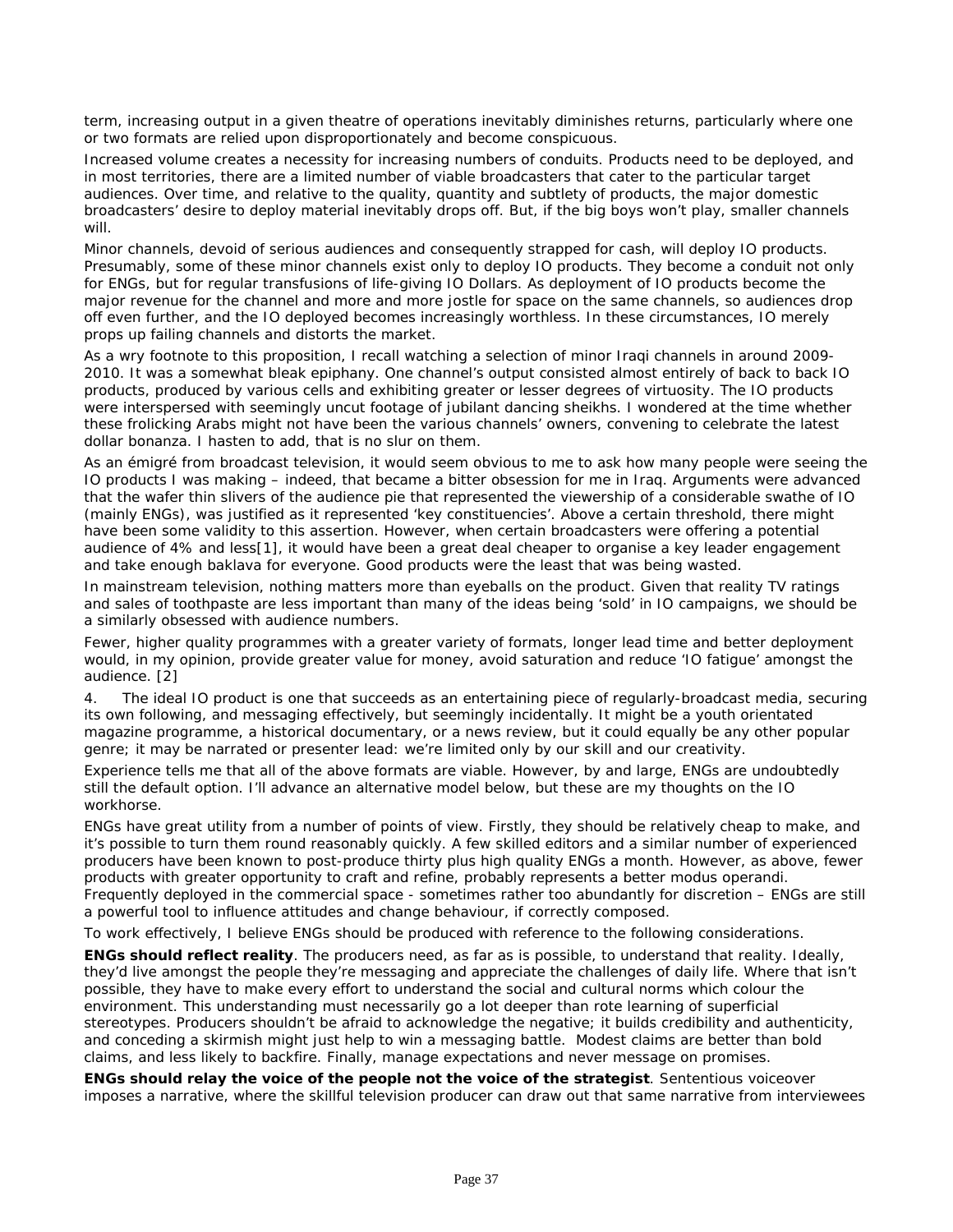using carefully crafted journalistic questions. The best ENGs have minimal voiceover, or no voiceover at all, and speak to the audience in the familiar vernacular of everyday people - people to whom the audience can readily relate. This is a powerful means to convey a message.

Finally, stay journalistic, stay objective, stay in touch: don't IO yourself…

Being involved in a long term campaign, especially one where you are removed from the general populace and from life on the street, one's apt to start becoming susceptible to one's own messages. Read everything, watch as much domestic television as possible and consume social media. Products which don't reflect reality just don't work.

So, what's the future? This article isn't merely supposed to be a Bluffer's Guide to IO, it's intended to influence, believe it or not…

IO needs to change. In my opinion, it needs to become more like mainstream television. IO producers and their clients need to proceed from the same professional start point as their cousins in mainstream TV. They need to commence with the question, 'what do people want to watch?' Once they have answered that question, they can think about messaging. It doesn't mean the message is secondary, but simply that for the message to actually reach the audience, the vehicle has to be effective. This applies whether the product occupies the advertising space or otherwise. It cannot be taken for granted that people will watch. But we need to go further than making decent ENGs.

As global audiences become more and more segmented and people graze and multi-task even as they view, IO products will have to work much harder if they're to secure people's attention and perhaps even draw their own audiences. The best products will inform, some will entertain, some will even make people laugh. IO can be produced to exist within every media genre, and to some degree, it already has. It simply needs to be further refined. Moreover, clients need to fully understand what can be achieved by professional television makers. To that end, they need to talk to them directly, to gauge feasibility and cost from the outset of any project.

Considering all the many billions of dollars that have been spent on IO in the last decade, there has been surprisingly little innovation or audacity, and even less attempt to stand back and take a long hard look at the basic propositions upon which messaging is founded.

From my own perspective as an IO producer, my ambition is not to have to foist my products upon the audience, but to have the audience seek out those products. This can be achieved if they are first and foremost successful pieces of television, cleverly conceived and creatively composed. This might seem like a huge additional challenge for the IO community, but when viewed objectively it must be recognised that it's the only hope for IO, if it is to succeed in the multi-platform, multi-genre media world. The one thing consumers of media are not seeking out, is dull, worthy, unsubtle and amateurish film and television. So, unless you have a captive audience, what other options are there but to aspire to the standards and creativity of the mainstream popular media?

The answer to the above proposition might be, 'but that's not what we do!' My riposte would be, 'it needs to be'. Nobody will watch otherwise. A message can be woven into any vehicle, from a cookery show or reality format, to a full blown feature-length documentary. An experienced television producer/director will have spent their whole career following formats, composing narratives, adhering to editorial agendas - that's all 'messaging' is. And is the gulf between popular media and IO so wide? Let's look back.

In 1939, Jan Anstruther's fictionalised account of a wartime British family was published under the title, Mrs Minever. It recounted the tribulations of the eponymous heroine and her family as they braced for war, and subsequently fought it on the home front. The book crossed The Pond and became a huge publishing sensation at a time when America was still neutral, and the public, and many within the establishment, were still opposed to involvement in another European war. The book and the more famous film, which followed in 1942, was credited with engendering empathy for the beleaguered and embattled British, and having a significant influence on American attitudes toward joining the war. FDR credited the film with having hastened US intervention, while Churchill claimed it had been worth, 'six divisions'.

Different times? Well, perhaps. But what about Michael Moore or Morgan Spurlock? Don't they do IO? What about Richard Branson's latest documentary project, Breaking the Taboo, which comprehensively dismantles the strategy behind the war on drugs? Isn't that IO? And very compelling IO?

Admittedly the two documentaries, Fahrenheit 9/11 and Supersize Me, cost \$6m and \$1m respectively, but it's the ethic, not the budget and scale I'm highlighting here. These were engaging, entertaining narratives which sold complex ideas[3]. We're in the same game; we just have to play it better, using the right people. If there is any gulf between traditional IO and popular media in terms of influencing and motivating, it's only really in terms of relative success.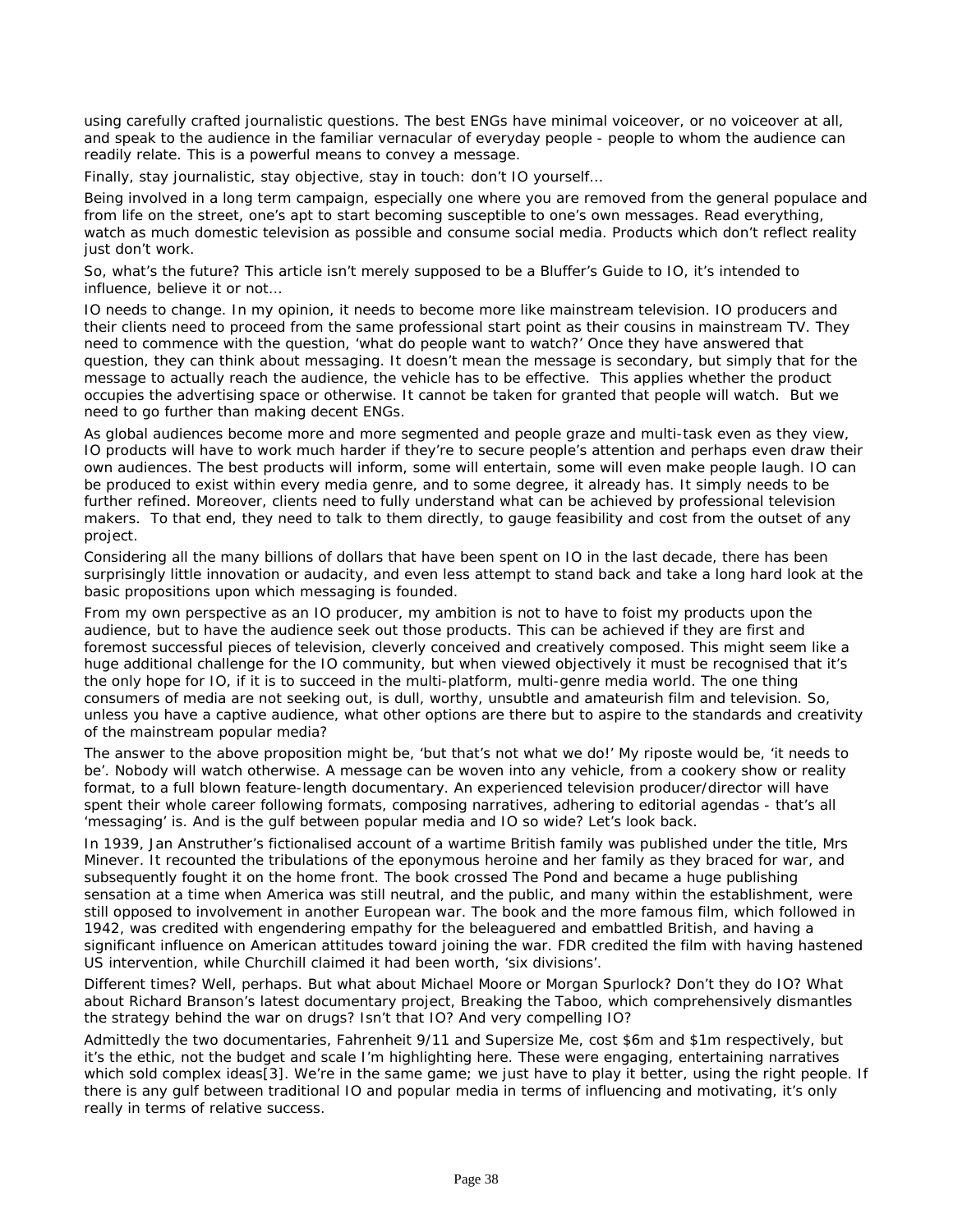The point of the above illustration is not to advocate that the IO community goes head to head with Hollywood. But it's not far off. We at least have to see ourselves as competing in the same marketplace for the same audience. That's the critical point.

The ultimate expression of the above model will be a commercial satellite channel which generates its own audiences from a mixture of popular programming - some produced, some bought-in. The schedule would include subtle IO, and the overall editorial agenda would broadly suit the client or clients' needs. It may need to be populist, even tabloid in character, but what it can't be is dull. This model would see deployment issues become an irrelevance, and might even generate revenues. Audacious? Maybe. Possible? We believe so.

The challenge for the IO industry in coming years will be to draw people into it with the right skill set to realise a radical but necessary evolution. Principally, these people need to be experienced television professionals, not PR people, not ad men. Clients need to work closely with people who understand television, understand the possibilities and the constraints and, moreover, understand how you translate an idea directly into a piece of compelling television. A TV format or an editorial agenda is, after all, little different to a campaign strategy. Working directly with TV people from the outset of a campaign better enables clients to plan, assess and realise their goals.

The broadcast TV world has another unique selling point as far as IO and, more importantly, IO budgets are concerned. In the last ten years, as advertising revenues fluctuated and the market fragmented, production companies have had to do more with less. Long gone is the boozy TV lunch and the over-populated production team. The industry has become lean, versatile and efficient. Many good directors are also excellent cameramen; many producers write; many offline television editors can create from very average rushes a gloss and an allure that competes with costly TVCs.

The gold-rush years for IO have undoubtedly passed, at least for the foreseeable future. However, this provides an opportunity for sober reflection and recalibration. Clients need to know that much can still be achieved. In my opinion, the skills, ethics and creativity of the television industry and its versatile professionals can serve the commissioners of IO well – and cost-effectively.

IO needs to be competing for its audience with the best broadcast television and online content. At the end of the day IO is just another media format vying for the eyes of the audience, and it needs to give itself the chance to compete. The industry needs the right people to engender a revolution.

[1] Reliable statistics from December 2009 record the following figures for a selection Iraqi channels deploying IO. With regard Mashriq and Diyar, 1% declared they'd watched the channels yesterday. For Babiliya and Salah a Din it was 3% and 4%, respectively. A further sobering point to note is that these figures only indicate people watching the channel, not the ENG. So viewership for these products was a proportion of 1%, 3% and 4%.

[2] It should be noted that many TV commercials (TVCs) got very good deployment in Iraq. The major state broadcaster, in common with leading regional and provincial channels deployed TVCs prominently, giving them excellent access to audiences. However, my view is that IO fatigue undoubtedly afflicted this genre of products in the same way that ENGs were blighted. However, given consumers' acknowledged resistance to advertising, I'd be interested to explore to what degree a highly conspicuous messaging vehicle such an expensive, glossy TVC is more influential than a cost-effective factual ENG, the narrative of which is led by ordinary, apparently impartial members of the public. If given the same deployment, might not an ENG perform as well for a client – if not for an ad agency's balance sheet?

[3] As a footnote, many will probably be musing, that monthly IO budgets in Iraq could well have accommodated some of the productions mentioned.

[Table of Contents](#page-1-0)

### <span id="page-38-0"></span>**Russian Professor Explains Media Manipulation**

By Glenn Kates and Pavel Butorin, [Radio Free Europe/Radio Liberty,](http://www.rferl.org/content/unspun-russian-professor-media-manipulation/25351952.html) 16 April 2014

Russian state media has been skewered in the West for its often outlandish coverage of events in Ukraine.

The "misinformation, exaggerations, conspiracy theories, overheated rhetoric and occasionally, outright lies," reverberate "hour after hour, day after day, week after week" on Russian TV, according to "The New York Times" on April 15.

But according to a poll, conducted in late March by the state-funded Public Opinion Foundation, some twothirds of the Russian population trust government-controlled television more than any other medium.

A lecture by a history professor, apparently recorded in mid-April, sheds some light on Moscow's media strategy and why it seems to work.

"Television determines the agenda," says Valery Solovei, in his hourlong talk at the Moscow State Institute of International Relations (MGIMO). "The methods that I am talking about create a world view, something that's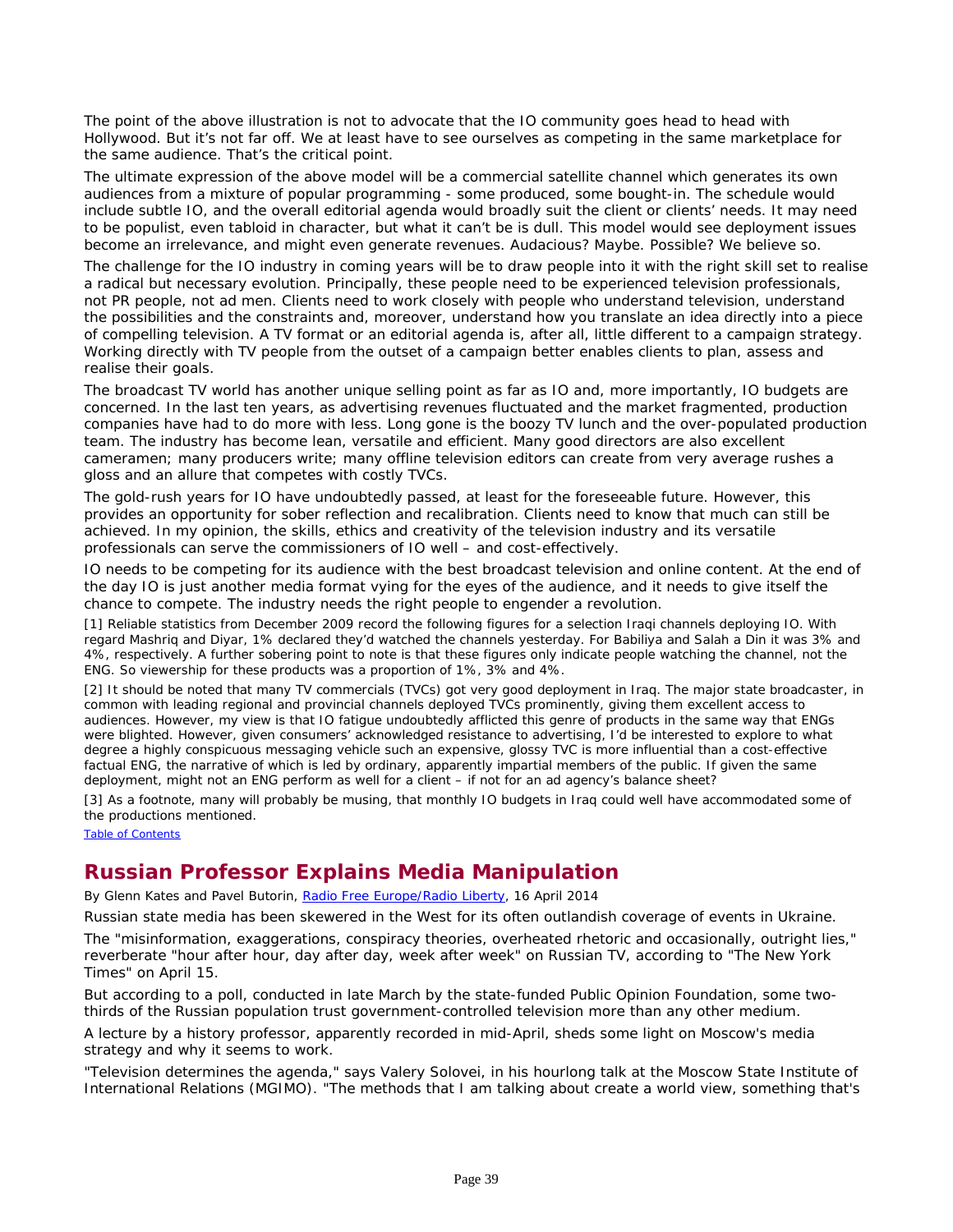called a 'reality.' A reality is created for us. If we see this reality the way it is brought to us by television, then we act in accordance with this reality."

Solovei says that in order to create a new reality for Kyiv, Ukraine must look absolutely untenable as a functioning state.

"You will recall the news reports in January when the really bloody events took place, the rapidly changing images of flames, burning tires, running people, alarming music," he says, referring to antigovernment protests in the Ukrainian capital. "What do you think it's for? For dramatic effect? No. There is a much bigger meaning behind it."

"Chaos is the key word," Solovei explains. "All of it is done to create a stable association in our minds: Ukraine is chaos. It is an old mythologem -- Chaos as a protoplasm from which the gods will then create the world. And what is Russia then? Russia is Cosmos, it is order, and it is the foundation of peace and stability."

"If you watch Russian TV you will see that Russia has no problems other than the adaptation of Crimea. We have no inflation, no decreasing incomes. We don't have any of the typical big-city problems. Russia has none of that. Everything is alright in Russia. What is it? It is called the manipulation of the agenda."

An RFE/RL journalist recently observed this prevailing blend of western chaos and Russian calm through a day of Russian TV watching.

At one point, a student, who seems to be offended by Solovei's speech, objects from the back of the room: "Have you seen what's happening there? They're completely out of control!"

"I beg your pardon," the professor responds. "But it absolutely does not matter how much the real picture corresponds with the media picture. An overwhelming majority of television viewers have never been and will never travel there. And they make their judgment based on the television picture and not on what happens in reality."

[Table of Contents](#page-1-0)

### <span id="page-39-0"></span>**Moscow Accuses Ukraine of Electronic Attack on Satellite**

By Bill Gertz, [Washington Free Beacon,](http://freebeacon.com/national-security/moscow-accuses-ukraine-of-electronic-attack-on-satellite/) March 17, 2014

Russia is accusing Ukraine of conducting an electronic attack on an orbiting communications satellite and is threatening unspecified retaliation as cyber warfare between the two states heats up over the crisis in Crimea.

Russia's Ministry of Communications and Mass Media revealed Saturday that an electronic attack against a Russian television satellite was traced to Ukraine.

"Appropriate services have detected the exact location of the source in Ukraine's territory," the ministry said, according to state-run ITAR-TASS news agency.

The Russian ministry said the attempt to use "radio-electronic war means against a Russian relay satellite" violated the 1992 International Telecommunication Union charter.

A second Russian state-controlled news agency, Interfax, reported that the Ukrainians attempted to "decay" the orbit of the communications satellite. No details were provided. Some communications satellites can maneuver based on ground signals and apparently the unidentified source of the electronic attack sought to command the satellite to lower its orbit in an attempt to have it reenter the atmosphere and burn up.

James Oberg, a specialist on space issues, said there have been reports in the past of satellites being pirated by non-government groups for political purposes.

"Taking over a satellite to fire its engine and alter its orbit is an entirely different challenge and I know of no examples, nor do I expect any," Oberg said in an email.

Oberg said one explanation for the Russian government statement about the satellite disruption is that it may have been an attempt by someone to fool the Russians into thinking the satellite's orbit had changed and thus create confusion and mistrust of the data it is relaying.

"But here, as in all effective tactics, the target is the enemy's decision loop, not his hardware," he said. "The people behind this decision should consider the consequences," the Russian ministry warned Ukraine.

Disclosure of the satellite attack comes as both nations reported cyber attacks against government and nongovernment websites as the first phase of a new Cold War between Russia and Ukraine. The countries are currently embroiled in a conflict over Moscow's invasion of Ukraine's Crimea peninsula and Russia's announced annexation of Crimea following a controversial independence referendum.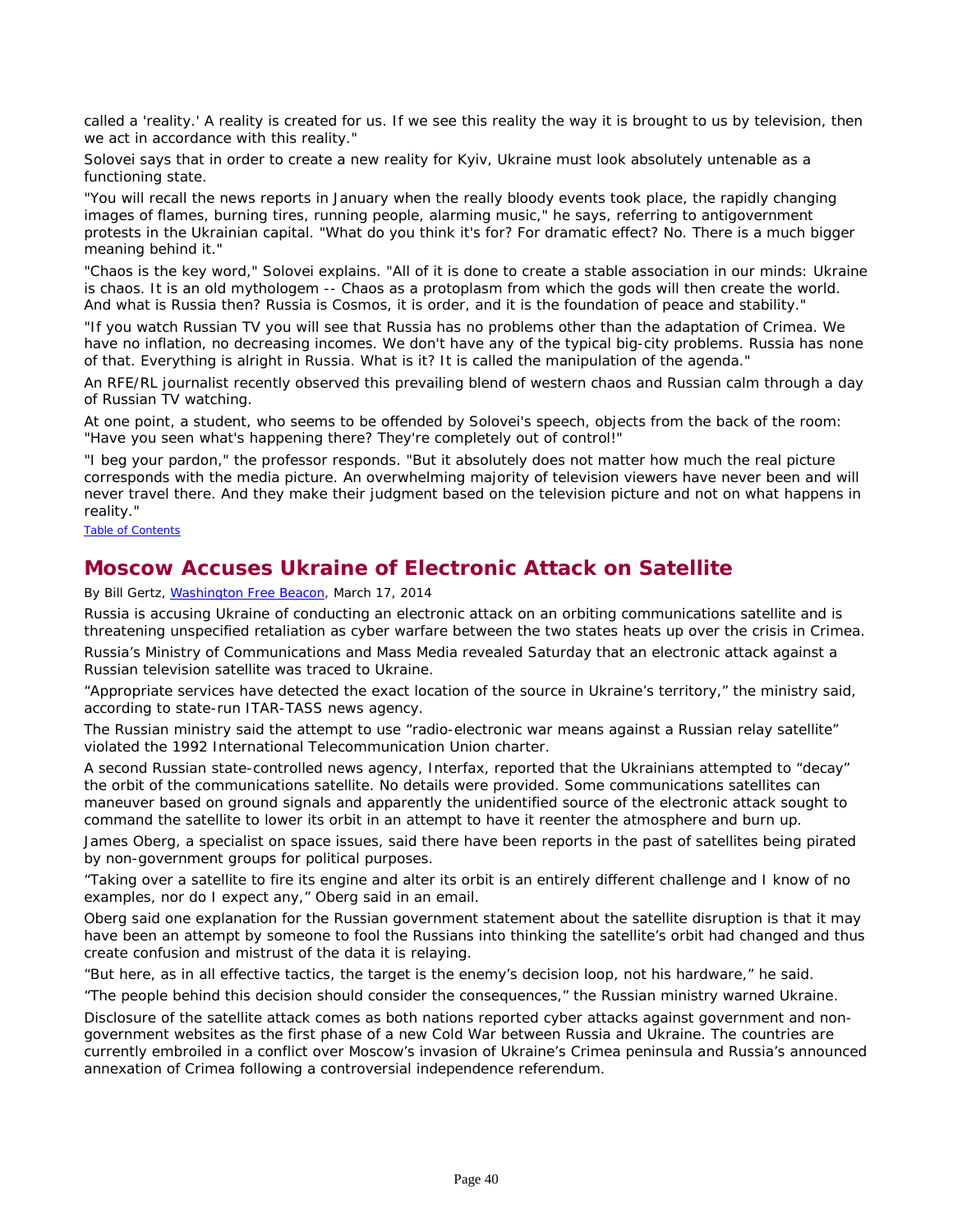Ukrainian government spokesmen and cyber security analysts reported that Ukrainian websites in recent days were subject of sophisticated cyber attacks using malicious software called Snake. The software appears to originate from a nation state, leading to suspicions that Russia was behind the attack.

Snake software gives users covert capabilities to conduct cyber espionage in foreign computers and also can be used to conduct sabotage ranging from disabling networks to destroying data and hardware.

NATO's Brussels headquarters reported experiencing a distributed denial of service attack on several public websites that was believed to be related to the Ukraine crisis. A NATO spokesman said the cyber attack did not disrupt operations of the military alliance. Distributed denial of service cyber attacks are sophisticated strikes that flood websites with requests using pirated computers that force systems to shut down.

Vice Adm. Mike Rogers, the nominee to be next commander of the U.S. Cyber Command, told Congress last week that Russia was conducting cyber attacks against Ukraine. "We clearly see that there's an ongoing cyber element to the challenges in the Ukraine at the moment," the three-star admiral told the Senate Armed Services Committee.

Rogers declined to provide specifics of the Russian cyber attacks but acknowledged that Moscow had developed very sophisticated cyber warfare capabilities and could inflict significant damage on Ukraine's critical infrastructures, such as government and military communications networks and telecommunications networks.

He warned that "clearly cyber will be an element of almost any crisis we're going to see in the future," Ukraine's government reported last week that several websites were affected by the cyber attacks, including the website of Ukraine's National Security and Defense Council that was shut down March 4.

Apparent retaliatory attacks were launched against Russia on Friday. Reports in state-run media described the attacks as "powerful" and affecting the operations of the presidential administration website and Russia's central bank.

A senior Air Force commander warned Congress last week of the growing threat to satellites from an array of attacks, including electronic jamming, cyber attacks, and anti-satellite missiles.

China demonstrated an anti-satellite missile in January 2007, destroying an orbiting weather satellite that left tens of thousands of pieces of debris floating in space.

Air Force Gen. William Shelton, commander of the Air Force Space Command, told a Senate hearing Wednesday that space warfare threats are increasing.

"Counterspace developments by potential adversaries are varied and include everything from jamming to kinetic kill anti-satellite weapons," Shelton said in prepared remarks.

Electronic jammers capable of disrupting Global Positioning Satellites used in navigation and precision guidance for weapons are "widely available" as are satellite communications jammers.

"Also, some nations have developed and successfully demonstrated anti-satellite weapon capabilities which could threaten our satellites in times of conflict," Shelton said in testimony to the Senate Armed Services strategic forces subcommittee. "Unfortunately, all projections indicate these threatening capabilities will become more robust and proliferated, and they will be operational on a shorter than predicted timeline."

Under questioning, Shelton said U.S. missiles and spacecraft are vulnerable to attack.

"Yes, sir. We are going system by system, looking at our cyber vulnerabilities. And we have a large information assurance program that gets into those vulnerabilities and patches them and tries to prevent access. In many cases, these are closed systems. That doesn't mean there aren't vulnerabilities, but they are closed systems, not accessible through the Internet. So it would take insiders, special access, those kinds of things, to get to these closed networks. But nevertheless, we're addressing all those touch points, if you will, in closing off those vulnerabilities best we can."

Shelton said in January that satellite jammers are a "cheap and effective way of blocking our signals from space" and lasers "can blind our imaging systems, and in the future, they could prove destructive to our satellites."

"Direct attack weapons, like the Chinese anti-satellite system, can destroy our space systems," Shelton said. [Table of Contents](#page-1-0)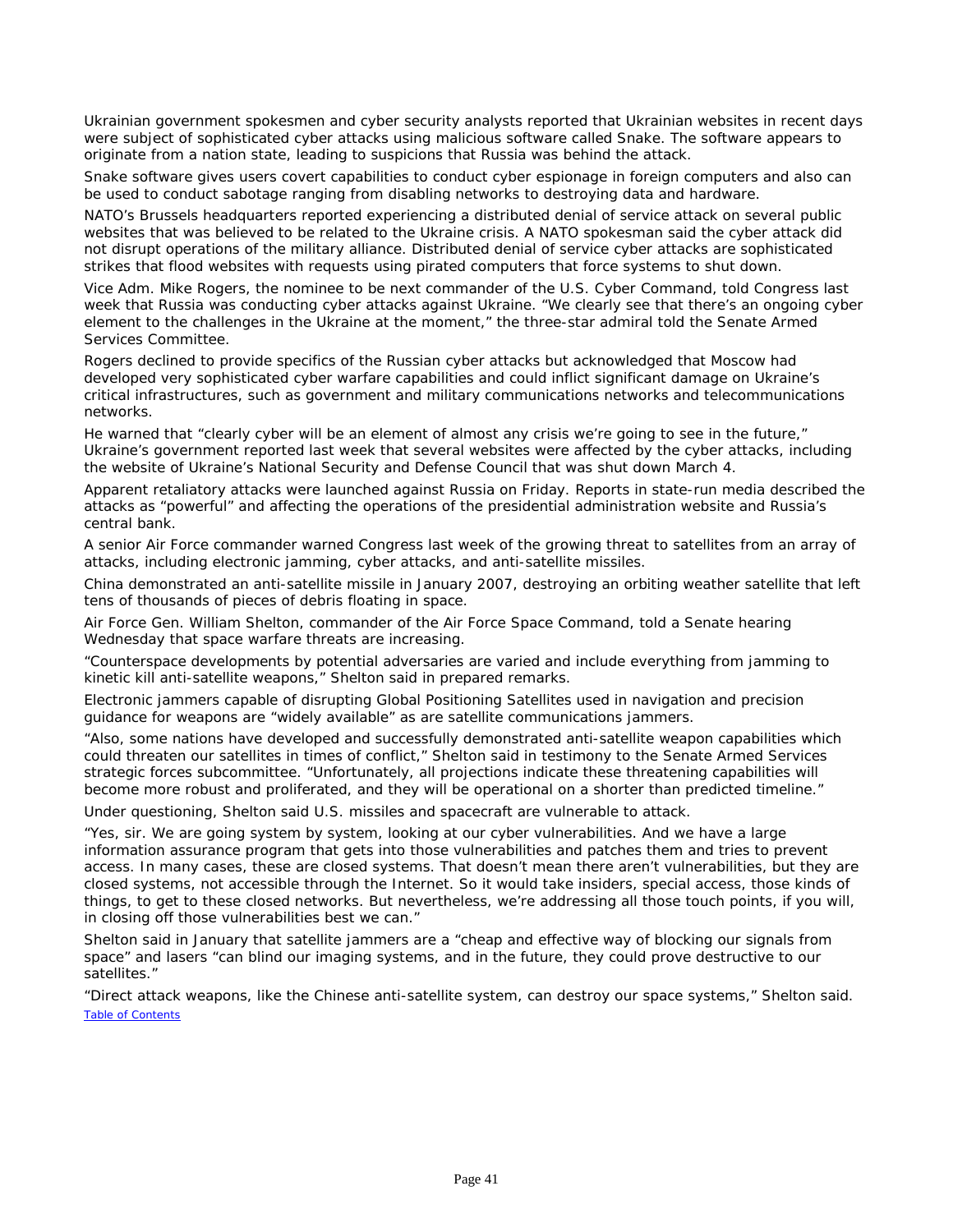### <span id="page-41-0"></span>**Can Military's Satellite Links Be Hacked?**

By Mark Clayton, [Christian Science Monitor,](http://www.csmonitor.com/World/Security-Watch/Cyber-Conflict-Monitor/2014/0425/Can-military-s-satellite-links-be-hacked-Cyber-security-firm-cites-concerns) April 25, 2014

Satellite communication terminals, relied upon by US military aircraft, ships, and land vehicles to move in harmony with one another, are susceptible to cyber-attack through digital backdoors and other vulnerabilities, according to a new report that has sent a tremor through the global satellite telecommunications industry.

The report by IOActive, a Seattle-based cyber-security firm, arrives amid heightened concerns over a surge in cyber-attacks against satellite communications systems and vendors worldwide, industry experts say.

According to the IOActive report, a forensic security analysis of computer code buried inside the circuit boards and chips of the world's most widely used SATCOM terminals found multiple potential hacker entry points. Many terminals use small dishes or receivers that ride on the roof of a military vehicle, the bridge of a ship, or inside a troop transport aircraft, the report said.

Built by a half-dozen of the world's leading SATCOM equipment manufacturers, the SATCOM terminals cited in the report also serve nonmilitary uses, such as data collection from remote oil and gas pumping sites, pipelines, or retail chain stores. All involve sending data from far-flung operations up to large commercial satellite networks and back down again to their respective headquarters.

Industry officials, who generally acknowledged the proliferation of cyber-threats to the communications industry and were aware of the IOActive report, say SATCOM terminals are very secure when security features are turned on and used properly and are not insecure by design.

But what cyber-security researchers found when reverse-engineering the SATCOM terminals' firmware – the core computer code stored on the memory chips that primarily control the equipment – was a shocker, they said.

"IOActive found that malicious actors could abuse all of the devices within the scope of this study," wrote report author Ruben Santamarta, a principal consultant to the company. "These vulnerabilities have the potential to allow a malicious actor to intercept, manipulate, or block communications, and in some cases, to remotely take control of the physical device."

Vulnerabilities in the firmware include digital "backdoors" built into the computer code, as well as "hardcoded credentials," either of which could be used for unauthorized easy access to the devices, according to the report.

In addition, insecure communications protocols (languages) and relatively weak encryption on the system were other key problems, said the report, titled "A Wake-up Call for SATCOM Security."

In at least some cases, an adversary might need only send a text message that included malicious code – one of several options – to take control of the SATCOM terminal, the researchers said. A nation-state adversary or hacker could then fake the locations of aircraft, ships, and ground forces – as well as emergency messages.

"If one of these affected devices can be compromised, the entire SATCOM infrastructure could be at risk," the report says. "Ships, aircraft, military personnel, emergency services, media services, and industrial facilities (oil rigs, gas pipelines, water treatment plants, wind turbines, substations, etc.) could all be impacted by the vulnerabilities."

"The findings," Mr. Santamarta noted, "should serve as an initial wake-up call for both the vendors and users" of current SATCOM technology.

If the US military is concerned that SATCOM systems may be vulnerable to cyber-attack, it's hard to tell.

"The Department of Defense is aware of a multitude of growing threats in cyber-space, that anything connected to the Internet is potentially vulnerable," Lt. Col. Valerie D. Henderson, a Department of Defense spokeswoman, said Thursday in a statement responding to Monitor queries. "We manage all cyber-risks in accordance with one of DoD's primary cyber-space missions: Defense of all DoD information networks. We do not comment on specific operational vulnerabilities or the actions that we take to manage the associated risks, in order to preserve our operational security."

Other experts note that it's often easier to identify a vulnerability than to actually exploit it in the real world. "No doubt it's a concern, but it's unlikely US aircraft will begin dropping out of the sky anytime soon," says John Bumgarner, research director for the US Cyber Consequences Unit, a cyber-security think tank.

"It's just not very easy to launch some of these attacks, even if you know the vulnerabilities involved," he says in an interview. "Yes, they can happen. But it requires tons of reconnaissance and planning to pull it off." IOActive's trumpet blast, meanwhile, is hardly the first such warning.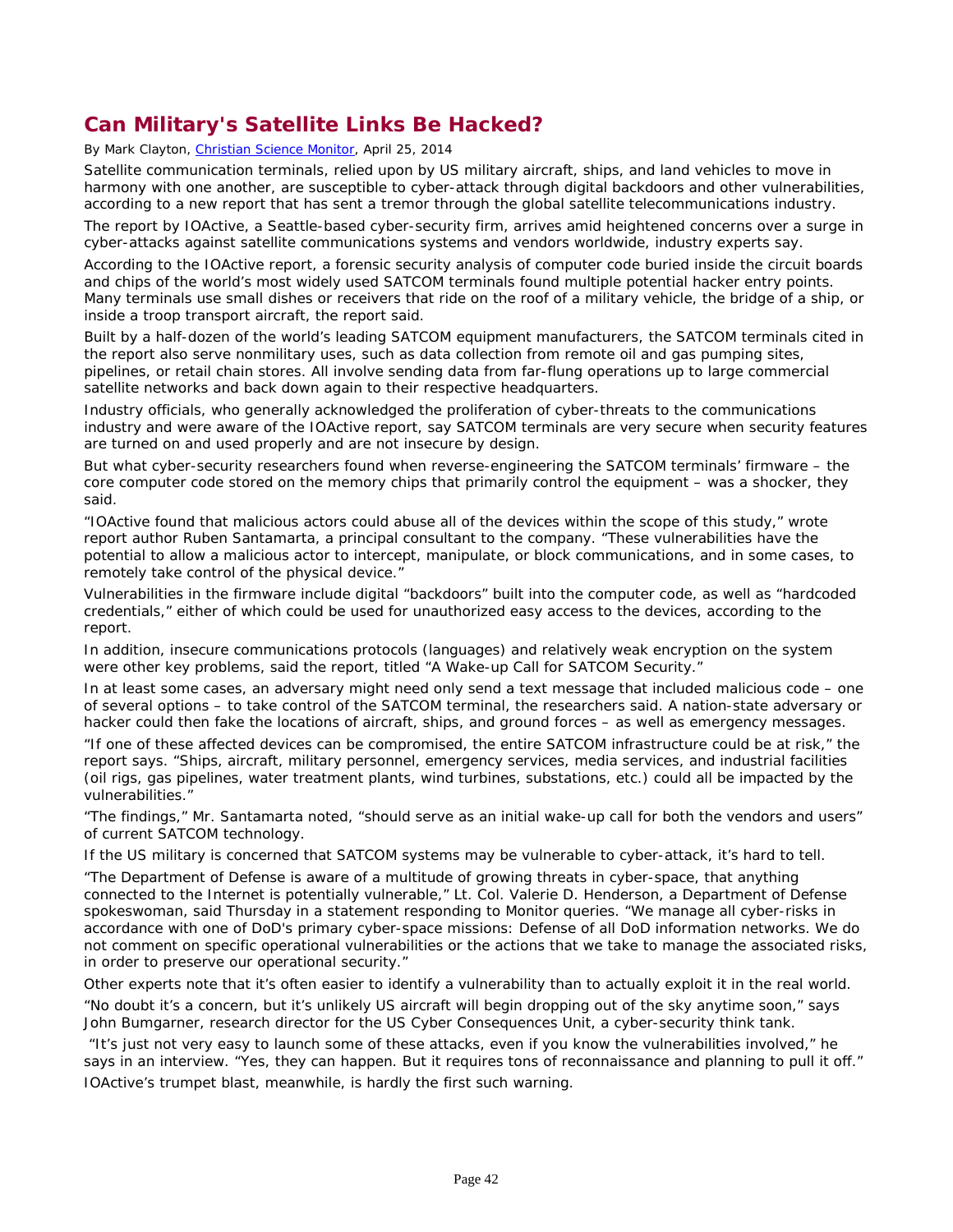In November 2011, the US-China Economic and Security Review Commission revealed that unknown hackers had infiltrated command links to Landsat-7, a US Geological Survey Earth-imaging satellite launched in 1999, and Terra AM-1, which carried NASA climate change sensors. Neither satellite was damaged, although hackers on June 20, 2008, "achieved all steps required to command" NASA's Terra, "but did not issue commands," the commission said.

Soon after, the President's National Security Telecommunications Advisory Committee reported in 2009 on cyber-threats to satellite networks, noting that "satellite and terrestrial networks share similar cybervulnerabilities."

The IOActive report focused on the world's most widely used SATCOM terminals that connect with Inmarsat, a British satellite communications provider, and Iridium, a US-based provider.

Even though newer satellites and SATCOM terminals have more secure communications available today than when Landsat or Terra were launched, the soaring demand for satellite bandwidth means US government and military communications are increasingly using commercial satellite data pathways that are somewhat less well protected, satellite communications experts say.

Indeed, proprietary satellite communications have ceded ground in recent years to lower-cost, easier-to-use Internet Protocol or "IP-based" systems that have increased usability – but also the vulnerability of SATCOM systems overall, some experts say.

"Reducing the technical expertise required to connect to a satellite has the unintended consequence of making it easier for hackers to connect to a satellite," writes Jason Fritz, an Australian cyber-expert at Bond University in Queensland, in an e-mail interview.

SATCOM "vendor brochures often advertise security and encryption," he notes, "but in some cases it is up to the individual user to enable these features and follow proper procedures."

Dr. Fritz's view was confirmed by a satellite industry official who, speaking anonymously to protect his business ties, agrees that there are indeed cyber-security "gaps among some of the more casual users" of SATCOM links. While high-security settings are usually available on such equipment, it is frequently not used or default passwords are not changed – lapses that increase vulnerability to attacks.

"This equipment has been developed and designed to be so secure that if the features that are there in the systems are coherently implemented by the users, they are among the most secure systems in the world," says the industry official. "The big gap is among more casual users who are not in the middle of a fire-fight."

But that gap is appearing at the very time that cyber-attackers are intensifying their hunt for vulnerabilities to exploit, SATCOM security experts say.

"The line between SATCOM networks and IT networks have blurred substantially," said Christopher Fountain, president of Kratos SecureInfo, a Chantilly, Va., cyber-security company. He told Milsat Magazine, a satellite industry trade publication, in July that increased use of Internet-based satellite communications protocols is "bringing additional cyber-security risks. This is against an environment where cyber-attacks and threats continue to increase."

According to the Kratos SecureInfo website, "cyber-attacks are increasing at an exponential rate and satellite communications are a prime target."

In response, the satellite industry is ramping up its public face and focus on cyber-threats. In February, the Global VSAT Forum (GVF), which represents the satellite communications industry worldwide, announced a new "cyber-security task force" to address the threat.

"We're working with industry to thwart indicators of cyber-attacks being made on the entire telecommunications sector," says David Hartshorn, GVF secretary general, in an interview. "Our new task force was scrambled to advance and enable best practices throughout the global satellite industry to address these threats."

While maintaining that satellite systems have long been among the most secure communications systems available, "you can never say everything is just fine," says Matthew Kenyon, senior director of North American operations for Hughes Network Systems, a provider of broadband satellite network products and a member of the GVF cyber-security task force. "Every community provider, satellite and terrestrial, is constantly working to improve their capabilities."

Commercial satellite providers like Intelsat and Iridium are seeing a surge in demand due to increased US military activity in North Africa, the Asia-Pacific region, the Horn of Africa, and the Middle East, industry officials say. Satellite communications links are soaring for ISR missions – intelligence, surveillance, reconnaissance – as well as for unmanned aircraft system communications.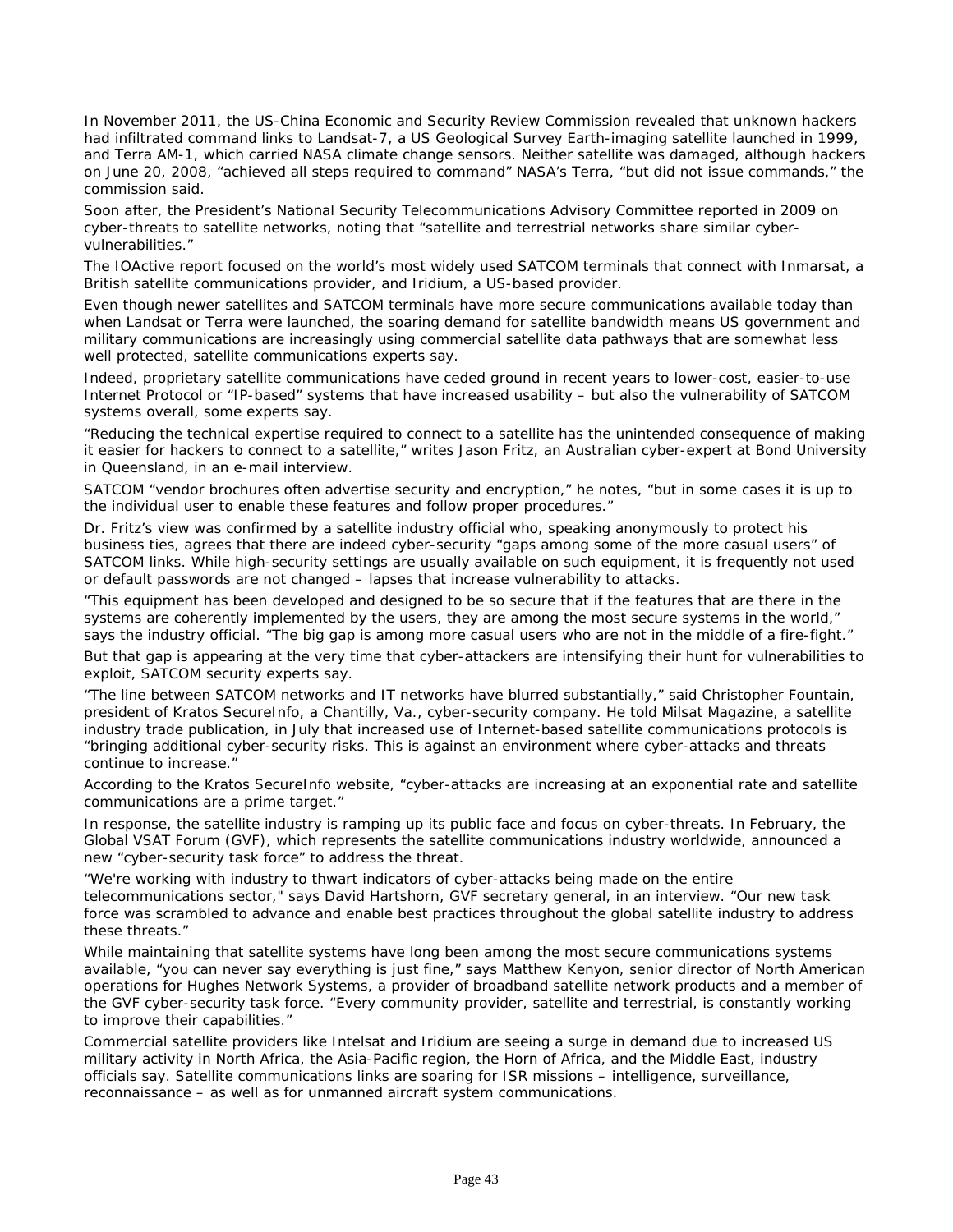Intelsat General Corporation, a Bethesda, Md.-based subsidiary of Intelsat, which has about 50 satellites in its fleet, last year was providing satellite links for more than 60 unmanned aircraft missions and at least 40 manned ISR missions simultaneously, according to Mark Daniels, vice president of engineering and operations.

All that activity has drawn its share of cyber-attacks.

"In the cyber-security area, we have seen significant activity and we have had to take strong action to deal with that," Mr. Daniels said in a March 2013 interview in Global Military Communications, a trade publication. Intelsat, the parent company, "deals with cyber-attacks on a daily basis."

For its part, IOActive said it is working with a Department of Homeland Security-affiliated center to inform the SATCOM equipment makers. In a public warning in February, the center noted that "a remote unauthenticated attacker may be able to gain privileged access to the [SATCOM] device.... Additionally, a remote unauthenticated attacker may be able to execute arbitrary code on the device."

IOActive provided not-yet-released details of the vulnerabilities it says it found in its study to satellite operators Iridium and Innarsat and to SATCOM companies that included Cobham, Hughes, Harris Corporation, Japan Radio Corporation, and Thuraya, a mobile satellite operator.

Monitor e-mails and phone calls requesting comment on the IOActive study elicited several responses from the companies.

"Iridium has been in contact" with the DHS-affiliated center "since they brought these concerns to our attention, and we have taken the necessary steps in the Iridium network to alleviate the issue," Diane Hockenberry, an Iridium spokeswoman, says in an e-mailed statement. "We have determined that the risk to Iridium subscribers is minimal, but we are taking precautionary measures to safeguard our users."

"Cobham is aware of the paper by IOActive and its findings," Greg Alan Caires, a spokesman for the Britainbased company, says in an e-mail. "It is under review. We have no comment to make at this time."

Hughes's Mr. Kenyon declined to comment on the IOActive report.

Harris Corporation in Melbourne, Fla., and Japan Radio Corp. did not respond to requests for comment by press time.

Dubai-based Thuraya Telecommunications Company issued a statement that was dismissive of the findings.

"As Thuraya's equipment was not tested in a real world environment, the results and the conclusions of the whitepaper are theoretical and not a proper assessment of the equipment's security features," the company said.

Inmarsat, whose underlying technology was present in several of the systems tested by IOActive, said it had "conducted a preliminary assessment" of the claims as they relate to devices operating over its network.

"We believe that the claims have previously been identified and addressed by Inmarsat and its partners," Jonathan Sinnatt, an Inmarsat spokesman, writes in an e-mail to the Monitor. "Inmarsat is studying the full report in detail and should any new issues be identified, we will act promptly to address them," he said. [Table of Contents](#page-1-0)

### <span id="page-43-0"></span>**Secret Shin Bet Unit at the Front Lines of Israel's Cyber-War**

#### By Tova Dvorin, **Arutz Sheva**, 4/25/2014

Several weeks ago, a vigilante by the name of "Buddhax" made waves when he exposed the true faces - and names and passwords - of several anti-Israel hackers who participated in the #OpIsrael project to launch a cyber-attack against Israel.

Now, nearly one month later, Channel 2 revealed Friday the existence of another party responsible for keeping Israel's cyberspace safe: a secret unit of the Israeli Security Agency (ISA), or Shin Bet.

Tens of hackers work in S-74, the codename for the Shin Bet unit which protects Israeli cyberspace. For days, they will cluster around their computers, tracking the suspicious movements of "Anonymous" hacktivists around the world. Then, just moments before a hack will disrupt a system, they will strike - without anyone even knowing the Shin Bet was involved.

"We have prepared well in advance, we follow networks around the world closely and collect intelligence through HUMINT and SIGINT [human intelligence and signals intelligence, respectively - ed.]," Alon, an S-74 member, revealed to the daily Friday.

Alon, 39, has been a member of the unit for eight years and is responsible for for teaching institutions who use critical servers how to prevent cyber-attacks. "We approached internet providers, conducted [a simulation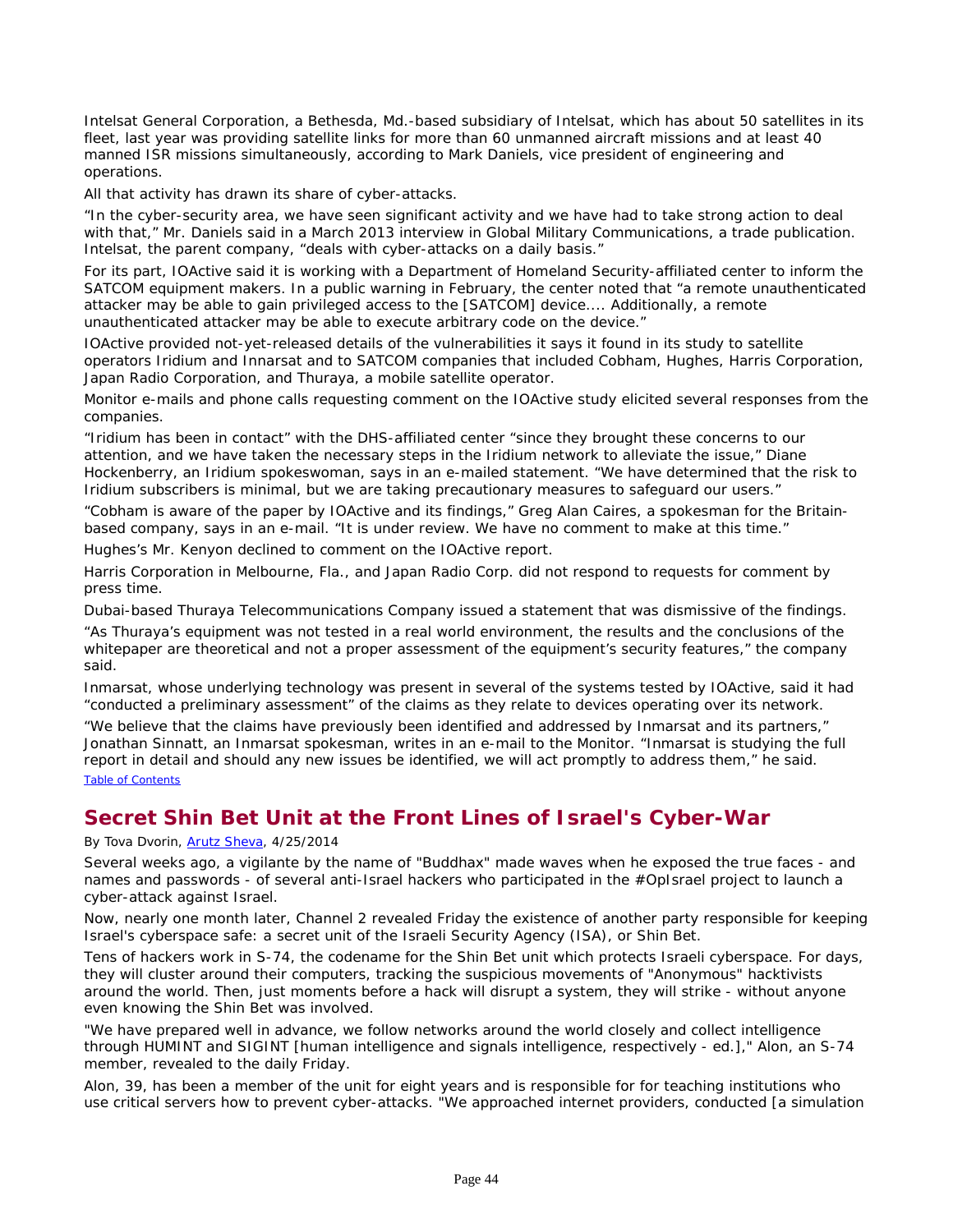of] the attack with safeguards, and then analyzed the seriousness of the threat. We here in the Shin Bet then opened an operations room and our people ran through a number of simulations of the event before operating against [a cyber-attack] in real-time."

"Timing is critical," he continued. "Your opponent is sitting in advance to make sure a cyber-attack succeeds; all he has to do is press a button and the system begins to fail."

Timing was also crucial before #OpIsrael. Several weeks before, the Shin Bet opened an operations room to explore advanced, unique, and intensive solutions to prevent the lives of Israeli citizens from being disrupted. #OpIsrael had released a list of government sites, including websites in the security sector, and distributed a list of targets which included some 1,300 Israeli websites for its hackers to breach - including the sites for government agencies, banks, defense industries, academic institutions and media organizations.

Following that, S-74 raised the alert level. Employees met with mentors and the unit's best computer experts conducted a series of counter-terrorism simulations repeatedly until they could say, for certain, that "Anonymous" could not succeed.

"The unique thing about Anonymous is their motivation to act openly," Alon noted. "They put out a call to action and recruit thousands [of hackers] to help them [execute] a cyber-attack. The more participants there are, the greater likelihood that someone will force his way into a critical website and cause it to fail."

#### *Research, research, research*

Yuval, now 29, began working for the Shin Bet 12 years ago. He works in intelligence and is the co-founder of the SIGINT unit to gather intelligence ahead of a cyber-attack. He rarely speaks about the unit and its abilities to protect Israel.

"In the event of an 'Anonymous' attack, we need to know context about the world of our target," he revealed. "I study and research it, get a report on whether this is an organization or a real terror threat, and as I gather intelligence we begin to manage the process of preventing the future attack."

"This means combining the abilities of [cyber-attack units] SIGINT and HUMINT and attacking the opponent's 'home' - using information about the attacker or his environment to our advantage."

"The cyber-world constantly features glitches - incidents which could either be technical problems or a real cyber-attack," he continued. "It can be very difficult to tell how many people are hacking us at once."

Luckily, Yuval stated, there are ways of reducing the likelihood of a real attack.

"There are a lot of incidents that we can classify as an attack or disruption in the system, and we can test and analyze them to see if they're targeted specifically toward Israel," he said. "For example, Israel's biometric database can be a common target. In the meantime, we have secured the database, [. . .] [but] we do not know who is attempting to look at it."

#### *Intelligence at Large*

S-74 was established several years ago and has changed rapidly with the fast-paced changes in technological development, according to the report.

In addition to protecting Israel, the unit collects intelligence to launch its own attacks against Israel's enemies, according to Yuval.

"This is a classified area, normally, but we received special permission to give you a small glimpse into the world of intelligence," Yuval stated.

"In order to make critical decisions about Israel's security, we perform operations across the globe to hack into computers, databases, and networks - including personal computers," he explained. "We collect data from everywhere in every area."

"There are many institutions that work strategically against the State of Israel; we work quietly against them. Then, an intelligence officer will call me and ask me for that information and that can drastically change the character of an operation."

#### *Branching Out*

Another dimension is collecting intelligence before physical operations against terrorists. For example, S-74 was involved in collecting much of the relevant information to kill senior Hamas terrorist Hamza Abu Alheja last month in Jenin.

Yet another approach to cyber-intelligence includes education on cyber-safety.

"We have developed tools to identify anomalous networks, abnormal movements, and to isolate and contain them," Alon explained. He stated that he often presents CEOs of major institutions with information on real cyber-attacks to "scare" them into increasing their cyber-security.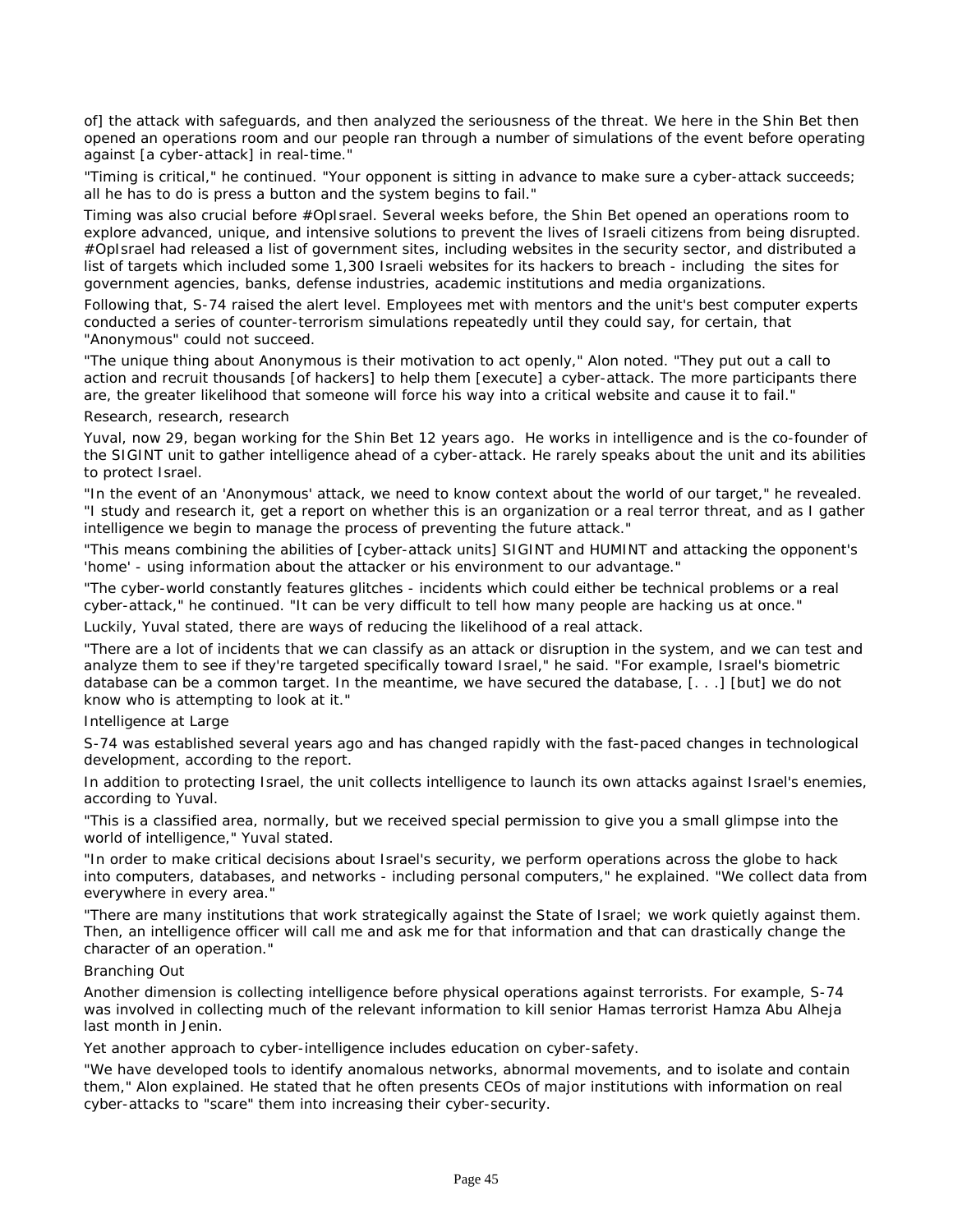"After Israeli entities are defined as being at risk, they should protect their critical systems immediately," he explained. "Cyber-attacks on certain institutions could cause serious damage."

"For example, Israel Railways transports tens of thousands of people per day," he explained. "The monitoring process thus begins right from the control room of the Israel Railways office. Vulnerable computer systems, if damaged, could 'black out' Israel's cell towers, its electricity, and other vital resources."

#### *Changes Needed?*

S-74's work may be extensive, but not everyone is impressed with Israel's cyber-security.

Dr. Michael Orlov, head of the cyber-engineering department of Shamoon College Engineering in Be'er Sheva, explained to Arutz Sheva earlier this month that Israel needs to step up its efforts to train more hackers to keep up with the attacks, which are becoming more and more organized.

As Orlov explained, the hacking projects against Israel by Anonymous - a loosely organized group of hackers worldwide, but for #OpIsrael mostly localized to Middle-Eastern Muslim countries - is a childish attempt to "feel important," and nothing more. Currently, cyber-attacks against Israel largely focus on replacing a site's content with propaganda, and leaving a site alone after it is fixed. This, he said, "is not a serious problem."

Future attacks may be, however. Orlov emphasizes that if a major country - e.g. Iran - were to set aside the "relatively small amount" of \$50 million dollars to establish a professional hacking team, Israel could be in trouble.

"We have seen Iran do this in the past to other countries, like Saudi Arabia," Orlov stated, "Hackers attacked, broke into [websites] and deleted information. If this happens, we cannot dismiss the impact of attacks." [Table of Contents](#page-1-0)

#### <span id="page-45-0"></span>**New Bill Requires Voice of America to Toe U.S. Line**

By John Hudson, [Foreign Policy,](http://thecable.foreignpolicy.com/posts/2014/04/29/exclusive_new_bill_requires_voice_of_america_to_toe_us_line?wp_login_redirect=0) APRIL 29, 2014

A powerful pair of lawmakers in the House of Representatives have agreed on major legislation to overhaul Voice of America and other government-funded broadcasting outlets that could have implications for the broadcaster's editorial independence, Foreign Policy has learned.

The new legislation tweaks the language of VOA's mission to explicitly outline the organization's role in supporting U.S. "public diplomacy" and the "policies" of the United States government, a move that would settle a long-running dispute within the federal government about whether VOA should function as a neutral news organization rather than a messaging tool of Washington.

"It is time for broad reforms; now more than ever, U.S. international broadcasts must be effective," said Rep. Ed Royce (R-CA), the chairman of the House Foreign Affairs Committee, in a statement.

The bill is the result of a year's worth of negotiations between Democrats and Republicans working hand-inglove with their counterparts in the Senate Foreign Relations Committee. It has the support of the committee's most senior Democrat, New York Congressman Eliot Engel, and will get a vote on Wednesday in the committee. Corresponding bipartisan legislation is currently in the works in the Senate.

Besides clarifying VOA's mission, the bill reorganizes the federal agency responsible for supervising U.S. funded media outlets, the Broadcasting Board of Governors. Instead of being led by a group of part-time board members, the bill establishes a full-time, day-to-day agency head. It also consolidates Radio Free Europe, Radio Free Asia and the Middle East Broadcasting Network -- other foreign-facing broadcast outlets - into a single non-federal organization, and aims to save costs by downsizing the number of federal contractors at the outlets in the years to come.

Within VOA, the proposed reforms to its mission may prove the most controversial. Founded in 1942 as a part of the Office of War Information, the VOA was originally tasked with countering Japanese and Nazi propaganda. In the 1950s, it moved to the State Department and the U.S. Information Agency where it focused its efforts on countering Communist propaganda. In later years, VOA concentrated on providing news to individuals living under repressive regimes. In 1976, President Gerald Ford signed its principles into law, emphasizing VOA's mission as an "accurate, objective, and comprehensive" source of news, as opposed to a propaganda outlet.

For many years since then, employees at the TV and radio broadcaster have insisted on viewing themselves as objective journalists as opposed to instruments of American foreign policy. On some rare occasions, that sense of independence has resulted in news stories that depict the United States in a less than favorable light.

"The persian News Network of Voice of America has been documented to show anti-American bias," the conservative Heritage Foundation alleged in a policy brief this month.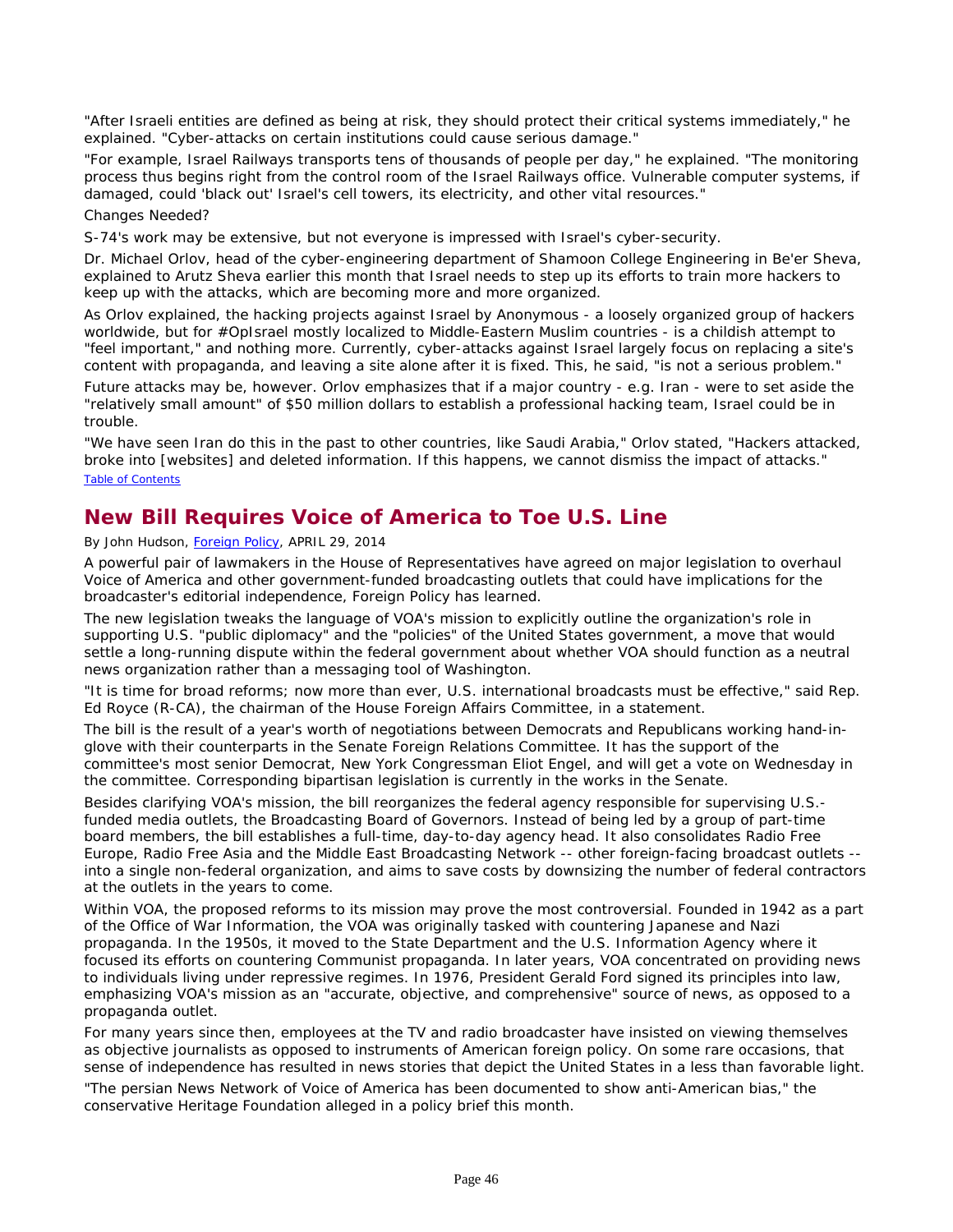Such instances have led congressional overseers to wonder why they're spending hundreds of millions of dollars on a news outlet without a more explicitly pro-American editorial focus.

"This legislation makes clear that the Voice of America mission is to support U.S. public diplomacy efforts," reads a summary of the new bill. "The VOA charter states that VOA will provide a 'clear and effective presentation of the policies of the United States ... Over time, VOA has abandoned this mission."

Lynne Weil, a spokesperson for the BBG, declined to weigh in on the proposal. "The agency does not comment on pending legislation," she said.

The timing of the bill comes as the crisis in Ukraine has prompted a renewed information war between Washington and Moscow. In recent weeks, the Kremlin has put its TV network RT into overdrive to castigate Western involvement in Ukraine and denounce the Kiev government as right-wing fascists. Meanwhile, Congress passed a bill last month providing more authority to VOA and RFE/RL to expand broadcasting into Ukraine and eastern Europe. The BBG's budget request for fiscal year 2015 is \$721 million. [Table of Contents](#page-1-0)

### <span id="page-46-0"></span>**Everything Old Is New Again**

#### By M.S., the [Economist,](http://www.economist.com/blogs/democracyinamerica/2014/04/information-wars?fsrc=scn/tw_ec/everything_old_is_new_again) Apr 29th 2014

ONE of the key characters in Victor Pelevin's marvellous 2008 short story, "The Hall of the Singing Caryatids", is described as a "political technologist". The story concerns a bizarre scheme he has hatched to lure back to Russia an oligarch who owes his billions to the commercial exploitation of "military neuro-linguistic programming" techniques. Like much of Mr Pelevin's work, the story takes for granted that the reality we perceive is really a flimsy ideological hallucination cobbled together by various powerful actors interested in guiding our actions for reasons of their own. His work is more sophisticated than that of many latter-day Orwell imitators in that in his world different actors are simultaneously cobbling together incompatible hallucinations, and most of them are doing a hilariously inept job of it.

I thought of Mr Pelevin's "military neuro-linguistic programming" while reading Keith Darden's New York Times op-ed yesterday, "The War on Truth in Ukraine." Like many independent Russian commentators, Mr Darden focuses on the surreal quality of the information environment in Ukraine, including Russia's use of mysterious insignia-less "green men", its incitement of separatist uprisings (that look like a directed reality-TV version of Kiev's EuroMaidan), the (probably fake) threats against Jews, and other untraceable incidents of "provokatsiya". Mr Darden is careful to note that both pro-Russian and pro-Ukrainian actors are engaging in these information-manipulation efforts (though the Russians are obviously much better at it), forming at least two incompatible visions of reality in separate, polarised camps. "Doubt's shadow has not left Ukraine," he writes. "Instead, the failure to agree on facts—to share a basic reality—has become the norm."

"The elusiveness of truth is a symptom and an accelerant of Ukraine's descent into uncertainty. Legitimate authority—governmental, factual, legal, moral—is unrelentingly being effaced...Thomas Hobbes wrote eloquently about life in the absence of political authority, but he couldn't foresee the modern fracturing of facts and narratives that accompanies its collapse. Today, as authority in all its forms is degraded, life becomes not only "nasty, brutish and short"; it becomes so riddled with disinformation and lies that there is no clear path to settlement. And the void in trust invites armed action."

At about the point where Mr Darden begins to speak of the "failure to agree on facts" and the degradation of "legitimate authority", one begins to wonder just how separate what is happening in Ukraine is from political trends in the rest of the world. To put things another way: to me, the techniques of propaganda and ideological manipulation Vladimir Putin's government is employing in Ukraine feel new, adept, and cuttingedge; they seem to tell us something about where the world is heading. But how different is the fragmentation of reality in Ukraine from the much-commented polarisation of reality in America? For that matter, is this really anything new, or is it just the latest version of the types of propaganda that political actors have always used to split or unify target populations?

On the first question, it's interesting to compare a recent study by the Pew Foundation's internet research project that mapped American Twitter conversation networks around different kinds of topics. The researchers observed six distinct patterns of networking that developed around different issues. For example, when breaking news stories are politically neutral, they may develop into "fractured communities" of people conversing with each other, each around their own favourite information source; or they may turn into a huband-spoke model, with many communities all disseminating retweets from a central major-media source. For political topics, however, the result is often what the researchers called a "polarised crowd" model.